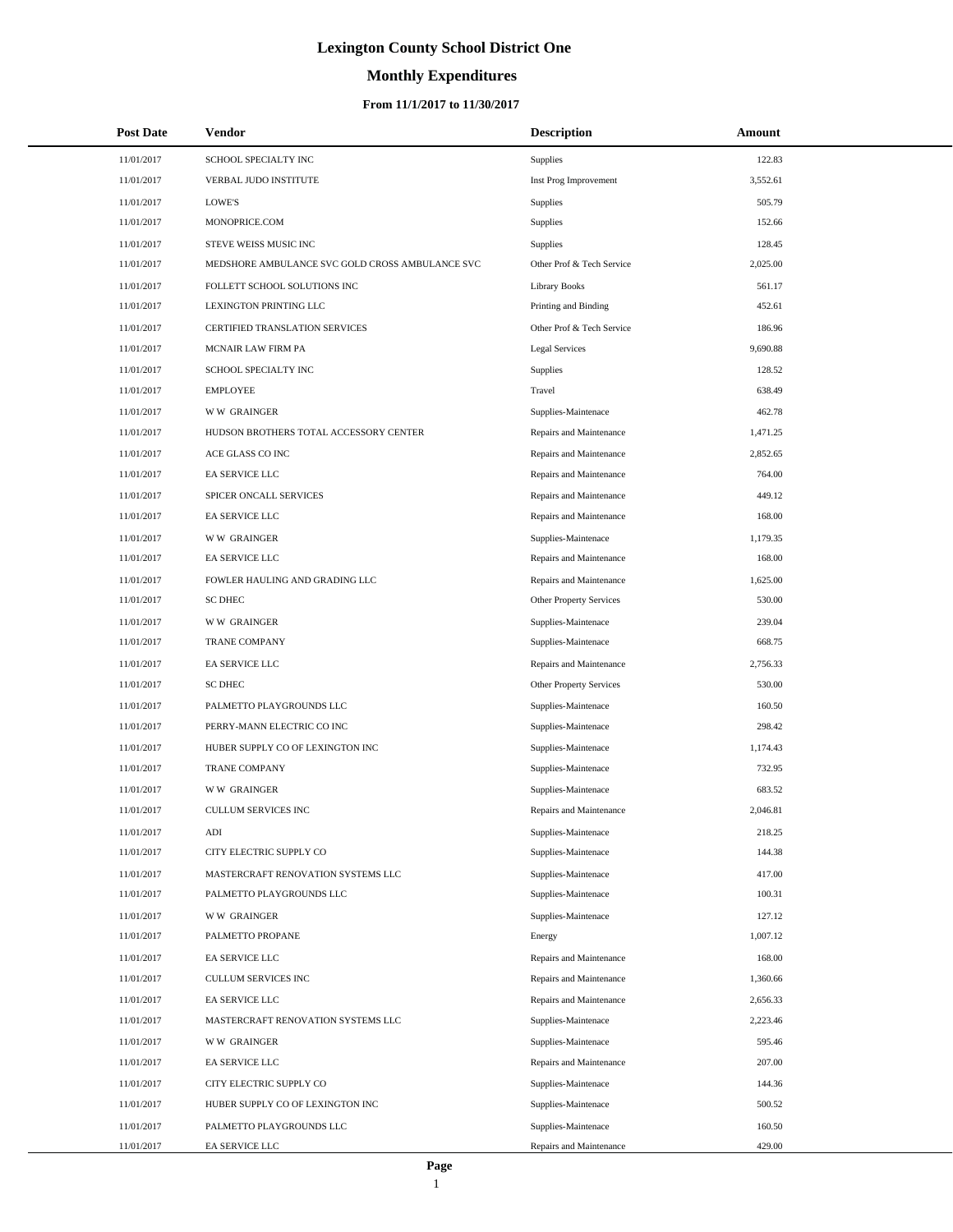# **Monthly Expenditures**

### **From 11/1/2017 to 11/30/2017**

| <b>Post Date</b> | Vendor                                          | <b>Description</b>         | Amount   |
|------------------|-------------------------------------------------|----------------------------|----------|
| 11/01/2017       | <b>WW GRAINGER</b>                              | Supplies-Maintenace        | 157.29   |
| 11/01/2017       | EA SERVICE LLC                                  | Repairs and Maintenance    | 400.00   |
| 11/01/2017       | <b>EA SERVICE LLC</b>                           | Repairs and Maintenance    | 220.00   |
| 11/01/2017       | PERRY-MANN ELECTRIC CO INC                      | Supplies-Maintenace        | 298.43   |
| 11/01/2017       | EA SERVICE LLC                                  | Repairs and Maintenance    | 325.00   |
| 11/01/2017       | ALEWINE, EARL DICKSON RIDGEWAY                  | Other Prof & Tech Service  | 315.00   |
| 11/01/2017       | COLLINS, STEPHEN M                              | Other Prof & Tech Service  | 120.00   |
| 11/01/2017       | HINZ, BRIAN E                                   | Other Prof & Tech Service  | 120.00   |
| 11/01/2017       | SNIDER, JASON GREGORY                           | Other Prof & Tech Service  | 120.00   |
| 11/01/2017       | COLLINS, STEPHEN M                              | Other Prof & Tech Service  | 120.00   |
| 11/01/2017       | SPLASH OMNIMEDIA LLC                            | Other Prof & Tech Service  | 1,800.00 |
| 11/01/2017       | EAU CLAIRE COOPERATIVE HEALTH CENTERS INC       | Other Prof & Tech Service  | 268.00   |
| 11/01/2017       | TELCOM OF SOUTH CAROLINA INC                    | Repairs and Maintenance    | 582.50   |
| 11/01/2017       | SCHOOL SPECIALTY INC                            | Supplies                   | 1,296.46 |
| 11/01/2017       | LITERACY FOR LEARNING                           | Inst Prog Improvement      | 480.00   |
| 11/01/2017       | <b>GATTIS PRO AUDIO</b>                         | <b>Technology Supplies</b> | 1,312.51 |
| 11/01/2017       | SMARTPHONE MEDIC LLC                            | Pupil Activity             | 743.00   |
| 11/01/2017       | SMARTPHONE MEDIC LLC                            | Pupil Activity             | 198.00   |
| 11/01/2017       | SCHOOL SPECIALTY INC                            | Pupil Activity             | 272.04   |
| 11/01/2017       | FREY SCIENTIFIC                                 | Pupil Activity             | 216.23   |
| 11/01/2017       | <b>SPORTS DIRECT</b>                            | Pupil Activity             | 321.00   |
| 11/01/2017       | MEDSHORE AMBULANCE SVC GOLD CROSS AMBULANCE SVC | Pupil Activity             | 725.00   |
| 11/01/2017       | CHURCH, ELIZABETH J                             | Pupil Activity             | 120.00   |
| 11/01/2017       | COOPER, JOEL L                                  | Pupil Activity             | 120.00   |
| 11/01/2017       | <b>GAMBLE, STEPHEN J</b>                        | Pupil Activity             | 120.00   |
| 11/01/2017       | RIVERA JR, LUIS M                               | Pupil Activity             | 120.00   |
| 11/01/2017       | ROGERS, MATTHEW                                 | Pupil Activity             | 120.00   |
| 11/01/2017       | HOOK, STEPHEN E                                 | Pupil Activity             | 129.50   |
| 11/01/2017       | PORTER, CHARLES A                               | Pupil Activity             | 138.50   |
| 11/01/2017       | STUTTS, JAMES ROYCE                             | Pupil Activity             | 129.50   |
| 11/01/2017       | TEUTON, KENNETH                                 | Pupil Activity             | 137.60   |
| 11/01/2017       | <b>SPORTS DIRECT</b>                            | Pupil Activity             | 1,062.62 |
| 11/01/2017       | REED, JOHN MARCUS                               | Pupil Activity             | 150.00   |
| 11/01/2017       | SCHOFIELD, DAVID                                | Pupil Activity             | 136.70   |
| 11/01/2017       | SWYGERT, LINDSEY                                | Pupil Activity             | 128.60   |
| 11/01/2017       | <b>BLACK, LEWIS ALLEN</b>                       | Pupil Activity             | 192.50   |
| 11/01/2017       | DRAKE, CHARLES M                                | Pupil Activity             | 139.70   |
| 11/01/2017       | PIXLEY, MELVIN                                  | Pupil Activity             | 128.90   |
| 11/01/2017       | STILES, JAMES MACK                              | Pupil Activity             | 103.70   |
| 11/01/2017       | STUTTS, JAMES ROYCE                             | Pupil Activity             | 148.70   |
| 11/01/2017       | TEUTON, KENNETH                                 | Pupil Activity             | 156.80   |
| 11/01/2017       | STEVE WEISS MUSIC INC                           | Supplies                   | 882.00   |
| 11/02/2017       | US INK AND TONER INC                            | Supplies                   | 1,137.70 |
| 11/02/2017       | HP INC                                          | <b>Technology Supplies</b> | 639.86   |
| 11/02/2017       | <b>EMPLOYEE</b>                                 | Travel                     | 526.50   |
| 11/02/2017       | <b>US AWARDS INC</b>                            | Supplies                   | 171.60   |
| 11/02/2017       | ENTERPRISE LEASING COMPANY SOUTHEAST            | Travel                     | 361.15   |
| 11/02/2017       | SAFETYKLEEN CORP                                | Repairs and Maintenance    | 169.06   |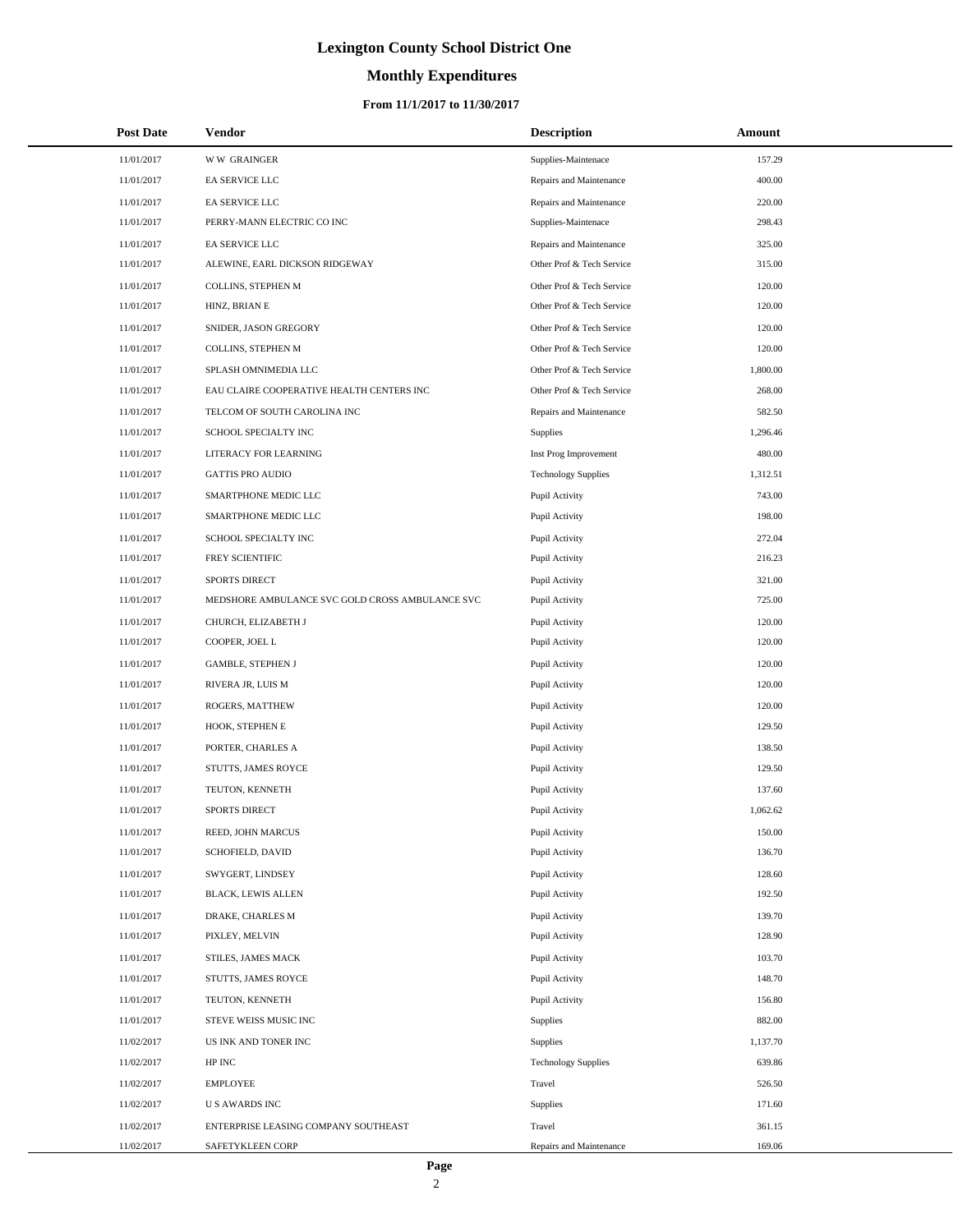# **Monthly Expenditures**

| <b>Post Date</b> | Vendor                                          | <b>Description</b>          | Amount   |
|------------------|-------------------------------------------------|-----------------------------|----------|
| 11/02/2017       | MSC INDUSTRIAL SUPPLY CO                        | <b>Supplies</b>             | 573.98   |
| 11/02/2017       | SAFETYKLEEN CORP                                | <b>Supplies</b>             | 296.39   |
| 11/02/2017       | MACKIN LIBRARY MEDIA                            | <b>Library Books</b>        | 289.99   |
| 11/02/2017       | SC DEPARTMENT OF EDUCATION                      | Inst Prog Improvement       | 2,670.00 |
| 11/02/2017       | <b>EMPLOYEE</b>                                 | Travel                      | 169.87   |
| 11/02/2017       | <b>EMPLOYEE</b>                                 | Travel                      | 153.55   |
| 11/02/2017       | <b>EMPLOYEE</b>                                 | Travel                      | 117.17   |
| 11/02/2017       | CERTIFIED TRANSLATION SERVICES                  | Other Prof & Tech Service   | 130.00   |
| 11/02/2017       | CAMCOR                                          | <b>Technology Supplies</b>  | 1,532.86 |
| 11/02/2017       | <b>EMPLOYEE</b>                                 | Travel                      | 153.01   |
| 11/02/2017       | <b>EMPLOYEE</b>                                 | Travel                      | 131.61   |
| 11/02/2017       | US INK AND TONER INC                            | <b>Supplies</b>             | 1,289.82 |
| 11/02/2017       | LCJMWANDSC (LEX CTY JOINT WATER AND SEWER COMMI | <b>Public Utilities</b>     | 144.32   |
| 11/02/2017       | <b>CLEAN AIRE INC</b>                           | Other Prof & Tech Service   | 400.00   |
| 11/02/2017       | TOWN OF LEXINGTON                               | <b>Public Utilities</b>     | 434.86   |
| 11/02/2017       | LCJMWANDSC (LEX CTY JOINT WATER AND SEWER COMMI | <b>Public Utilities</b>     | 2,217.20 |
| 11/02/2017       | TOWN OF LEXINGTON                               | <b>Public Utilities</b>     | 4,287.07 |
| 11/02/2017       | TOWN OF LEXINGTON                               | <b>Public Utilities</b>     | 1,223.60 |
| 11/02/2017       | LCJMWANDSC (LEX CTY JOINT WATER AND SEWER COMMI | <b>Public Utilities</b>     | 1,221.60 |
| 11/02/2017       | <b>INTERSTATE SOLUTIONS</b>                     | Supplies-Maintenace         | 248.24   |
| 11/02/2017       | LCJMWANDSC (LEX CTY JOINT WATER AND SEWER COMMI | <b>Public Utilities</b>     | 1,401.42 |
| 11/02/2017       | TOWN OF LEXINGTON                               | <b>Public Utilities</b>     | 333.64   |
| 11/02/2017       | TOWN OF LEXINGTON                               | <b>Public Utilities</b>     | 1,205.63 |
| 11/02/2017       | LCJMWANDSC (LEX CTY JOINT WATER AND SEWER COMMI | <b>Public Utilities</b>     | 1,644.88 |
| 11/02/2017       | LCJMWANDSC (LEX CTY JOINT WATER AND SEWER COMMI | <b>Public Utilities</b>     | 1,821.09 |
| 11/02/2017       | LCJMWANDSC (LEX CTY JOINT WATER AND SEWER COMMI | <b>Public Utilities</b>     | 5,379.07 |
| 11/02/2017       | TOWN OF LEXINGTON                               | <b>Public Utilities</b>     | 1,218.98 |
| 11/02/2017       | LCJMWANDSC (LEX CTY JOINT WATER AND SEWER COMMI | <b>Public Utilities</b>     | 701.61   |
| 11/02/2017       | LCJMWANDSC (LEX CTY JOINT WATER AND SEWER COMMI | <b>Public Utilities</b>     | 556.14   |
| 11/02/2017       | TOWN OF LEXINGTON                               | <b>Public Utilities</b>     | 796.85   |
| 11/02/2017       | LCJMWANDSC (LEX CTY JOINT WATER AND SEWER COMMI | <b>Public Utilities</b>     | 672.52   |
| 11/02/2017       | TOWN OF LEXINGTON                               | <b>Public Utilities</b>     | 1,001.60 |
| 11/02/2017       | LCJMWANDSC (LEX CTY JOINT WATER AND SEWER COMMI | <b>Public Utilities</b>     | 482.08   |
| 11/02/2017       | TOWN OF LEXINGTON                               | <b>Public Utilities</b>     | 1,016.94 |
| 11/02/2017       | LCJMWANDSC (LEX CTY JOINT WATER AND SEWER COMMI | <b>Public Utilities</b>     | 1,856.34 |
| 11/02/2017       | LCJMWANDSC (LEX CTY JOINT WATER AND SEWER COMMI | <b>Public Utilities</b>     | 2,353.44 |
| 11/02/2017       | LCJMWANDSC (LEX CTY JOINT WATER AND SEWER COMMI | <b>Public Utilities</b>     | 685.79   |
| 11/02/2017       | LCJMWANDSC (LEX CTY JOINT WATER AND SEWER COMMI | <b>Public Utilities</b>     | 609.21   |
| 11/02/2017       | TOWN OF LEXINGTON                               | <b>Public Utilities</b>     | 320.94   |
| 11/02/2017       | LCJMWANDSC (LEX CTY JOINT WATER AND SEWER COMMI | <b>Public Utilities</b>     | 215.00   |
| 11/02/2017       | TOWN OF LEXINGTON                               | <b>Public Utilities</b>     | 693.12   |
| 11/02/2017       | TOWN OF LEXINGTON                               | <b>Public Utilities</b>     | 1,547.00 |
| 11/02/2017       | TOWN OF LEXINGTON                               | <b>Public Utilities</b>     | 2,094.74 |
| 11/02/2017       | TOWN OF LEXINGTON                               | <b>Public Utilities</b>     | 2,777.85 |
| 11/02/2017       | LCJMWANDSC (LEX CTY JOINT WATER AND SEWER COMMI | <b>Public Utilities</b>     | 1,991.86 |
| 11/02/2017       | ASMAR, HAYA A                                   | Pupil Transportation        | 291.60   |
| 11/02/2017       | <b>BATCHLER, NICHOLE</b>                        | <b>Pupil Transportation</b> | 251.10   |
| 11/02/2017       | COLE, SUSAN                                     | Pupil Transportation        | 657.72   |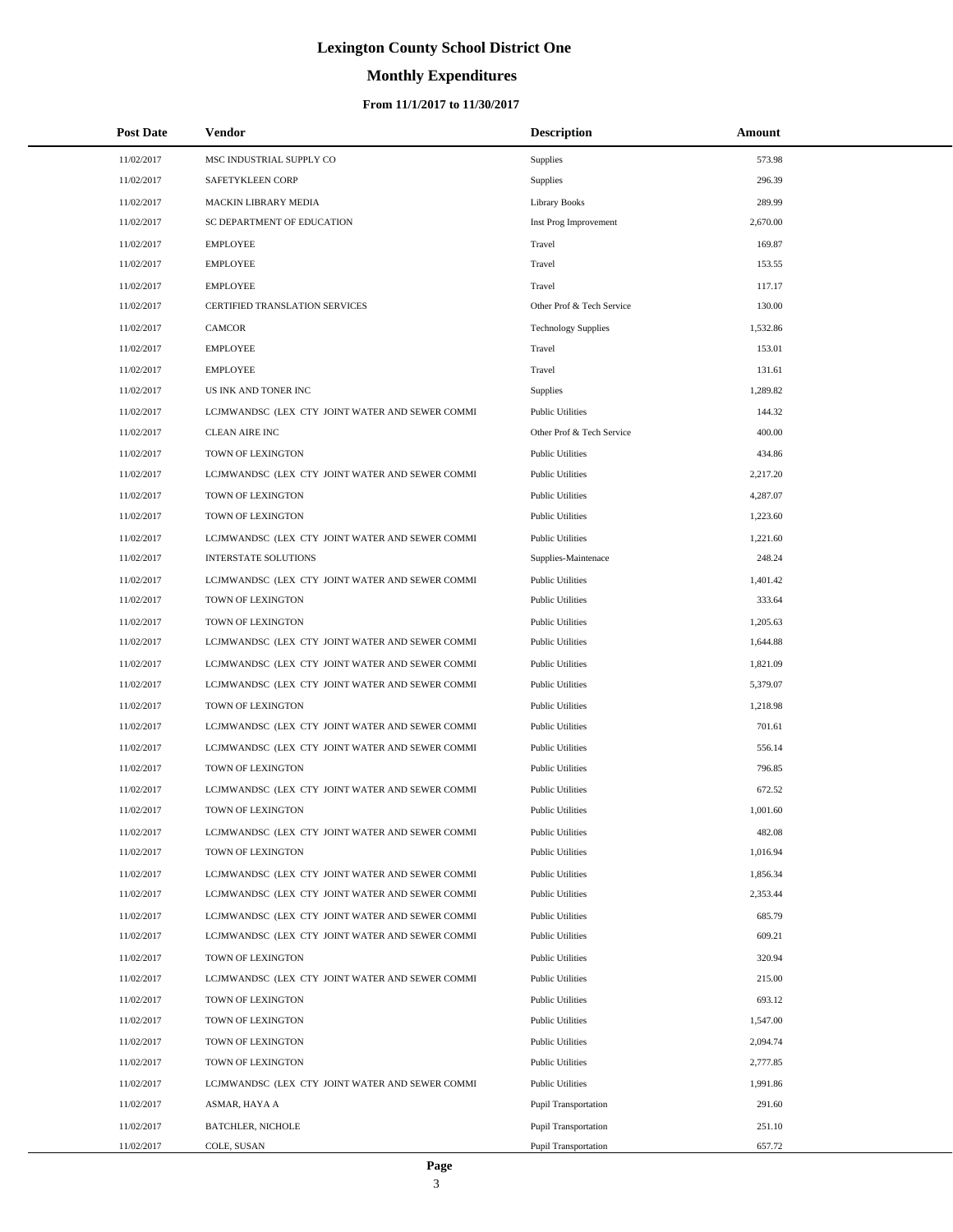# **Monthly Expenditures**

### **From 11/1/2017 to 11/30/2017**

| <b>Post Date</b> | Vendor                                             | <b>Description</b>             | Amount    |
|------------------|----------------------------------------------------|--------------------------------|-----------|
| 11/02/2017       | FOGLE, PAM                                         | Pupil Transportation           | 367.20    |
| 11/02/2017       | GARDNER, BARBARA                                   | Pupil Transportation           | 166.32    |
| 11/02/2017       | <b>EMPLOYEE</b>                                    | Pupil Transportation           | 1,069.20  |
| 11/02/2017       | HEADDEN, CYNTHIA                                   | <b>Pupil Transportation</b>    | 502.74    |
| 11/02/2017       | PEARCE, TIM                                        | <b>Pupil Transportation</b>    | 907.20    |
| 11/02/2017       | SABBAGHA, THERESA                                  | <b>Pupil Transportation</b>    | 226.80    |
| 11/02/2017       | SIMUEL, DEATRU                                     | Pupil Transportation           | 311.04    |
| 11/02/2017       | <b>EMPLOYEE</b>                                    | Pupil Transportation           | 175.50    |
| 11/02/2017       | STROUD, ANDREA                                     | Pupil Transportation           | 349.92    |
| 11/02/2017       | <b>EMPLOYEE</b>                                    | Pupil Transportation           | 246.24    |
| 11/02/2017       | VAUGHN, DANA                                       | Pupil Transportation           | 816.48    |
| 11/02/2017       | <b>WW GRAINGER</b>                                 | Supplies                       | 470.59    |
| 11/02/2017       | AMERICAN SIGN AND DISPLAY CO                       | Supplies                       | 479.36    |
| 11/02/2017       | AZURA INVESTIGATIONS LLC                           | Other Prof & Tech Service      | 16,499.00 |
| 11/02/2017       | <b>GATTIS PRO AUDIO</b>                            | Repairs and Maintenance        | 400.00    |
| 11/02/2017       | SPIRIT COMMUNICATIONS                              | Communication                  | 152.88    |
| 11/02/2017       | <b>CAMCOR</b>                                      | <b>Technology Supplies</b>     | 766.43    |
| 11/02/2017       | DIGITAL OFFICE SOLUTIONS INC                       | Repairs and Maintenance        | 1,086.32  |
| 11/02/2017       | <b>RESOURCES FOR EDUCATORS</b>                     | Supplies                       | 378.78    |
| 11/02/2017       | ROBERT LESLIE PUBLISHING LLC                       | Supplies                       | 3,142.34  |
| 11/02/2017       | <b>LEARNING A-Z</b>                                | Software Renewal/Agreemen      | 6,284.56  |
| 11/02/2017       | DELTA EDUCATION                                    | Supplies                       | 375.49    |
| 11/02/2017       | ETA HAND2MIND                                      | Supplies                       | 190.74    |
| 11/02/2017       | PELION ELEMENTARY SCHOOL                           | Pupil Act-Fee/Collection Refnd | 188.30    |
| 11/02/2017       | SCHOOL OUTFITTERS LLC                              | Pupil Activity                 | 173.50    |
| 11/02/2017       | T AND T SPORTS                                     | Pupil Activity                 | 374.50    |
| 11/02/2017       | <b>BSN SPORTS</b>                                  | Pupil Activity                 | 857.07    |
| 11/02/2017       | T AND T SPORTS                                     | Pupil Activity                 | 530.72    |
| 11/02/2017       | <b>HUDL</b>                                        | Pupil Activity                 | 1.070.00  |
| 11/02/2017       | SC HIGH SCHOOL LEAGUE                              | Pupil Activity                 | 200.00    |
| 11/02/2017       | T AND T SPORTS                                     | Pupil Activity                 | 363.80    |
| 11/02/2017       | <b>EMPLOYEE</b>                                    | Pupil Activity                 | 245.00    |
| 11/03/2017       | FORMS AND SUPPLY INC (FSI)                         | Supplies                       | 2,158.73  |
| 11/03/2017       | RENAISSANCE LEARNING                               | Inst Prog Improvement          | 7,400.00  |
| 11/03/2017       | FORMS AND SUPPLY INC (FSI)                         | Supplies                       | 186.82    |
| 11/03/2017       | PSAT/NMSQT                                         | Other Prof & Tech Service      | 364.00    |
| 11/03/2017       | PSAT/NMSQT                                         | Other Prof & Tech Service      | 112.00    |
| 11/03/2017       | PSAT/NMSQT                                         | Other Prof & Tech Service      | 952.00    |
| 11/03/2017       | PSAT/NMSQT                                         | Other Prof & Tech Service      | 126.00    |
| 11/03/2017       | <b>EMPLOYEE</b>                                    | Travel                         | 333.00    |
| 11/03/2017       | <b>EMPLOYEE</b>                                    | Travel                         | 333.00    |
| 11/03/2017       | <b>EMPLOYEE</b>                                    | Travel                         | 333.00    |
| 11/03/2017       | PSAT/NMSQT                                         | Other Prof & Tech Service      | 770.00    |
| 11/03/2017       | STATE DEPARTMENT OF EDUCATION LEX DIST ONEBUS SHOP | Pupil Transportation           | 414.04    |
| 11/03/2017       | US INK AND TONER INC                               | Supplies                       | 1,159.79  |
| 11/03/2017       | STATE DEPARTMENT OF EDUCATION LEX DIST ONEBUS SHOP | Pupil Transportation           | 245.52    |
| 11/03/2017       | LEXINGTON COUNTY SCHOOL DIST 1                     | Pupil Transportation           | 273.42    |
| 11/03/2017       | LEXINGTON COUNTY SCHOOL DIST 1                     | Pupil Transportation           | 187.86    |

L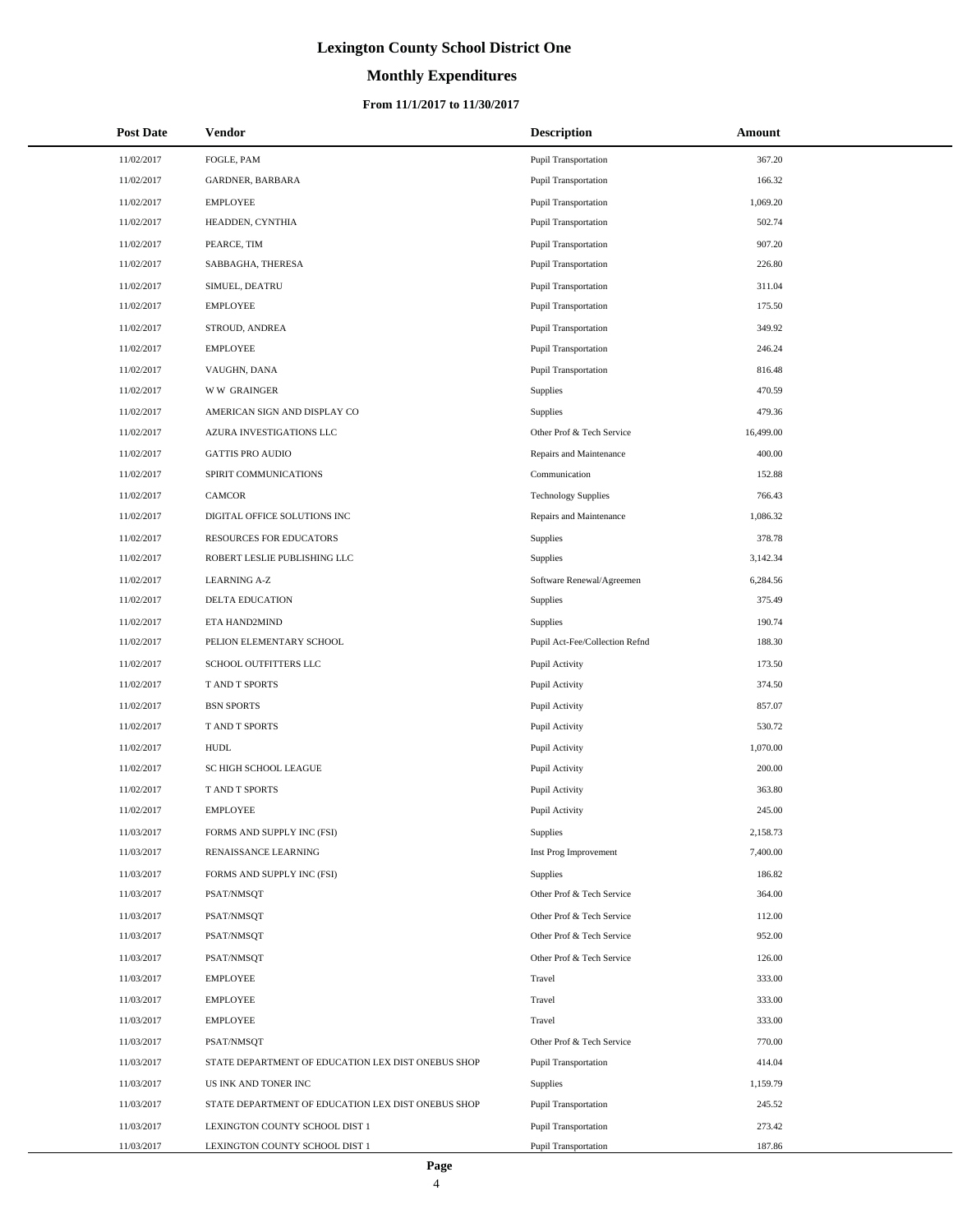# **Monthly Expenditures**

### **From 11/1/2017 to 11/30/2017**

| <b>Post Date</b> | <b>Vendor</b>                                      | <b>Description</b>             | <b>Amount</b> |  |
|------------------|----------------------------------------------------|--------------------------------|---------------|--|
| 11/03/2017       | LEXINGTON COUNTY SCHOOL DIST 1                     | <b>Pupil Transportation</b>    | 226.92        |  |
| 11/03/2017       | MACHINE AND WELDING SUPPLY CO DBA ARC3 GASES SOUTH | Supplies                       | 606.49        |  |
| 11/03/2017       | LEXINGTON COUNTY SCHOOL DIST 1                     | <b>Pupil Transportation</b>    | 204.60        |  |
| 11/03/2017       | <b>BRAINPOP.COM LLC</b>                            | Software Renewal/Agreemen      | 1,795.00      |  |
| 11/03/2017       | SC DEPARTMENT OF REVENUE (SALES TAX RETURN)        | Software Renewal/Agreemen      | 125.65        |  |
| 11/03/2017       | OVERDRIVE INC                                      | Software Renewal/Agreemen      | 4,000.00      |  |
| 11/03/2017       | SC DEPARTMENT OF REVENUE (SALES TAX RETURN)        | Software Renewal/Agreemen      | 280.00        |  |
| 11/03/2017       | <b>EMPLOYEE</b>                                    | Travel                         | 324.38        |  |
| 11/03/2017       | <b>EMPLOYEE</b>                                    | Travel                         | 241.50        |  |
| 11/03/2017       | ON TRACK PRESS                                     | Other Prof & Tech Service      | 12,444.44     |  |
| 11/03/2017       | GREENE FINNEY AND HORTON LLP                       | <b>Bd of Ed Audit Services</b> | 29,500.00     |  |
| 11/03/2017       | FORMS AND SUPPLY INC (FSI)                         | Supplies                       | 157.93        |  |
| 11/03/2017       | <b>EMPLOYEE</b>                                    | Travel                         | 330.47        |  |
| 11/03/2017       | AMERICAN MATERIALS COMPANY LLC                     | Supplies-Maintenace            | 1,319.99      |  |
| 11/03/2017       | SMITH AND JONES JANITORIAL SUPPLIES AND EQUIP INC  | Supplies-Maintenace            | 154.08        |  |
| 11/03/2017       | AMERICAN MATERIALS COMPANY LLC                     | Supplies-Maintenace            | 639.73        |  |
| 11/03/2017       | <b>GE APPLIANCES</b>                               | Supplies-Maintenace            | 621.00        |  |
| 11/03/2017       | <b>SUPPLY WORKS</b>                                | Supplies-Maintenace            | 404.73        |  |
| 11/03/2017       | DADE PAPER AND BAG CO                              | Supplies-Maintenace            | 275.42        |  |
| 11/03/2017       | SMITH AND JONES JANITORIAL SUPPLIES AND EQUIP INC  | Supplies-Maintenace            | 740.55        |  |
| 11/03/2017       | CITY OF WEST COLUMBIA                              | <b>Public Utilities</b>        | 881.50        |  |
| 11/03/2017       | SOUTHEASTERN PAPER                                 | Supplies-Maintenace            | 333.84        |  |
| 11/03/2017       | SMITH AND JONES JANITORIAL SUPPLIES AND EQUIP INC  | Supplies-Maintenace            | 961.08        |  |
| 11/03/2017       | SMITH AND JONES JANITORIAL SUPPLIES AND EQUIP INC  | Supplies-Maintenace            | 359.26        |  |
| 11/03/2017       | <b>GE APPLIANCES</b>                               | Supplies-Maintenace            | 621.00        |  |
| 11/03/2017       | BAZEMORE'S AUTO AND TRUCK                          | Repairs and Maintenance        | 1,240.13      |  |
| 11/03/2017       | TOWN OF LEXINGTON                                  | Other Prof & Tech Service      | 2,091.68      |  |
| 11/03/2017       | TOWN OF LEXINGTON                                  | Other Prof & Tech Service      | 6,012.09      |  |
| 11/03/2017       | TOWN OF LEXINGTON                                  | Other Prof & Tech Service      | 5,856.69      |  |
| 11/03/2017       | FRANKLIN, TIMOTHY WILLIAM                          | Other Prof & Tech Service      | 120.00        |  |
| 11/03/2017       | TOWN OF LEXINGTON                                  | Other Prof & Tech Service      | 2,091.68      |  |
| 11/03/2017       | TOWN OF LEXINGTON                                  | Other Prof & Tech Service      | 3,106.68      |  |
| 11/03/2017       | TOWN OF LEXINGTON                                  | Other Prof & Tech Service      | 6,428.76      |  |
| 11/03/2017       | TOWN OF LEXINGTON                                  | Other Prof & Tech Service      | 10,766.35     |  |
| 11/03/2017       | <b>EMPLOYEE</b>                                    | Travel                         | 147.50        |  |
| 11/03/2017       | <b>COMPORIUM</b>                                   | Communication                  | 19,851.07     |  |
| 11/03/2017       | DIGITAL OFFICE SOLUTIONS INC                       | Repairs and Maintenance        | 720.18        |  |
| 11/03/2017       | <b>COMPORIUM</b>                                   | Communication                  | 6,666.79      |  |
| 11/03/2017       | <b>COMPORIUM</b>                                   | Communication                  | 2,245.19      |  |
| 11/03/2017       | <b>CAMCOR</b>                                      | <b>Technology Supplies</b>     | 1,368.53      |  |
| 11/03/2017       | <b>COMPORIUM</b>                                   | Communication                  | 3,936.69      |  |
| 11/03/2017       | <b>COMPORIUM</b>                                   | Communication                  | 2,211.81      |  |
| 11/03/2017       | <b>COMPORIUM</b>                                   | Communication                  | 3,146.38      |  |
| 11/03/2017       | <b>COMPORIUM</b>                                   | Communication                  | 2,416.69      |  |
| 11/03/2017       | <b>COMPORIUM</b>                                   | Communication                  | 1,321.32      |  |
| 11/03/2017       | <b>COMPORIUM</b>                                   | Communication                  | 2,923.14      |  |
| 11/03/2017       | <b>COMPORIUM</b>                                   | Communication                  | 1,955.37      |  |
| 11/03/2017       | <b>COMPORIUM</b>                                   | Communication                  | 2,045.91      |  |

 $\overline{a}$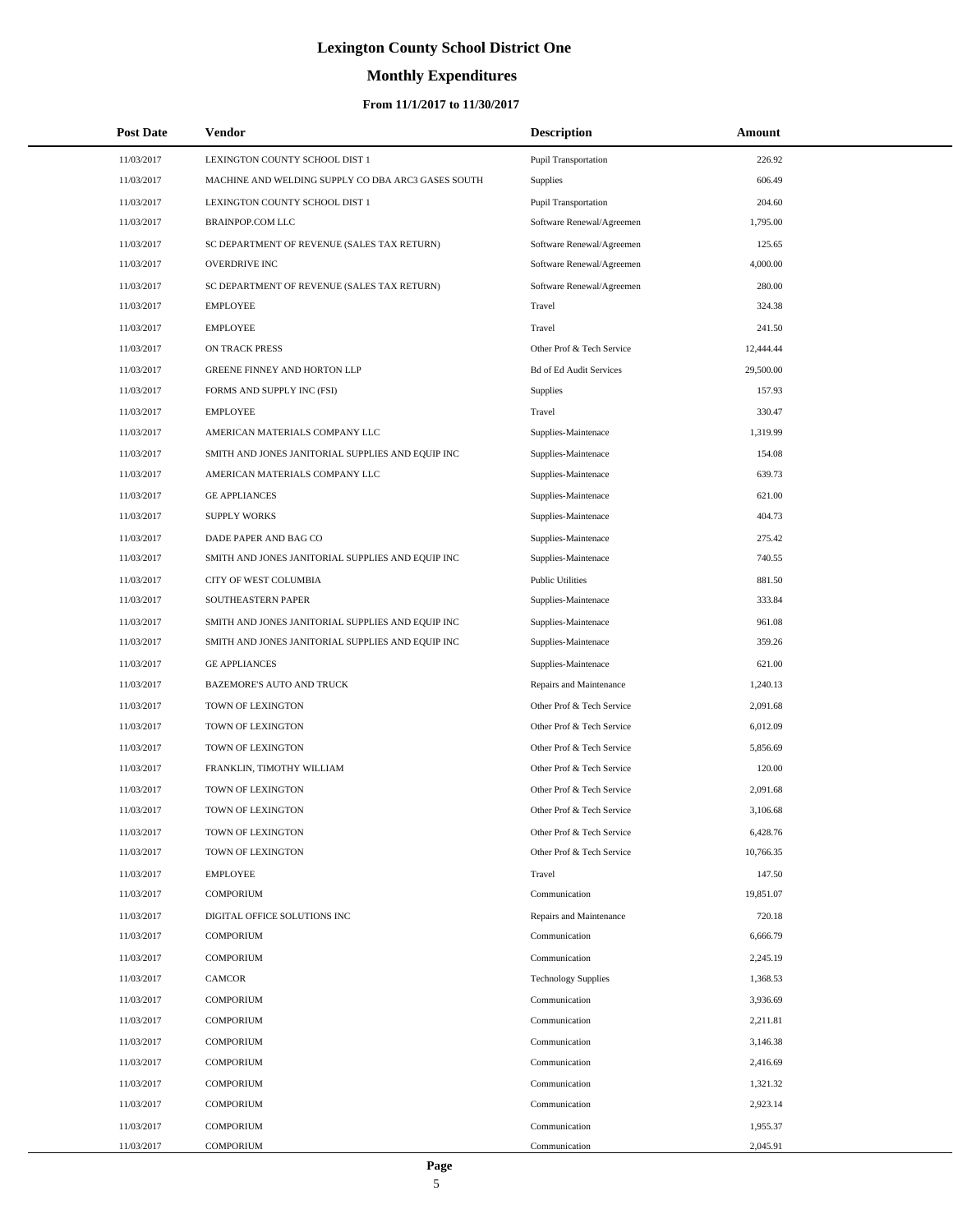# **Monthly Expenditures**

### **From 11/1/2017 to 11/30/2017**

| <b>Post Date</b> | <b>Vendor</b>                                      | <b>Description</b>        | Amount    |
|------------------|----------------------------------------------------|---------------------------|-----------|
| 11/03/2017       | <b>COMPORIUM</b>                                   | Communication             | 2,353.75  |
| 11/03/2017       | <b>COMPORIUM</b>                                   | Communication             | 2,260.48  |
| 11/03/2017       | <b>COMPORIUM</b>                                   | Communication             | 2,313.22  |
| 11/03/2017       | <b>COMPORIUM</b>                                   | Communication             | 3,016.71  |
| 11/03/2017       | <b>COMPORIUM</b>                                   | Communication             | 5,779.68  |
| 11/03/2017       | <b>COMPORIUM</b>                                   | Communication             | 2,330.12  |
| 11/03/2017       | <b>COMPORIUM</b>                                   | Communication             | 2,672.45  |
| 11/03/2017       | <b>COMPORIUM</b>                                   | Communication             | 3,025.73  |
| 11/03/2017       | <b>COMPORIUM</b>                                   | Communication             | 2,341.73  |
| 11/03/2017       | <b>COMPORIUM</b>                                   | Communication             | 2,851.00  |
| 11/03/2017       | <b>COMPORIUM</b>                                   | Communication             | 3,125.66  |
| 11/03/2017       | <b>COMPORIUM</b>                                   | Communication             | 2,466.79  |
| 11/03/2017       | <b>COMPORIUM</b>                                   | Communication             | 2,369.11  |
| 11/03/2017       | <b>COMPORIUM</b>                                   | Communication             | 2,336.96  |
| 11/03/2017       | <b>COMPORIUM</b>                                   | Communication             | 2,128.22  |
| 11/03/2017       | <b>COMPORIUM</b>                                   | Communication             | 1,863.32  |
| 11/03/2017       | <b>COMPORIUM</b>                                   | Communication             | 2,460.02  |
| 11/03/2017       | <b>COMPORIUM</b>                                   | Communication             | 2,345.17  |
| 11/03/2017       | <b>COMPORIUM</b>                                   | Communication             | 2,806.89  |
| 11/03/2017       | <b>COMPORIUM</b>                                   | Communication             | 7,483.43  |
| 11/03/2017       | <b>COMPORIUM</b>                                   | Communication             | 3,109.75  |
| 11/03/2017       | AIKIDO ACADEMY OF SELF DEFENSE LLC                 | Other Prof & Tech Service | 450.00    |
| 11/03/2017       | AMERICAN READING COMPANY INC                       | Supplies                  | 912.30    |
| 11/03/2017       | <b>EMPLOYEE</b>                                    | Travel                    | 596.33    |
| 11/03/2017       | LEXINGTON COUNTY SCHOOL DIST 1                     | Pupil Transportation      | 126.48    |
| 11/03/2017       | GREENE FINNEY AND HORTON LLP                       | Dues and Fees             | 2,500.00  |
| 11/03/2017       | JUMPER CARTER SEASE ARCHITECTS P A                 | <b>Building</b>           | 28,560.00 |
| 11/03/2017       | SMARTPHONE MEDIC LLC                               | Pupil Activity            | 594.00    |
| 11/03/2017       | LEXINGTON MIDDLE SCHOOL                            | Pupil Activity            | 108.15    |
| 11/03/2017       | PSAT/NMSQT                                         | Pupil Activity            | 808.00    |
| 11/03/2017       | COPY PICKUP INC                                    | Pupil Activity            | 1,679.99  |
| 11/03/2017       | <b>EMPLOYEE</b>                                    | Pupil Activity            | 160.50    |
| 11/03/2017       | STATE DEPARTMENT OF EDUCATION LEX DIST ONEBUS SHOP | Pupil Activity            | 223.20    |
| 11/03/2017       | STATE DEPARTMENT OF EDUCATION LEX DIST ONEBUS SHOP | Pupil Activity            | 102.92    |
| 11/03/2017       | <b>HUDL</b>                                        | Pupil Activity            | 1,605.00  |
| 11/03/2017       | FORT MILL HIGH SCHOOL                              | Pupil Activity            | 275.00    |
| 11/03/2017       | STATE DEPARTMENT OF EDUCATION LEX DIST ONEBUS SHOP | Pupil Activity            | 423.96    |
| 11/03/2017       | STATE DEPARTMENT OF EDUCATION LEX DIST ONEBUS SHOP | Pupil Activity            | 234.36    |
| 11/03/2017       | SOUTHERN EXPOSURE LACROSSE                         | Pupil Activity            | 300.00    |
| 11/03/2017       | THREADS EMBROIDERY LLC                             | Pupil Activity            | 930.90    |
| 11/03/2017       | SC DEPARTMENT OF REVENUE (SALES TAX RETURN)        | Pupil Activity            | 100.73    |
| 11/03/2017       | VARSITY SPIRIT FASHIONS AND SUPPLIES LLC           | Pupil Activity            | 3,308.40  |
| 11/03/2017       | GOPHER SPORT PLAY WITH A PURPOSE MOVING MINDS      | Pupil Activity            | 2,401.76  |
| 11/03/2017       | SC DEPARTMENT OF REVENUE (SALES TAX RETURN)        | Pupil Activity            | 110.60    |
| 11/03/2017       | HYPE SOCKS LLC                                     | Pupil Activity            | 625.00    |
| 11/07/2017       | PRESENTATION SYSTEMS SOUTH INC                     | Supplies                  | 699.43    |
| 11/07/2017       | FORMS AND SUPPLY INC (FSI)                         | Supplies                  | 826.04    |
| 11/07/2017       | RENAISSANCE LEARNING                               | Software Renewal/Agreemen | 19,927.70 |

÷.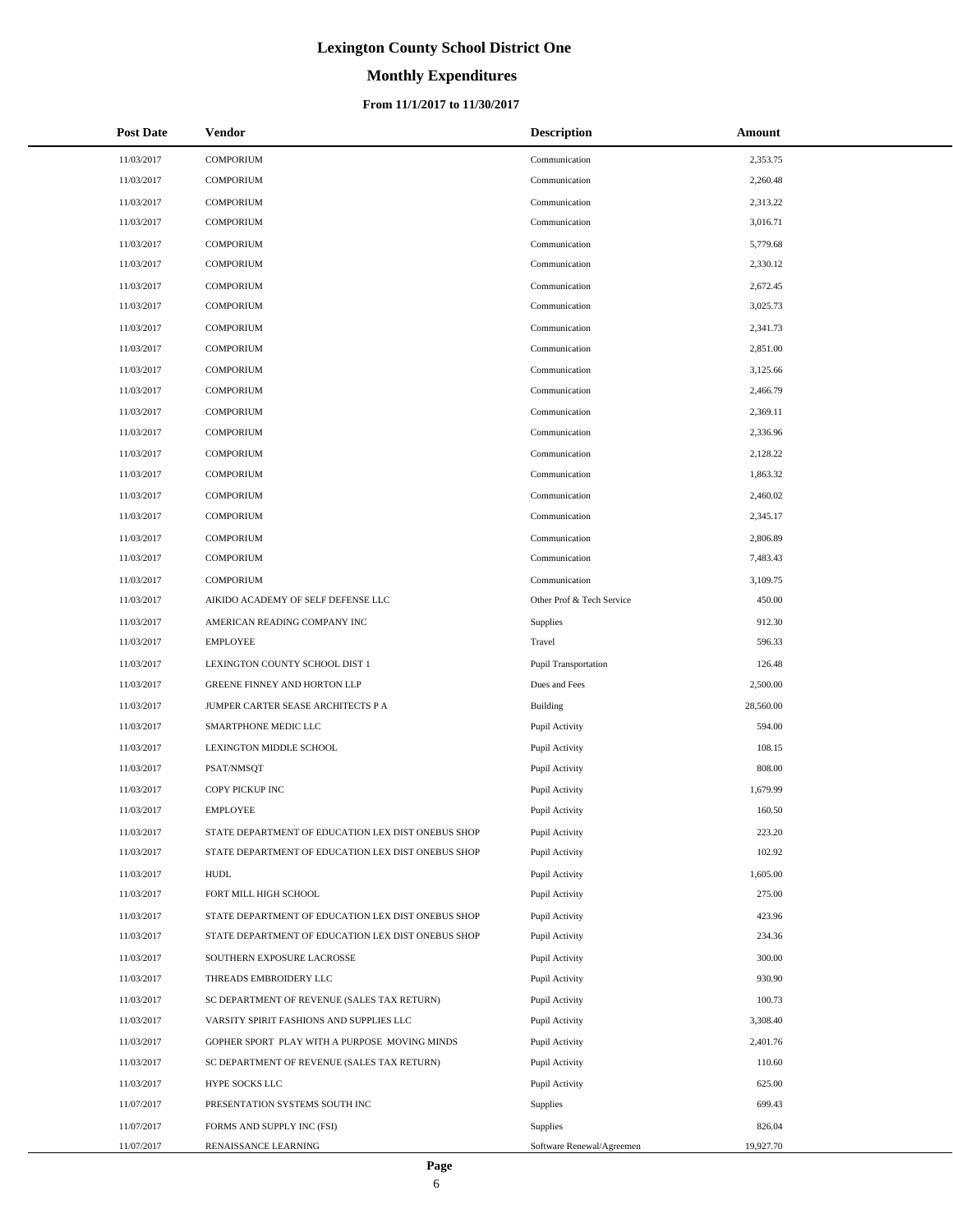### **Monthly Expenditures**

| <b>Post Date</b> | Vendor                                            | <b>Description</b>         | Amount    |  |
|------------------|---------------------------------------------------|----------------------------|-----------|--|
| 11/07/2017       | FORMS AND SUPPLY INC (FSI)                        | Supplies                   | 258.04    |  |
| 11/07/2017       | SCHOOL SPECIALTY INC                              | Supplies                   | 1,029.21  |  |
| 11/07/2017       | <b>GROVE MEDICAL</b>                              | Supplies                   | 3,908.01  |  |
| 11/07/2017       | MANAGEDPRINT                                      | Supplies                   | 117.70    |  |
| 11/07/2017       | SCHOOL SPECIALTY INC                              | Supplies                   | 252.05    |  |
| 11/07/2017       | US INK AND TONER INC                              | Supplies                   | 253.08    |  |
| 11/07/2017       | HP INC                                            | <b>Technology Supplies</b> | 240.75    |  |
| 11/07/2017       | FORMS AND SUPPLY INC (FSI)                        | Supplies                   | 1,465.27  |  |
| 11/07/2017       | HILTON MYRTLE BEACH RESORT                        | Travel                     | 185.92    |  |
| 11/07/2017       | MUSICIAN SUPPLY                                   | Supplies                   | 1,037.90  |  |
| 11/07/2017       | ASSOCIATED SCAFFOLDING CO INC                     | Supplies                   | 2,036.30  |  |
| 11/07/2017       | <b>INTERIOR ELEMENTS LLC</b>                      | Supplies                   | 5,709.52  |  |
| 11/07/2017       | MOORE MEDICAL CORP                                | Supplies                   | 2,152.59  |  |
| 11/07/2017       | SCHOOL SPECIALTY INC                              | Supplies                   | 135.09    |  |
| 11/07/2017       | PINE PRESS OF LEXINGTON INC                       | Printing and Binding       | 103.21    |  |
| 11/07/2017       | MSC INDUSTRIAL SUPPLY CO                          | Supplies                   | 282.16    |  |
| 11/07/2017       | <b>WW GRAINGER</b>                                | Supplies                   | 2,257.79  |  |
| 11/07/2017       | PROCARE THERAPY INC                               | Other Prof & Tech Service  | 11,700.00 |  |
| 11/07/2017       | FAIR PLAY CAMP SCHOOL INC                         | Tuition                    | 392.75    |  |
| 11/07/2017       | FORMS AND SUPPLY INC (FSI)                        | Supplies                   | 140.53    |  |
| 11/07/2017       | MID CAROLINA AHEC                                 | Travel                     | 900.00    |  |
| 11/07/2017       | MEDSHORE AMBULANCE SVC GOLD CROSS AMBULANCE SVC   | Other Prof & Tech Service  | 1,800.00  |  |
| 11/07/2017       | DEAFINITELY TAKING REQUESTS                       | Other Prof & Tech Service  | 130.00    |  |
| 11/07/2017       | <b>EMPLOYEE</b>                                   | Dues and Fees              | 155.00    |  |
| 11/07/2017       | THE FLIPPEN GROUP                                 | Inst Prog Improvement      | 16,800.00 |  |
| 11/07/2017       | SWEET MAGNOLIAS CATERING                          | Other Objects              | 163.71    |  |
| 11/07/2017       | US INK AND TONER INC                              | Supplies                   | 128.09    |  |
| 11/07/2017       | A Z LAWN MOWER PARTS                              | Supplies-Maintenace        | 504.61    |  |
| 11/07/2017       | CAROLINA PAINT & BODYSHOP INC                     | Repairs and Maintenance    | 9,598.13  |  |
| 11/07/2017       | SHERWIN WILLIAMS                                  | Supplies-Maintenace        | 138.67    |  |
| 11/07/2017       | SOUTHEASTERN PAPER                                | Supplies-Maintenace        | 2,403.65  |  |
| 11/07/2017       | <b>SUPPLY WORKS</b>                               | Supplies-Maintenace        | 830.16    |  |
| 11/07/2017       | <b>WW GRAINGER</b>                                | Supplies-Maintenace        | 1,851.10  |  |
| 11/07/2017       | DAKTRONICS INC                                    | Supplies-Maintenace        | 963.00    |  |
| 11/07/2017       | SHERWIN WILLIAMS                                  | Supplies-Maintenace        | 399.65    |  |
| 11/07/2017       | SHERWIN WILLIAMS                                  | Supplies-Maintenace        | 487.28    |  |
| 11/07/2017       | DADE PAPER AND BAG CO                             | Supplies-Maintenace        | 459.03    |  |
| 11/07/2017       | <b>WW GRAINGER</b>                                | Supplies-Maintenace        | 265.53    |  |
| 11/07/2017       | DAKTRONICS INC                                    | Supplies-Maintenace        | 856.00    |  |
| 11/07/2017       | SMITH AND JONES JANITORIAL SUPPLIES AND EQUIP INC | Supplies-Maintenace        | 1,341.78  |  |
| 11/07/2017       | <b>WW GRAINGER</b>                                | Supplies-Maintenace        | 443.41    |  |
| 11/07/2017       | SMITH AND JONES JANITORIAL SUPPLIES AND EQUIP INC | Supplies-Maintenace        | 532.00    |  |
| 11/07/2017       | DADE PAPER AND BAG CO                             | Supplies-Maintenace        | 367.22    |  |
| 11/07/2017       | OSWALD WHOLESALE LUMBER INC                       | Supplies-Maintenace        | 396.62    |  |
| 11/07/2017       | OSWALD WHOLESALE LUMBER INC                       | Supplies-Maintenace        | 869.59    |  |
| 11/07/2017       | SHERWIN WILLIAMS                                  | Supplies-Maintenace        | 487.28    |  |
| 11/07/2017       | ESTATE MANAGEMENT SERVICES INC                    | Repairs and Maintenance    | 133.18    |  |
| 11/07/2017       | MASTERCRAFT RENOVATION SYSTEMS LLC                | Supplies-Maintenace        | 662.33    |  |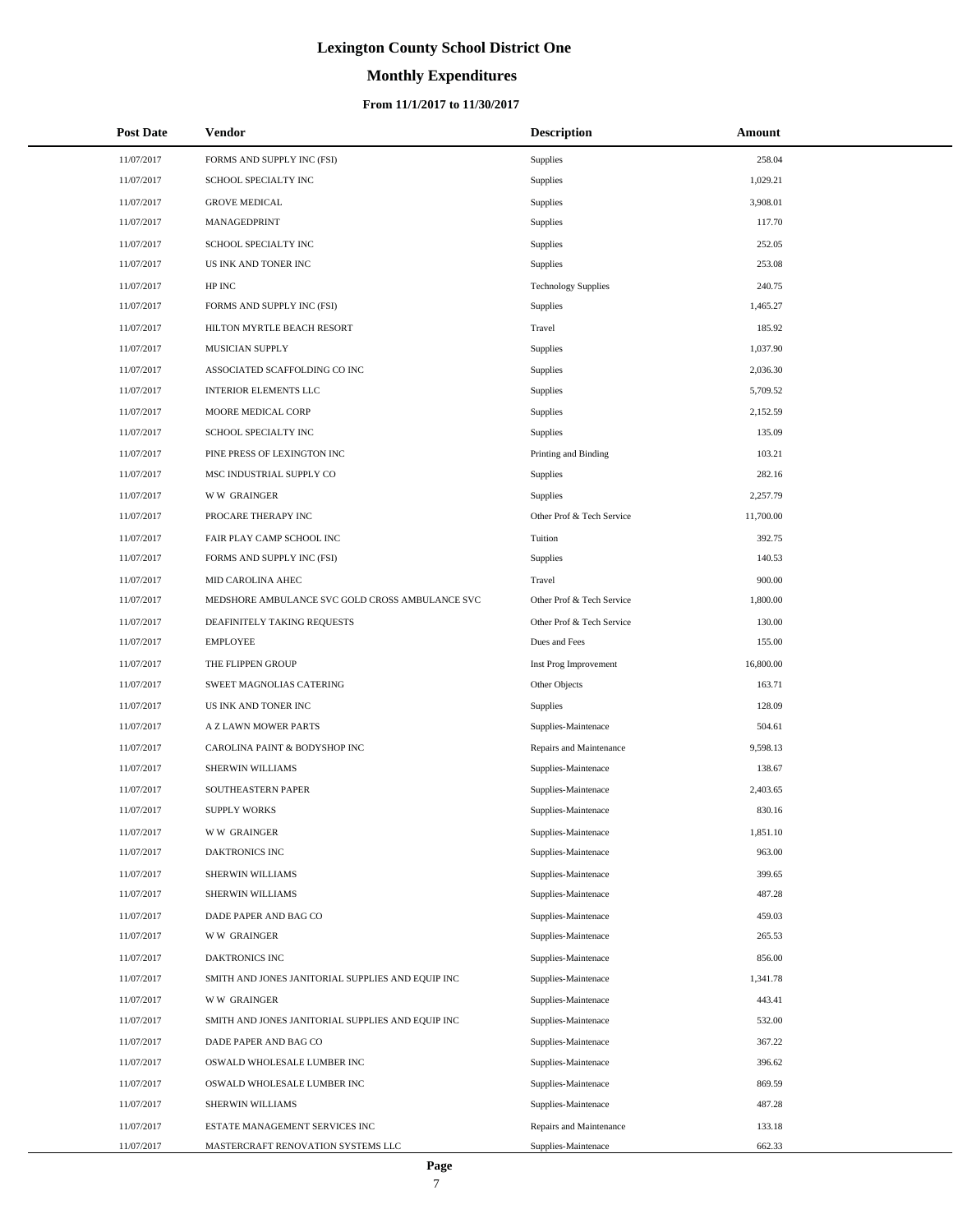# **Monthly Expenditures**

| <b>Post Date</b> | Vendor                                      | <b>Description</b>         | Amount    |
|------------------|---------------------------------------------|----------------------------|-----------|
| 11/07/2017       | <b>SUPPLY WORKS</b>                         | Supplies-Maintenace        | 1,377.57  |
| 11/07/2017       | <b>WW GRAINGER</b>                          | Supplies-Maintenace        | 147.74    |
| 11/07/2017       | SHERWIN WILLIAMS                            | Supplies-Maintenace        | 250.99    |
| 11/07/2017       | <b>CASCADE WATER SERVICES</b>               | Repairs and Maintenance    | 107.00    |
| 11/07/2017       | A Z LAWN MOWER PARTS                        | Supplies-Maintenace        | 316.76    |
| 11/07/2017       | <b>CARTS PLUS</b>                           | Supplies-Maintenace        | 1,283.97  |
| 11/07/2017       | MOORE, MARK                                 | Other Prof & Tech Service  | 120.00    |
| 11/07/2017       | NAVIANCE INC DBA HOBSON INC                 | Software Renewal/Agreemen  | 43,432.38 |
| 11/07/2017       | SC DEPARTMENT OF REVENUE (SALES TAX RETURN) | Software Renewal/Agreemen  | 2,200.22  |
| 11/07/2017       | FORMS AND SUPPLY INC (FSI)                  | Supplies                   | 149.44    |
| 11/07/2017       | <b>APPLE INC</b>                            | <b>Technology Supplies</b> | 203.30    |
| 11/07/2017       | <b>CAMCOR</b>                               | <b>Technology Supplies</b> | 400.45    |
| 11/07/2017       | APPLE INC                                   | <b>Technology Supplies</b> | 203.30    |
| 11/07/2017       | <b>CAMCOR</b>                               | <b>Technology Supplies</b> | 400.45    |
| 11/07/2017       | <b>APPLE INC</b>                            | <b>Technology Supplies</b> | 203.30    |
| 11/07/2017       | <b>CAMCOR</b>                               | <b>Technology Supplies</b> | 400.45    |
| 11/07/2017       | <b>APPLE INC</b>                            | <b>Technology Supplies</b> | 203.30    |
| 11/07/2017       | <b>CAMCOR</b>                               | <b>Technology Supplies</b> | 800.89    |
| 11/07/2017       | <b>APPLE INC</b>                            | <b>Technology Supplies</b> | 203.30    |
| 11/07/2017       | <b>APPLE INC</b>                            | <b>Technology Supplies</b> | 203.30    |
| 11/07/2017       | APPLE INC                                   | <b>Technology Supplies</b> | 406.60    |
| 11/07/2017       | <b>APPLE INC</b>                            | <b>Technology Supplies</b> | 406.60    |
| 11/07/2017       | DIDAX EDUCATIONAL RESOURCES                 | Supplies                   | 251.65    |
| 11/07/2017       | DELL COMPUTERS                              | <b>Technology Supplies</b> | 652.86    |
| 11/07/2017       | <b>SC HOSA</b>                              | Travel                     | 420.00    |
| 11/07/2017       | DELTA EDUCATION                             | Supplies                   | 127.37    |
| 11/07/2017       | <b>CHANNING BETE COMPANY</b>                | Supplies                   | 772.50    |
| 11/07/2017       | MOORE MEDICAL CORP                          | Supplies                   | 365.69    |
| 11/07/2017       | <b>EMPLOYEE</b>                             | Supplies                   | 330.42    |
| 11/07/2017       | EMBASSY SUITES AT KINGSTON PLANTATION       | Travel                     | 2,463.80  |
| 11/07/2017       | NUIDEA SCHOOL SUPPLY CO                     | Supplies                   | 3,573.80  |
| 11/07/2017       | <b>BMI SYSTEMS GROUP</b>                    | Software Renewal/Agreemen  | 384.00    |
| 11/07/2017       | <b>BMI SYSTEMS GROUP</b>                    | <b>Technology Supplies</b> | 2,145.00  |
| 11/07/2017       | DELL COMPUTERS                              | <b>Technology Supplies</b> | 1,012.57  |
| 11/07/2017       | SC DEPARTMENT OF REVENUE (SALES TAX RETURN) | <b>Technology Supplies</b> | 139.65    |
| 11/07/2017       | <b>BELCO</b>                                | Supplies                   | 428.00    |
| 11/07/2017       | <b>BELCO</b>                                | Equipment - Nonexpendable  | 7,383.00  |
| 11/07/2017       | SMARTPHONE MEDIC LLC                        | Pupil Activity             | 501.00    |
| 11/07/2017       | PERMA BOUND BOOKS                           | Pupil Activity             | 960.00    |
| 11/07/2017       | LORICK, STAN                                | Pupil Activity             | 180.00    |
| 11/07/2017       | ROCKY CREEK ELEMENTARY                      | Pupil Activity             | 125.00    |
| 11/07/2017       | LAMINATING AND BINDING SOLUTIONS INC        | Pupil Activity             | 2,101.98  |
| 11/07/2017       | SC DEPARTMENT OF REVENUE (SALES TAX RETURN) | Pupil Activity             | 137.90    |
| 11/07/2017       | <b>BG ENTERPRISES</b>                       | Pupil Activity             | 1,849.41  |
| 11/07/2017       | ROCKY CREEK ELEMENTARY                      | Pupil Activity             | 192.50    |
| 11/07/2017       | FREY SCIENTIFIC                             | Pupil Activity             | 174.48    |
| 11/07/2017       | SWEETWATER MUSIC EDUCATION TECHNOLOGY       | Pupil Activity             | 455.92    |
| 11/07/2017       | <b>BSN SPORTS</b>                           | Pupil Activity             | 141.78    |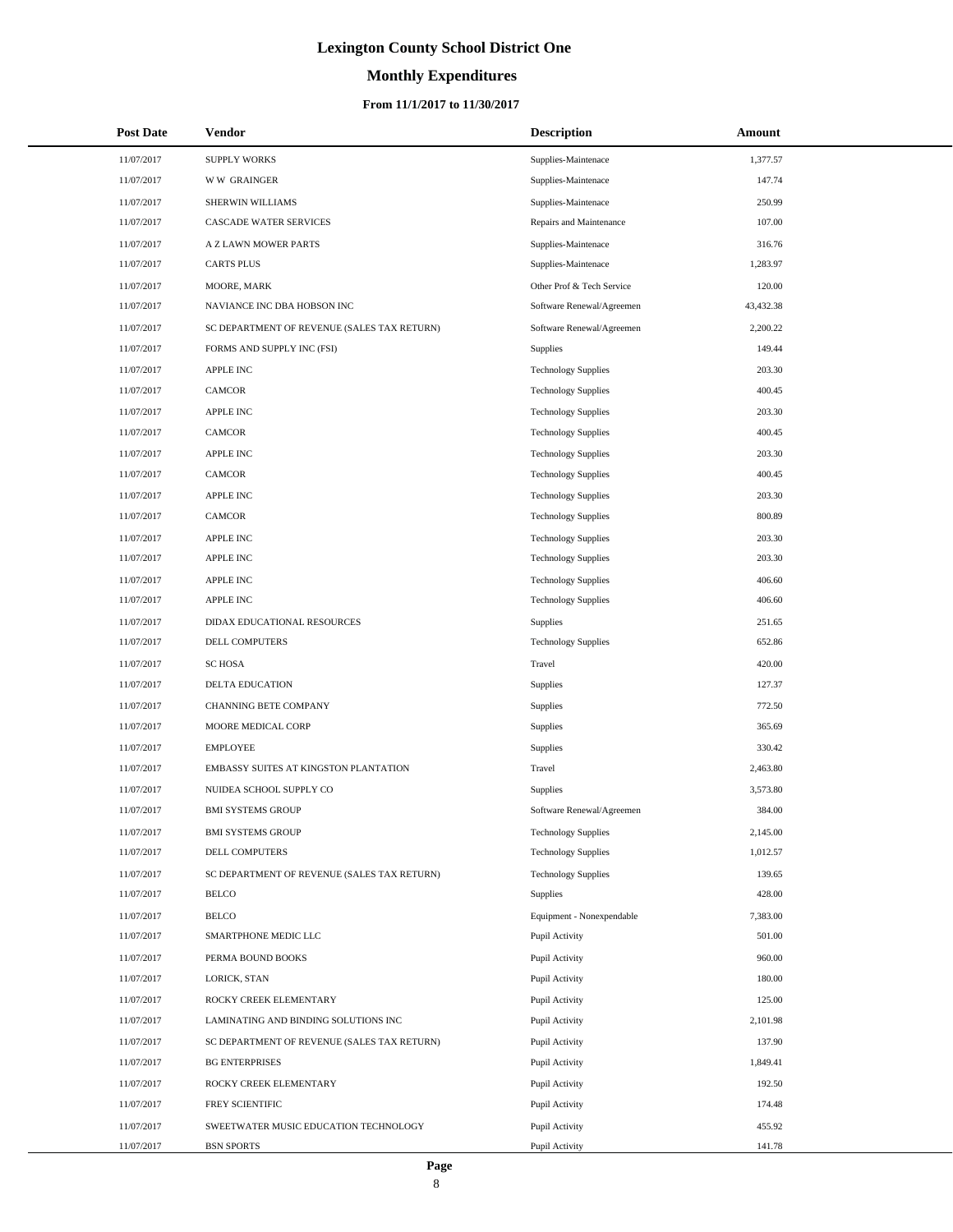# **Monthly Expenditures**

| <b>Post Date</b> | Vendor                                          | <b>Description</b>            | Amount   |
|------------------|-------------------------------------------------|-------------------------------|----------|
| 11/07/2017       | SC DEPARTMENT OF EDUCATION                      | Pupil Activity                | 322.62   |
| 11/07/2017       | SC DEPARTMENT OF EDUCATION                      | Pupil Activity                | 444.75   |
| 11/07/2017       | PIEDMONT BOTTLING PARTNERSHIP                   | Pupil Activity                | 973.70   |
| 11/07/2017       | <b>GRAY COLLEGIATE ACADEMY</b>                  | Pupil Activity                | 450.00   |
| 11/07/2017       | MATGUARD USA LLC                                | Pupil Activity                | 481.50   |
| 11/07/2017       | CHAPIN MIDDLE SCHOOL                            | Pupil Activity                | 412.00   |
| 11/07/2017       | NATIONAL ATHLETIC TRAINERS ASSOC (NATA)         | Pupil Activity                | 232.00   |
| 11/07/2017       | X GRAIN SPORTWEAR                               | Pupil Activity                | 2,758.00 |
| 11/07/2017       | MEDSHORE AMBULANCE SVC GOLD CROSS AMBULANCE SVC | Pupil Activity                | 300.00   |
| 11/07/2017       | THREADS EMBROIDERY LLC                          | Pupil Activity                | 1,091.40 |
| 11/07/2017       | FUN AND FUNCTON LLC                             | <b>Supplies</b>               | 249.99   |
| 11/08/2017       | TRIUNE MARKETING CO                             | <b>Supplies</b>               | 679.45   |
| 11/08/2017       | SCHOOL SPECIALTY INC                            | <b>Supplies</b>               | 358.71   |
| 11/08/2017       | SHI (SOFTWARE HOUSE INTN'L)                     | Technology Supplies-Immersion | 153.31   |
| 11/08/2017       | <b>EMPLOYEE</b>                                 | Travel                        | 141.24   |
| 11/08/2017       | <b>EMPLOYEE</b>                                 | Travel                        | 109.14   |
| 11/08/2017       | MANAGEDPRINT                                    | Supplies                      | 616.32   |
| 11/08/2017       | TRIUNE MARKETING CO                             | Supplies                      | 711.55   |
| 11/08/2017       | <b>EMPLOYEE</b>                                 | Travel                        | 112.35   |
| 11/08/2017       | <b>EMPLOYEE</b>                                 | Travel                        | 228.02   |
| 11/08/2017       | <b>EMPLOYEE</b>                                 | Travel                        | 164.25   |
| 11/08/2017       | FOLLETT SCHOOL SOLUTIONS INC                    | <b>Library Books</b>          | 470.93   |
| 11/08/2017       | FOLLETT SCHOOL SOLUTIONS INC                    | <b>Library Books</b>          | 451.41   |
| 11/08/2017       | PERMA BOUND BOOKS                               | <b>Library Books</b>          | 689.48   |
| 11/08/2017       | <b>EMPLOYEE</b>                                 | Travel                        | 179.23   |
| 11/08/2017       | <b>EMPLOYEE</b>                                 | Travel                        | 113.47   |
| 11/08/2017       | <b>EMPLOYEE</b>                                 | Travel                        | 143.92   |
| 11/08/2017       | <b>EMPLOYEE</b>                                 | Travel                        | 132.15   |
| 11/08/2017       | <b>EMPLOYEE</b>                                 | Travel                        | 129.26   |
| 11/08/2017       | CERTIFIED TRANSLATION SERVICES                  | Other Prof & Tech Service     | 761.60   |
| 11/08/2017       | <b>EMPLOYEE</b>                                 | Travel                        | 116.90   |
| 11/08/2017       | <b>EMPLOYEE</b>                                 | Travel                        | 123.59   |
| 11/08/2017       | <b>EMPLOYEE</b>                                 | Travel                        | 259.48   |
| 11/08/2017       | <b>EMPLOYEE</b>                                 | Travel                        | 128.40   |
| 11/08/2017       | <b>EMPLOYEE</b>                                 | Travel                        | 206.51   |
| 11/08/2017       | PALMETTO PROPANE                                | Energy                        | 626.31   |
| 11/08/2017       | ACE GLASS CO INC                                | Repairs and Maintenance       | 139.87   |
| 11/08/2017       | FERGUSON ENTERPRISES INC FEI 27                 | Supplies-Maintenace           | 350.96   |
| 11/08/2017       | <b>BARNES PROPANE</b>                           | Energy                        | 546.00   |
| 11/08/2017       | DADE PAPER AND BAG CO                           | Supplies-Maintenace           | 715.83   |
| 11/08/2017       | BIOTEK ENVIRONMENTAL INC                        | Other Prof & Tech Service     | 3,296.68 |
| 11/08/2017       | TERMINIX COMMERCIAL                             | Repairs and Maintenance       | 770.00   |
| 11/08/2017       | GENERATOR SERVICES INC                          | Repairs and Maintenance       | 1,212.03 |
| 11/08/2017       | FERGUSON ENTERPRISES INC FEI 27                 | Supplies-Maintenace           | 2,788.03 |
| 11/08/2017       | COOK & BOARDMAN LLC                             | Supplies-Maintenace           | 128.40   |
| 11/08/2017       | COLLINS, STEPHEN M                              | Other Prof & Tech Service     | 120.00   |
| 11/08/2017       | YOUNG, MATTHEW                                  | Other Prof & Tech Service     | 120.00   |
| 11/08/2017       | LINT, CHARLES ROBERT                            | Other Prof & Tech Service     | 120.00   |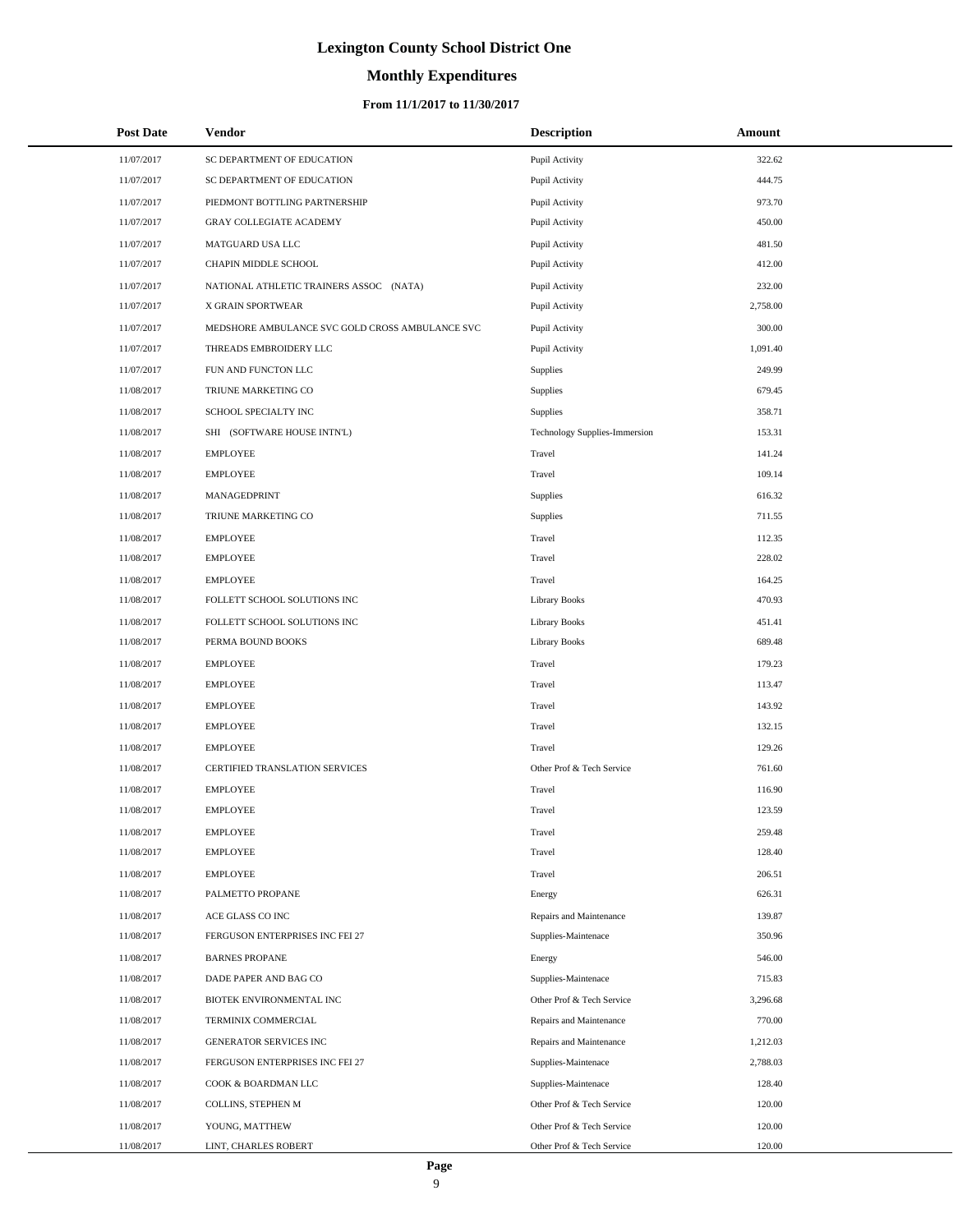# **Monthly Expenditures**

### **From 11/1/2017 to 11/30/2017**

| <b>Post Date</b> | Vendor                              | <b>Description</b>          | Amount     |
|------------------|-------------------------------------|-----------------------------|------------|
| 11/08/2017       | WILFONG, MICHAEL BRIAN              | Other Prof & Tech Service   | 120.00     |
| 11/08/2017       | UPSLOPE SOLUTIONS                   | Inst Prog Improvement       | 17,513.00  |
| 11/08/2017       | COMMUNICATION MANAGEMENT INC        | <b>Technology Supplies</b>  | 614.90     |
| 11/08/2017       | COMMUNICATION MANAGEMENT INC        | <b>Technology Supplies</b>  | 2,586.70   |
| 11/08/2017       | SIGNAL TECHNOLOGIES INC             | <b>Technology Supplies</b>  | 548.38     |
| 11/08/2017       | HILTON MYRTLE BEACH RESORT          | Travel                      | 249.00     |
| 11/08/2017       | DELUCCAS ITALIAN GRILL AND PIZZERIA | Other Objects               | 2,354.00   |
| 11/08/2017       | DELTA EDUCATION                     | Supplies                    | $-2.88$    |
| 11/08/2017       | MAR CONSTRUCTION COMPANY INC        | Equipment - Nonexpendable   | 3,239.83   |
| 11/08/2017       | <b>GS2 ENGINEERING INC</b>          | <b>Building</b>             | 792.50     |
| 11/08/2017       | NUIDEA SCHOOL SUPPLY CO             | Supplies                    | 1,462.63   |
| 11/08/2017       | MAR CONSTRUCTION COMPANY INC        | Equipment - Nonexpendable   | 3,239.83   |
| 11/08/2017       | BIOTEK ENVIRONMENTAL INC            | <b>Building</b>             | 62,273.94  |
| 11/08/2017       | MAR CONSTRUCTION COMPANY INC        | Equipment - Nonexpendable   | 3,712.34   |
| 11/08/2017       | AAR OF NORTH CAROLINA INC           | <b>Building</b>             | 114,295.57 |
| 11/08/2017       | JENKINS HANCOCK AND SIDES           | <b>Building</b>             | 1,459.05   |
| 11/08/2017       | <b>GS2 ENGINEERING INC</b>          | Improv Other Than Bldg      | 485.00     |
| 11/08/2017       | JENKINS HANCOCK AND SIDES           | Improv Other Than Bldg      | 3,002.80   |
| 11/08/2017       | <b>COMPORIUM</b>                    | Communication               | 391.01     |
| 11/08/2017       | <b>LENOVO US</b>                    | <b>Technology Supplies</b>  | 739.32     |
| 11/08/2017       | THOMPSON AND LITTLE INC             | Equipment - Nonexpendable   | 11,491.80  |
| 11/08/2017       | THOMPSON AND LITTLE INC             | Equipment - Nonexpendable   | 11,491.80  |
| 11/08/2017       | THOMPSON AND LITTLE INC             | Equipment - Nonexpendable   | 11,491.80  |
| 11/08/2017       | THOMPSON AND LITTLE INC             | Equipment - Nonexpendable   | 11,491.80  |
| 11/08/2017       | THOMPSON AND LITTLE INC             | Equipment - Nonexpendable   | 11,491.80  |
| 11/08/2017       | SMARTPHONE MEDIC LLC                | Pupil Activity              | 175.00     |
| 11/08/2017       | SMARTPHONE MEDIC LLC                | Pupil Activity              | 198.00     |
| 11/08/2017       | MODERN TURF INC                     | Pupil Activity              | 350.00     |
| 11/08/2017       | COOPER, JOEL L                      | Pupil Activity              | 120.00     |
| 11/08/2017       | FRANKLIN, TIMOTHY WILLIAM           | Pupil Activity              | 120.00     |
| 11/08/2017       | <b>GAMBLE, STEPHEN J</b>            | Pupil Activity              | 120.00     |
| 11/08/2017       | ROGERS, MATTHEW                     | Pupil Activity              | 120.00     |
| 11/08/2017       | SHEALY, CANDI YVETTE                | Pupil Activity              | 120.00     |
| 11/08/2017       | BOORE, WALTER BRENT                 | Pupil Activity              | 129.50     |
| 11/08/2017       | BURKHART, FRANK                     | Pupil Activity              | 129.50     |
| 11/08/2017       | LONG, JOE H                         | Pupil Activity              | 114.20     |
| 11/08/2017       | MCGRIER, MELVIN W                   | Pupil Activity              | 129.50     |
| 11/08/2017       | RILEY, MARVIN                       | Pupil Activity              | 125.90     |
| 11/08/2017       | <b>ACTION SPORTS</b>                | Pupil Activity              | 1,558.92   |
| 11/08/2017       | WERTS, EDWARD B                     | Pupil Activity              | 116.00     |
| 11/08/2017       | COACHCOMM LLC                       | Pupil Activity              | 150.00     |
| 11/08/2017       | <b>EMPLOYEE</b>                     | Pupil Activity              | 134.82     |
| 11/08/2017       | <b>BSN SPORTS</b>                   | Pupil Activity              | 182.97     |
| 11/08/2017       | MODERN TURF INC                     | Pupil Activity              | 1,400.00   |
| 11/09/2017       | <b>EMPLOYEE</b>                     | Travel                      | 758.75     |
| 11/09/2017       | LEXINGTON COUNTY SCHOOL DIST 1      | <b>Pupil Transportation</b> | 892.80     |
| 11/09/2017       | LEXINGTON COUNTY SCHOOL DIST 1      | Pupil Transportation        | 260.40     |
| 11/09/2017       | CAMCOR                              | <b>Supplies</b>             | 664.47     |

 $\overline{a}$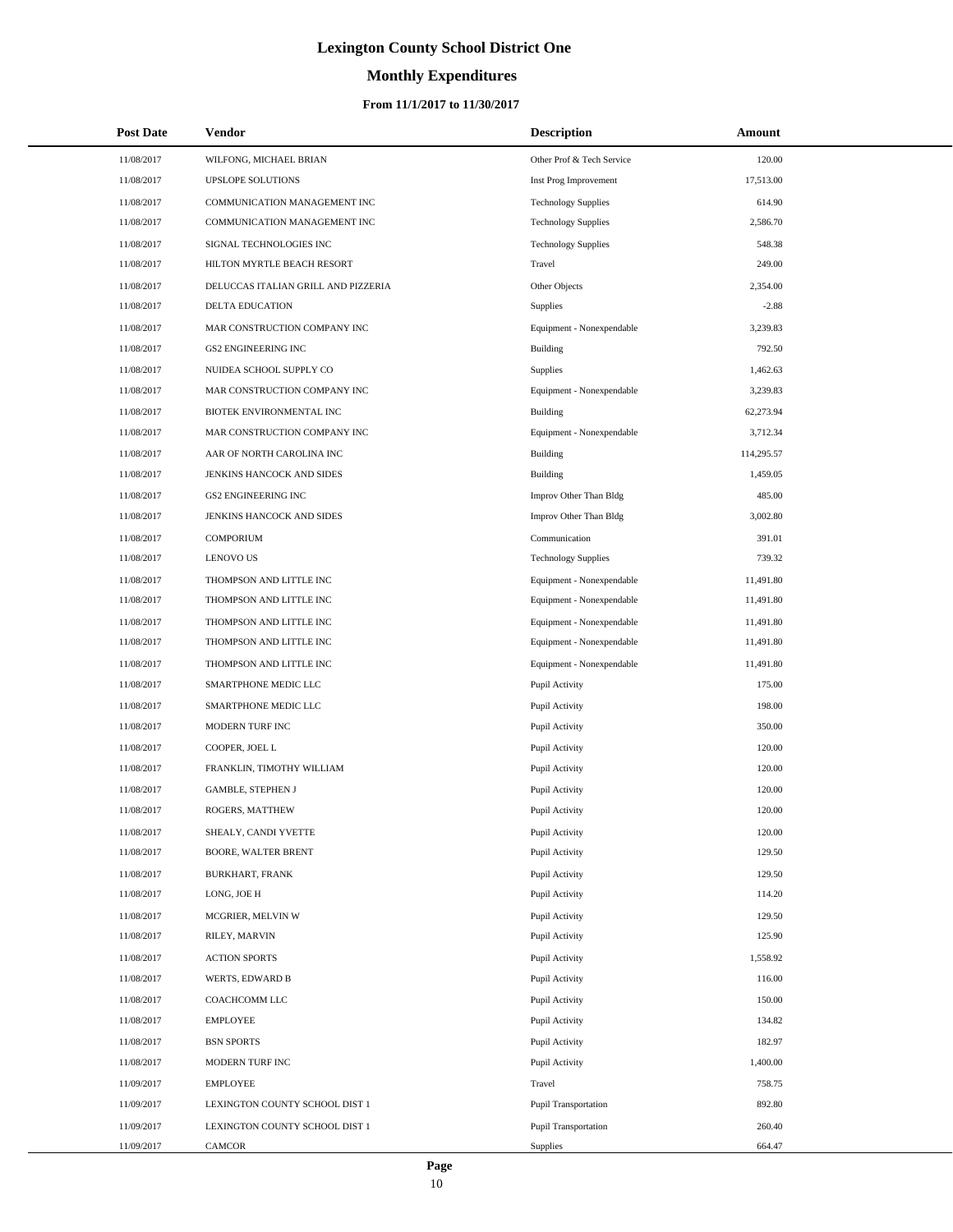# **Monthly Expenditures**

### **From 11/1/2017 to 11/30/2017**

| <b>Post Date</b> | <b>Vendor</b>                  | <b>Description</b>        | Amount   |
|------------------|--------------------------------|---------------------------|----------|
| 11/09/2017       | METALS AND ALLOYS CO LLC       | <b>Supplies</b>           | 823.68   |
| 11/09/2017       | <b>EMPLOYEE</b>                | Travel                    | 241.50   |
| 11/09/2017       | CERTIFIED TRANSLATION SERVICES | Other Prof & Tech Service | 866.16   |
| 11/09/2017       | <b>EMPLOYEE</b>                | Travel                    | 106.50   |
| 11/09/2017       | <b>EMPLOYEE</b>                | Travel                    | 259.00   |
| 11/09/2017       | <b>EMPLOYEE</b>                | Travel                    | 259.00   |
| 11/09/2017       | <b>EMPLOYEE</b>                | Travel                    | 259.00   |
| 11/09/2017       | <b>EMPLOYEE</b>                | Travel                    | 259.00   |
| 11/09/2017       | THE FLIPPEN GROUP              | Travel                    | 3,500.00 |
| 11/09/2017       | <b>EMPLOYEE</b>                | Travel                    | 215.00   |
| 11/09/2017       | <b>EMPLOYEE</b>                | Travel                    | 333.00   |
| 11/09/2017       | <b>EMPLOYEE</b>                | Travel                    | 333.00   |
| 11/09/2017       | <b>EMPLOYEE</b>                | Travel                    | 442.14   |
| 11/09/2017       | <b>EMPLOYEE</b>                | Travel                    | 1,076.10 |
| 11/09/2017       | <b>EMPLOYEE</b>                | Travel                    | 106.50   |
| 11/09/2017       | <b>EMPLOYEE</b>                | Travel                    | 333.00   |
| 11/09/2017       | <b>CULLUM SERVICES INC</b>     | Repairs and Maintenance   | 1,343.75 |
| 11/09/2017       | <b>CULLUM SERVICES INC</b>     | Repairs and Maintenance   | 4,792.50 |
| 11/09/2017       | <b>CULLUM SERVICES INC</b>     | Repairs and Maintenance   | 1,108.08 |
| 11/09/2017       | <b>CULLUM SERVICES INC</b>     | Repairs and Maintenance   | 3,937.50 |
| 11/09/2017       | <b>CULLUM SERVICES INC</b>     | Repairs and Maintenance   | 1,023.75 |
| 11/09/2017       | <b>CULLUM SERVICES INC</b>     | Repairs and Maintenance   | 1,331.20 |
| 11/09/2017       | WP LAW INC                     | Supplies-Maintenace       | 1,864.90 |
| 11/09/2017       | <b>BARNES PROPANE</b>          | Energy                    | 510.49   |
| 11/09/2017       | <b>CULLUM SERVICES INC</b>     | Repairs and Maintenance   | 2,064.65 |
| 11/09/2017       | <b>CULLUM SERVICES INC</b>     | Repairs and Maintenance   | 440.63   |
| 11/09/2017       | CULLUM SERVICES INC            | Repairs and Maintenance   | 3,668.46 |
| 11/09/2017       | <b>CULLUM SERVICES INC</b>     | Repairs and Maintenance   | 757.50   |
| 11/09/2017       | <b>CULLUM SERVICES INC</b>     | Repairs and Maintenance   | 1,372.50 |
| 11/09/2017       | <b>CULLUM SERVICES INC</b>     | Repairs and Maintenance   | 1,355.63 |
| 11/09/2017       | <b>CULLUM SERVICES INC</b>     | Repairs and Maintenance   | 1,059.38 |
| 11/09/2017       | <b>CULLUM SERVICES INC</b>     | Repairs and Maintenance   | 1,331.25 |
| 11/09/2017       | CULLUM SERVICES INC            | Repairs and Maintenance   | 1,792.50 |
| 11/09/2017       | <b>CULLUM SERVICES INC</b>     | Repairs and Maintenance   | 4,431.25 |
| 11/09/2017       | <b>CULLUM SERVICES INC</b>     | Repairs and Maintenance   | 1,691.25 |
| 11/09/2017       | CULLUM SERVICES INC            | Repairs and Maintenance   | 1,537.50 |
| 11/09/2017       | CULLUM SERVICES INC            | Repairs and Maintenance   | 1,149.38 |
| 11/09/2017       | CULLUM SERVICES INC            | Repairs and Maintenance   | 2,651.25 |
| 11/09/2017       | CULLUM SERVICES INC            | Repairs and Maintenance   | 1,125.00 |
| 11/09/2017       | CULLUM SERVICES INC            | Repairs and Maintenance   | 1,515.00 |
| 11/09/2017       | CULLUM SERVICES INC            | Repairs and Maintenance   | 1,376.25 |
| 11/09/2017       | <b>CULLUM SERVICES INC</b>     | Repairs and Maintenance   | 1,530.00 |
| 11/09/2017       | CULLUM SERVICES INC            | Repairs and Maintenance   | 3,025.11 |
| 11/09/2017       | CULLUM SERVICES INC            | Repairs and Maintenance   | 1,276.88 |
| 11/09/2017       | CULLUM SERVICES INC            | Repairs and Maintenance   | 620.62   |
| 11/09/2017       | CULLUM SERVICES INC            | Repairs and Maintenance   | 2,371.88 |
| 11/09/2017       | CULLUM SERVICES INC            | Repairs and Maintenance   | 1,453.12 |
| 11/09/2017       | CULLUM SERVICES INC            | Repairs and Maintenance   | 2,437.50 |

÷.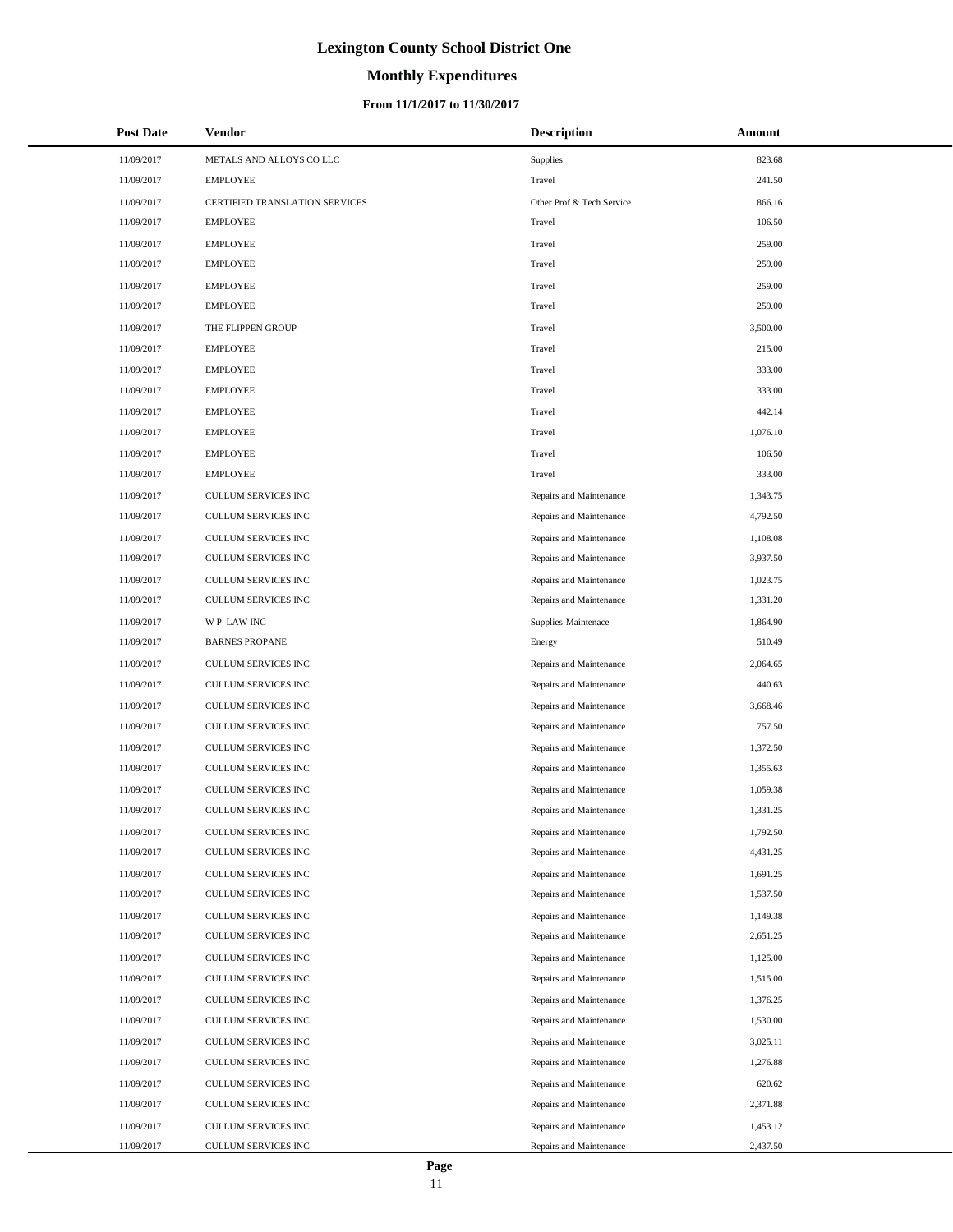# **Monthly Expenditures**

### **From 11/1/2017 to 11/30/2017**

| <b>Post Date</b> | Vendor                                             | <b>Description</b>            | Amount    |
|------------------|----------------------------------------------------|-------------------------------|-----------|
| 11/09/2017       | CULLUM SERVICES INC                                | Repairs and Maintenance       | 5,887.50  |
| 11/09/2017       | CULLUM SERVICES INC                                | Repairs and Maintenance       | 1,453.13  |
| 11/09/2017       | <b>EMPLOYEE</b>                                    | Travel                        | 325.12    |
| 11/09/2017       | <b>COMPORIUM</b>                                   | Communication                 | 101.08    |
| 11/09/2017       | <b>EMPLOYEE</b>                                    | Travel                        | 1,370.33  |
| 11/09/2017       | <b>GROVE MEDICAL</b>                               | <b>Supplies</b>               | 663.13    |
| 11/09/2017       | KIRBY, JESSICA                                     | <b>Instructional Services</b> | 2,000.00  |
| 11/09/2017       | <b>EMPLOYEE</b>                                    | Travel                        | 531.00    |
| 11/09/2017       | THE FLIPPEN GROUP                                  | Travel                        | 387.00    |
| 11/09/2017       | <b>EMPLOYEE</b>                                    | Travel                        | 178.00    |
| 11/09/2017       | <b>EMPLOYEE</b>                                    | Travel                        | 178.00    |
| 11/09/2017       | TRIDENT BEVERAGE INC                               | Food                          | 306.00    |
| 11/09/2017       | STATE DEPARTMENT OF EDUCATION LEX DIST ONEBUS SHOP | Pupil Activity                | 273.54    |
| 11/13/2017       | DELL COMPUTERS                                     | Supplies-Immersion            | 148.28    |
| 11/13/2017       | FORMS AND SUPPLY INC (FSI)                         | Supplies                      | 165.53    |
| 11/13/2017       | DELL COMPUTERS                                     | Supplies-Immersion            | 349.55    |
| 11/13/2017       | FORMS AND SUPPLY INC (FSI)                         | Supplies                      | 1,151.32  |
| 11/13/2017       | <b>US POSTAL SERVICE</b>                           | <b>Supplies</b>               | 980.00    |
| 11/13/2017       | NATIONAL PAIDEIA CENTER                            | <b>Instructional Services</b> | 2,500.00  |
| 11/13/2017       | FORMS AND SUPPLY INC (FSI)                         | <b>Supplies</b>               | 431.10    |
| 11/13/2017       | DELL COMPUTERS                                     | Supplies                      | 241.50    |
| 11/13/2017       | FORMS AND SUPPLY INC (FSI)                         | <b>Supplies</b>               | 2,446.56  |
| 11/13/2017       | FORMS AND SUPPLY INC (FSI)                         | <b>Supplies</b>               | 1,151.32  |
| 11/13/2017       | SCHOOL SPECIALTY INC                               | Supplies                      | 120.68    |
| 11/13/2017       | SCHOOL SPECIALTY INC                               | Supplies                      | 244.37    |
| 11/13/2017       | BLICK ART MATERIALS LLC                            | Supplies                      | 305.60    |
| 11/13/2017       | FORMS AND SUPPLY INC (FSI)                         | Supplies                      | 1,151.32  |
| 11/13/2017       | FORMS AND SUPPLY INC (FSI)                         | <b>Supplies</b>               | 3,453.96  |
| 11/13/2017       | US INK AND TONER INC                               | Supplies                      | 761.06    |
| 11/13/2017       | MBH OF ELGIN LLC DBA PINE GROVE YOUTH ACADEMY      | Tuition                       | 1,981.13  |
| 11/13/2017       | <b>EMPLOYEE</b>                                    | <b>Supplies</b>               | 137.50    |
| 11/13/2017       | FOLLETT SCHOOL SOLUTIONS INC                       | <b>Library Books</b>          | 481.69    |
| 11/13/2017       | CERTIFIED TRANSLATION SERVICES                     | Other Prof & Tech Service     | 365.12    |
| 11/13/2017       | <b>EMPLOYEE</b>                                    | Travel                        | 420.81    |
| 11/13/2017       | <b>DELL COMPUTERS</b>                              | Supplies                      | 483.00    |
| 11/13/2017       | FORMS AND SUPPLY INC (FSI)                         | <b>Supplies</b>               | 134.05    |
| 11/13/2017       | <b>BLUELINE RENTAL LLC</b>                         | Equipment - Nonexpendable     | 11,018.91 |
| 11/13/2017       | DADE PAPER AND BAG CO                              | Supplies-Maintenace           | 1,284.00  |
| 11/13/2017       | <b>GENERAL SALES COMPANY</b>                       | Supplies-Maintenace           | 3,460.17  |
| 11/13/2017       | SMITH AND JONES JANITORIAL SUPPLIES AND EQUIP INC  | Supplies-Maintenace           | 350.96    |
| 11/13/2017       | <b>CARTS PLUS</b>                                  | Supplies-Maintenace           | 387.32    |
| 11/13/2017       | TMS TOTAL MAINTENANCE SOLUTIONS                    | Supplies-Maintenace           | 186.75    |
| 11/13/2017       | <b>WW GRAINGER</b>                                 | Supplies-Maintenace           | 555.33    |
| 11/13/2017       | COOK & BOARDMAN LLC                                | Supplies-Maintenace           | 330.63    |
| 11/13/2017       | CATOE'S MOPED SHED INC                             | Supplies-Maintenace           | 917.95    |
| 11/13/2017       | CITY ELECTRIC SUPPLY CO                            | Supplies-Maintenace           | 297.46    |
| 11/13/2017       | FPZ INC                                            | Repairs and Maintenance       | 441.00    |
| 11/13/2017       | SMITH AND JONES JANITORIAL SUPPLIES AND EQUIP INC  | Supplies-Maintenace           | 431.21    |

÷.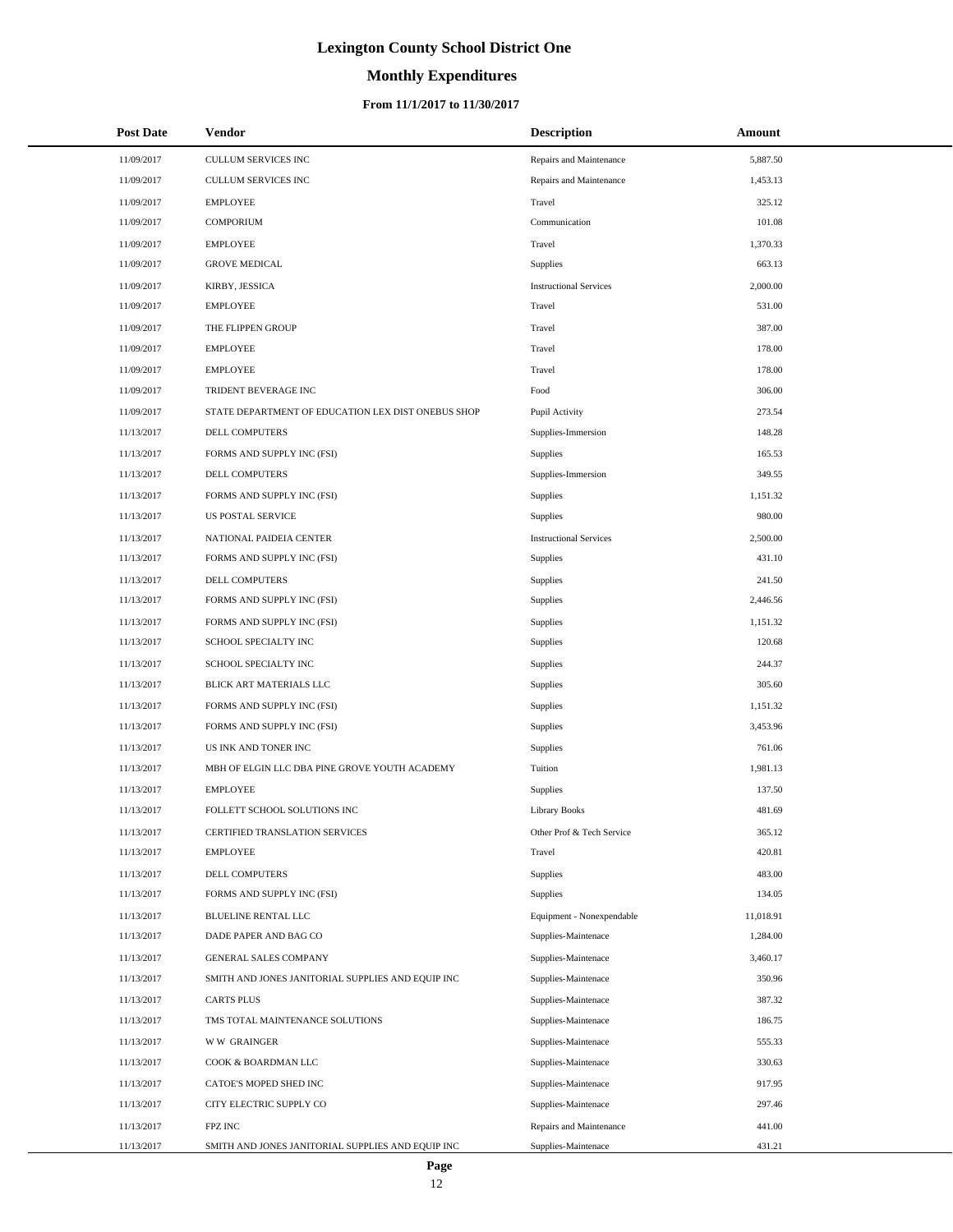# **Monthly Expenditures**

### **From 11/1/2017 to 11/30/2017**

| <b>Post Date</b> | Vendor                                             | <b>Description</b>         | Amount    |
|------------------|----------------------------------------------------|----------------------------|-----------|
| 11/13/2017       | SOUTHEASTERN PAPER                                 | Supplies-Maintenace        | 421.15    |
| 11/13/2017       | GATEWAY SUPPLY CO INC                              | Supplies-Maintenace        | 254.73    |
| 11/13/2017       | TMS TOTAL MAINTENANCE SOLUTIONS                    | Supplies-Maintenace        | 211.97    |
| 11/13/2017       | TMS TOTAL MAINTENANCE SOLUTIONS                    | Supplies-Maintenace        | 480.11    |
| 11/13/2017       | COOK & BOARDMAN LLC                                | Supplies-Maintenace        | 330.63    |
| 11/13/2017       | SMITH AND JONES JANITORIAL SUPPLIES AND EQUIP INC  | Supplies-Maintenace        | 155.15    |
| 11/13/2017       | CITY ELECTRIC SUPPLY CO                            | Supplies-Maintenace        | 808.92    |
| 11/13/2017       | TMS TOTAL MAINTENANCE SOLUTIONS                    | Supplies-Maintenace        | 182.97    |
| 11/13/2017       | <b>ADM SIGNS</b>                                   | Supplies-Maintenace        | 481.50    |
| 11/13/2017       | SMITH AND JONES JANITORIAL SUPPLIES AND EQUIP INC  | Supplies-Maintenace        | 909.03    |
| 11/13/2017       | CITY ELECTRIC SUPPLY CO                            | Supplies-Maintenace        | 370.76    |
| 11/13/2017       | SMITH AND JONES JANITORIAL SUPPLIES AND EQUIP INC  | Supplies-Maintenace        | 552.13    |
| 11/13/2017       | TMS TOTAL MAINTENANCE SOLUTIONS                    | Supplies-Maintenace        | 255.94    |
| 11/13/2017       | PALMETTO CONTROLS INC                              | Repairs and Maintenance    | 2,928.48  |
| 11/13/2017       | TMS TOTAL MAINTENANCE SOLUTIONS                    | Supplies-Maintenace        | 186.74    |
| 11/13/2017       | <b>ADM SIGNS</b>                                   | Supplies-Maintenace        | 481.50    |
| 11/13/2017       | <b>SUPPLY WORKS</b>                                | Supplies-Maintenace        | 485.67    |
| 11/13/2017       | <b>WW GRAINGER</b>                                 | Supplies-Maintenace        | 682.23    |
| 11/13/2017       | SC DEPARTMENT OF MOTOR VEHICLES                    | Other Prof & Tech Service  | 191.00    |
| 11/13/2017       | ROLIN, ROBERT W                                    | Other Prof & Tech Service  | 175.00    |
| 11/13/2017       | COLLINS, STEPHEN M                                 | Other Prof & Tech Service  | 120.00    |
| 11/13/2017       | LINT, CHARLES ROBERT                               | Other Prof & Tech Service  | 120.00    |
| 11/13/2017       | SPIVEY, STEPHEN J                                  | Other Prof & Tech Service  | 120.00    |
| 11/13/2017       | GOVAN, TERRY                                       | Other Prof & Tech Service  | 120.00    |
| 11/13/2017       | MOORE, MARK                                        | Other Prof & Tech Service  | 120.00    |
| 11/13/2017       | YOUNG, MATTHEW                                     | Other Prof & Tech Service  | 120.00    |
| 11/13/2017       | HINZ, BRIAN E                                      | Other Prof & Tech Service  | 120.00    |
| 11/13/2017       | HAIGLER III, THOMAS I                              | Other Prof & Tech Service  | 120.00    |
| 11/13/2017       | WEBSTER, KRISTIN TAYLOR                            | Other Prof & Tech Service  | 120.00    |
| 11/13/2017       | GOVAN, TERRY                                       | Other Prof & Tech Service  | 120.00    |
| 11/13/2017       | THE STATE (ADS ONLY)                               | Advertising                | 1,350.00  |
| 11/13/2017       | <b>APPLE INC</b>                                   | Software Renewal/Agreemen  | 15,996.00 |
| 11/13/2017       | <b>CAMCOR</b>                                      | <b>Technology Supplies</b> | 655.35    |
| 11/13/2017       | <b>HEINEMANN</b>                                   | <b>Supplies</b>            | 425.00    |
| 11/13/2017       | FORMS AND SUPPLY INC (FSI)                         | <b>Supplies</b>            | 1,151.32  |
| 11/13/2017       | FRANKLIN COVEY                                     | <b>Supplies</b>            | 2,774.40  |
| 11/13/2017       | FORMS AND SUPPLY INC (FSI)                         | <b>Supplies</b>            | 1,631.22  |
| 11/13/2017       | US INK AND TONER INC                               | <b>Supplies</b>            | 2,061.48  |
| 11/13/2017       | DEMCO INC                                          | <b>Supplies</b>            | 379.98    |
| 11/13/2017       | STATE DEPARTMENT OF EDUCATION LEX DIST ONEBUS SHOP | Pupil Transportation       | 520.80    |
| 11/13/2017       | STATE DEPARTMENT OF EDUCATION LEX DIST ONEBUS SHOP | Pupil Transportation       | 297.60    |
| 11/13/2017       | STATE DEPARTMENT OF EDUCATION LEX DIST ONEBUS SHOP | Pupil Transportation       | 1,075.08  |
| 11/13/2017       | STATE DEPARTMENT OF EDUCATION LEX DIST ONEBUS SHOP | Pupil Transportation       | 1,733.52  |
| 11/13/2017       | STATE DEPARTMENT OF EDUCATION LEX DIST ONEBUS SHOP | Pupil Transportation       | 2,776.36  |
| 11/13/2017       | MOORE MEDICAL CORP                                 | <b>Supplies</b>            | 601.15    |
| 11/13/2017       | CENTER FOR APPLIED LINGUISTIC BASIC ENGLISH SKILLS | <b>Supplies</b>            | 262.50    |
| 11/13/2017       | <b>HEINEMANN</b>                                   | <b>Supplies</b>            | 109.47    |
| 11/13/2017       | LS3P ASSOCIATED LTD                                | Building                   | 1,277.60  |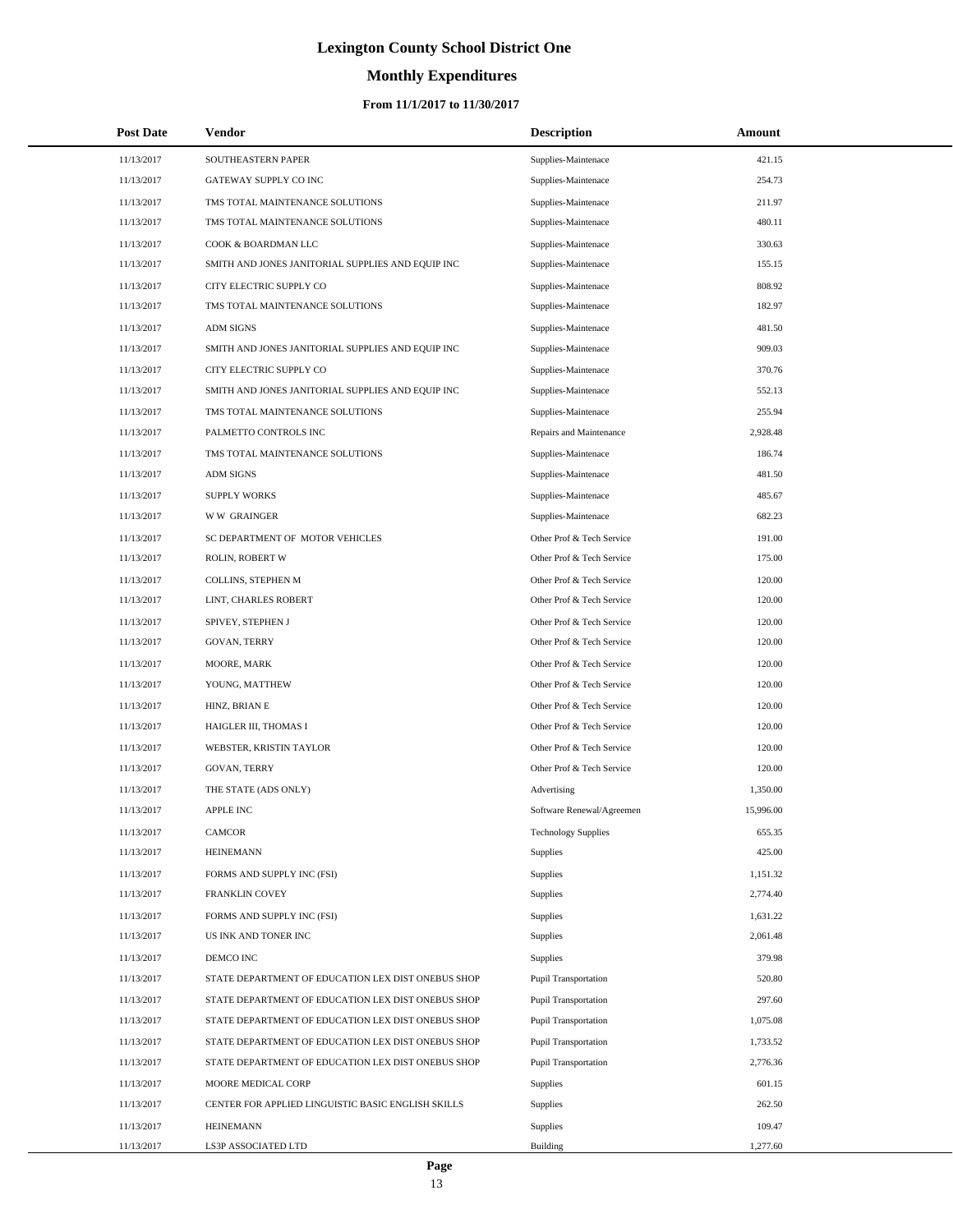# **Monthly Expenditures**

### **From 11/1/2017 to 11/30/2017**

| <b>Post Date</b> | Vendor                                             | <b>Description</b>         | Amount    |  |
|------------------|----------------------------------------------------|----------------------------|-----------|--|
| 11/13/2017       | DAVIS FRAWLEY ATTORNEYS AT LAW                     | <b>Legal Services</b>      | 792.00    |  |
| 11/13/2017       | BUDGET BLINDS OF LEXINGTON                         | Supplies                   | 3,298.39  |  |
| 11/13/2017       | <b>EDCON INC</b>                                   | <b>Building</b>            | 94,900.03 |  |
| 11/13/2017       | CAMCOR                                             | <b>Technology Supplies</b> | 47,931.43 |  |
| 11/13/2017       | CODE TO THE FUTURE                                 | <b>Technology Supplies</b> | 15,515.00 |  |
| 11/13/2017       | SC DEPARTMENT OF REVENUE (SALES TAX RETURN)        | Sales Tax on Adult Meals   | 2,455.52  |  |
| 11/13/2017       | FORMS AND SUPPLY INC (FSI)                         | Pupil Activity             | 169.79    |  |
| 11/13/2017       | SC DEPARTMENT OF EDUCATION                         | Pupil Activity             | 170.45    |  |
| 11/13/2017       | SC ATHLETIC COACHES ASSOCIATION                    | Pupil Activity             | 325.00    |  |
| 11/13/2017       | <b>EMPLOYEE</b>                                    | Pupil Activity             | 289.29    |  |
| 11/13/2017       | SC ATHLETIC COACHES ASSOCIATION                    | Pupil Activity             | 325.00    |  |
| 11/13/2017       | T AND T SPORTS                                     | Pupil Activity             | 1,868.22  |  |
| 11/13/2017       | SC ATHLETIC COACHES ASSOCIATION                    | Pupil Activity             | 620.00    |  |
| 11/13/2017       | SC HIGH SCHOOL LEAGUE                              | Pupil Activity             | 200.00    |  |
| 11/13/2017       | ASHLEY RIDGE HIGH SCHOOL                           | Pupil Activity             | 179.60    |  |
| 11/13/2017       | JAMES ISLAND CHARTER HIGH SCHOOL                   | Pupil Activity             | 151.50    |  |
| 11/13/2017       | <b>SC HIGH SCHOOL LEAGUE</b>                       | Pupil Activity             | 307.00    |  |
| 11/13/2017       | T AND T SPORTS                                     | Pupil Activity             | 154.92    |  |
| 11/13/2017       | <b>EMPLOYEE</b>                                    | Pupil Activity             | 524.44    |  |
| 11/13/2017       | ENTERPRISE LEASING COMPANY SOUTHEAST               | Pupil Activity             | 155.69    |  |
| 11/13/2017       | <b>EMPLOYEE</b>                                    | Pupil Activity             | 106.82    |  |
| 11/13/2017       | PRINTSOUTH PRINTING INC                            | Pupil Activity             | 200.63    |  |
| 11/13/2017       | STATE DEPARTMENT OF EDUCATION LEX DIST ONEBUS SHOP | Pupil Transportation       | 198.40    |  |
| 11/13/2017       | CAROLINA SCREEN PRINTERS                           | Supplies                   | 202.23    |  |
| 11/13/2017       | WHITE MUSICAL INSTRUMENT LLC                       | <b>Supplies</b>            | 2,354.00  |  |
| 11/14/2017       | BRAINPOP.COM LLC                                   | Software Renewal/Agreemen  | 897.50    |  |
| 11/14/2017       | FORMS AND SUPPLY INC (FSI)                         | <b>Supplies</b>            | 5,756.60  |  |
| 11/14/2017       | ELECTRONIC KOURSEWARE INT'L INC                    | Supplies                   | 384.00    |  |
| 11/14/2017       | OCCUPATIONAL HEALTH                                | <b>Supplies</b>            | 729.00    |  |
| 11/14/2017       | CERTIFIED TRANSLATION SERVICES                     | Other Prof & Tech Service  | 465.12    |  |
| 11/14/2017       | FORMS AND SUPPLY INC (FSI)                         | <b>Supplies</b>            | 427.89    |  |
| 11/14/2017       | SC DEPARTMENT OF ADMINISTRATION                    | Repairs and Maintenance    | 1,391.28  |  |
| 11/14/2017       | HILTI INC                                          | Supplies-Maintenace        | 2,595.65  |  |
| 11/14/2017       | TRUCKPRO LLC                                       | Supplies-Maintenace        | 422.67    |  |
| 11/14/2017       | <b>GRAYBAR ELECTRIC CO INC</b>                     | Supplies-Maintenace        | 423.72    |  |
| 11/14/2017       | GRAYBAR ELECTRIC CO INC                            | Supplies-Maintenace        | 658.05    |  |
| 11/14/2017       | PASCON LLC                                         | Supplies-Maintenace        | 307.64    |  |
| 11/14/2017       | BUILDERS SPECIALTIES INC                           | Repairs and Maintenance    | 1,723.66  |  |
| 11/14/2017       | <b>SUPPLY WORKS</b>                                | Supplies-Maintenace        | 404.73    |  |
| 11/14/2017       | SIMPLEXGRINNELL                                    | Repairs and Maintenance    | 250.00    |  |
| 11/14/2017       | <b>GRAYBAR ELECTRIC CO INC</b>                     | Supplies-Maintenace        | 654.84    |  |
| 11/14/2017       | GATEWAY SUPPLY CO INC                              | Supplies-Maintenace        | 1,505.12  |  |
| 11/14/2017       | <b>WW GRAINGER</b>                                 | Supplies-Maintenace        | 139.64    |  |
| 11/14/2017       | GRAYBAR ELECTRIC CO INC                            | Supplies-Maintenace        | 654.84    |  |
| 11/14/2017       | <b>GRAYBAR ELECTRIC CO INC</b>                     | Supplies-Maintenace        | 658.05    |  |
| 11/14/2017       | GRAYBAR ELECTRIC CO INC                            | Supplies-Maintenace        | 658.05    |  |
| 11/14/2017       | POWER SCHOOL GROUP LLC                             | Software Renewal/Agreemen  | 14,909.25 |  |
| 11/14/2017       | SC DEPARTMENT OF REVENUE (SALES TAX RETURN)        | Software Renewal/Agreemen  | 1,043.65  |  |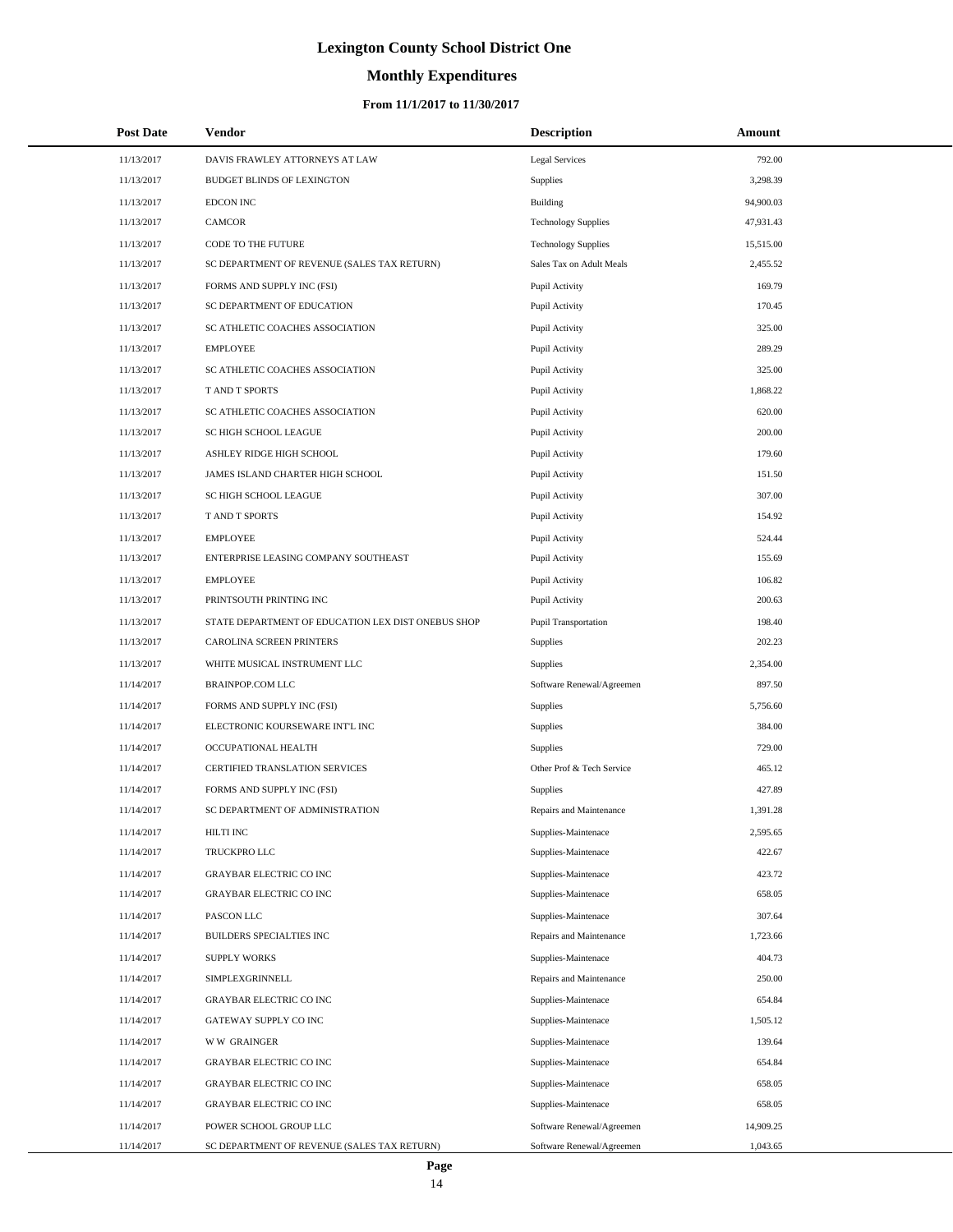# **Monthly Expenditures**

| <b>Post Date</b> | Vendor                         | <b>Description</b>         | Amount   |
|------------------|--------------------------------|----------------------------|----------|
| 11/14/2017       | DIGITAL OFFICE SOLUTIONS INC   | Repairs and Maintenance    | 934.68   |
| 11/14/2017       | DIGITAL OFFICE SOLUTIONS INC   | Repairs and Maintenance    | 647.39   |
| 11/14/2017       | DIGITAL OFFICE SOLUTIONS INC   | Repairs and Maintenance    | 741.21   |
| 11/14/2017       | DIGITAL OFFICE SOLUTIONS INC   | Repairs and Maintenance    | 162.11   |
| 11/14/2017       | DIGITAL OFFICE SOLUTIONS INC   | Repairs and Maintenance    | 874.69   |
| 11/14/2017       | SIGNAL TECHNOLOGIES INC        | <b>Technology Supplies</b> | 2,143.22 |
| 11/14/2017       | DIGITAL OFFICE SOLUTIONS INC   | Repairs and Maintenance    | 131.72   |
| 11/14/2017       | DIGITAL OFFICE SOLUTIONS INC   | Repairs and Maintenance    | 523.02   |
| 11/14/2017       | DIGITAL OFFICE SOLUTIONS INC   | Repairs and Maintenance    | 120.34   |
| 11/14/2017       | COMMUNICATION MANAGEMENT INC   | <b>Technology Supplies</b> | 2,456.92 |
| 11/14/2017       | DIGITAL OFFICE SOLUTIONS INC   | Repairs and Maintenance    | 494.02   |
| 11/14/2017       | DIGITAL OFFICE SOLUTIONS INC   | Repairs and Maintenance    | 820.11   |
| 11/14/2017       | DIGITAL OFFICE SOLUTIONS INC   | Repairs and Maintenance    | 253.49   |
| 11/14/2017       | DIGITAL OFFICE SOLUTIONS INC   | Repairs and Maintenance    | 626.41   |
| 11/14/2017       | DIGITAL OFFICE SOLUTIONS INC   | Repairs and Maintenance    | 3,550.25 |
| 11/14/2017       | DIGITAL OFFICE SOLUTIONS INC   | Repairs and Maintenance    | 617.72   |
| 11/14/2017       | DIGITAL OFFICE SOLUTIONS INC   | Repairs and Maintenance    | 568.18   |
| 11/14/2017       | DIGITAL OFFICE SOLUTIONS INC   | Repairs and Maintenance    | 502.39   |
| 11/14/2017       | DIGITAL OFFICE SOLUTIONS INC   | Repairs and Maintenance    | 456.34   |
| 11/14/2017       | DIGITAL OFFICE SOLUTIONS INC   | Repairs and Maintenance    | 805.57   |
| 11/14/2017       | DIGITAL OFFICE SOLUTIONS INC   | Repairs and Maintenance    | 1,286.34 |
| 11/14/2017       | DODGE LEARNING RESOURCES       | <b>Supplies</b>            | 453.60   |
| 11/14/2017       | DELTA EDUCATION                | Supplies                   | 104.00   |
| 11/14/2017       | POCKET NURSE                   | Supplies                   | 799.00   |
| 11/14/2017       | <b>HEINEMANN</b>               | Supplies                   | 175.00   |
| 11/14/2017       | JENNIEO TURKEY STORE SALES LLC | Food                       | 918.68   |
| 11/14/2017       | JENNIEO TURKEY STORE SALES LLC | Food                       | 722.15   |
| 11/14/2017       | JENNIEO TURKEY STORE SALES LLC | Food                       | 919.10   |
| 11/14/2017       | JENNIEO TURKEY STORE SALES LLC | Food                       | 722.15   |
| 11/14/2017       | JENNIEO TURKEY STORE SALES LLC | Food                       | 853.45   |
| 11/14/2017       | JENNIEO TURKEY STORE SALES LLC | Food                       | 722.15   |
| 11/14/2017       | JENNIEO TURKEY STORE SALES LLC | Food                       | 262.60   |
| 11/14/2017       | JENNIEO TURKEY STORE SALES LLC | Food                       | 853.45   |
| 11/14/2017       | JENNIEO TURKEY STORE SALES LLC | Food                       | 722.15   |
| 11/14/2017       | JENNIEO TURKEY STORE SALES LLC | Food                       | 722.15   |
| 11/14/2017       | JENNIEO TURKEY STORE SALES LLC | Food                       | 722.15   |
| 11/14/2017       | JENNIEO TURKEY STORE SALES LLC | Food                       | 722.15   |
| 11/14/2017       | JENNIEO TURKEY STORE SALES LLC | Food                       | 853.45   |
| 11/14/2017       | JENNIEO TURKEY STORE SALES LLC | Food                       | 919.10   |
| 11/14/2017       | JENNIEO TURKEY STORE SALES LLC | Food                       | 722.15   |
| 11/14/2017       | JENNIEO TURKEY STORE SALES LLC | Food                       | 853.45   |
| 11/14/2017       | JENNIEO TURKEY STORE SALES LLC | Food                       | 853.45   |
| 11/14/2017       | JENNIEO TURKEY STORE SALES LLC | Food                       | 722.15   |
| 11/14/2017       | JENNIEO TURKEY STORE SALES LLC | Food                       | 722.15   |
| 11/14/2017       | JENNIEO TURKEY STORE SALES LLC | Food                       | 853.45   |
| 11/14/2017       | JENNIEO TURKEY STORE SALES LLC | Food                       | 722.15   |
| 11/14/2017       | JENNIEO TURKEY STORE SALES LLC | Food                       | 853.45   |
| 11/14/2017       | JENNIEO TURKEY STORE SALES LLC | Food                       | 722.15   |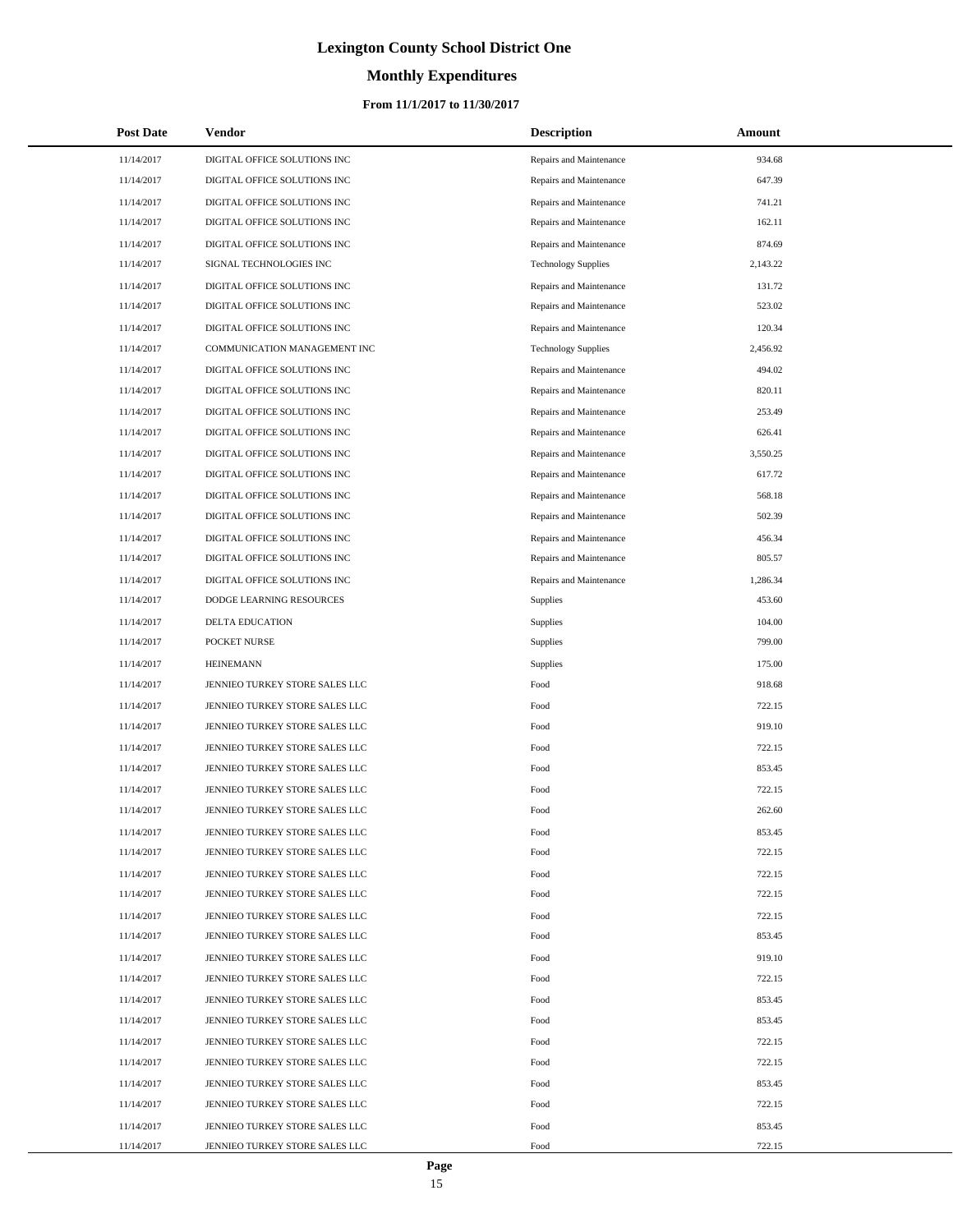# **Monthly Expenditures**

### **From 11/1/2017 to 11/30/2017**

| <b>Post Date</b> | Vendor                                            | <b>Description</b>             | Amount   |
|------------------|---------------------------------------------------|--------------------------------|----------|
| 11/14/2017       | JENNIEO TURKEY STORE SALES LLC                    | Food                           | 722.15   |
| 11/14/2017       | JENNIEO TURKEY STORE SALES LLC                    | Food                           | 722.15   |
| 11/14/2017       | JENNIEO TURKEY STORE SALES LLC                    | Food                           | 722.15   |
| 11/14/2017       | JENNIEO TURKEY STORE SALES LLC                    | Food                           | 722.15   |
| 11/14/2017       | JENNIEO TURKEY STORE SALES LLC                    | Food                           | 853.45   |
| 11/14/2017       | JENNIEO TURKEY STORE SALES LLC                    | Food                           | 919.10   |
| 11/14/2017       | JENNIEO TURKEY STORE SALES LLC                    | Food                           | 722.15   |
| 11/14/2017       | SMARTPHONE MEDIC LLC                              | Pupil Activity                 | 297.00   |
| 11/14/2017       | SMARTPHONE MEDIC LLC                              | Pupil Activity                 | 149.00   |
| 11/14/2017       | SMARTPHONE MEDIC LLC                              | Pupil Activity                 | 149.00   |
| 11/14/2017       | <b>JW PEPPER</b>                                  | Pupil Activity                 | 121.00   |
| 11/14/2017       | DELL COMPUTERS                                    | Pupil Activity                 | 259.52   |
| 11/14/2017       | LEXINGTON TECHNOLOGY CENTER                       | Pupil Act-Fee/Collection Refnd | 445.00   |
| 11/14/2017       | LEXINGTON PRINTING LLC                            | Pupil Activity                 | 202.23   |
| 11/14/2017       | FOLLETT SCHOOL SOLUTIONS INC                      | Pupil Activity                 | 212.93   |
| 11/14/2017       | SCHOOL SPECIALTY INC                              | Pupil Activity                 | 205.57   |
| 11/14/2017       | <b>BRAINPOP.COM LLC</b>                           | Pupil Activity                 | 897.50   |
| 11/14/2017       | <b>BRIDALHAVEN</b>                                | Pupil Activity                 | 1,221.94 |
| 11/14/2017       | MODERN TURF INC                                   | Pupil Activity                 | 2,300.00 |
| 11/14/2017       | CAROLINA SIGNS AND DESIGN                         | Pupil Activity                 | 974.77   |
| 11/14/2017       | <b>ATTRACTIONS</b>                                | Pupil Activity                 | 420.00   |
| 11/14/2017       | PELION HIGH SCHOOL                                | Pupil Activity                 | 720.00   |
| 11/15/2017       | FORMS AND SUPPLY INC (FSI)                        | Supplies                       | 145.31   |
| 11/15/2017       | SCHOOL SPECIALTY INC                              | Supplies                       | 295.09   |
| 11/15/2017       | <b>ANOTHER PRINTER</b>                            | Printing and Binding           | 206.07   |
| 11/15/2017       | SCHOOL SPECIALTY INC                              | Supplies                       | 405.96   |
| 11/15/2017       | SMITH AND JONES JANITORIAL SUPPLIES AND EQUIP INC | Supplies                       | 9,273.69 |
| 11/15/2017       | FORMS AND SUPPLY INC (FSI)                        | <b>Supplies</b>                | 368.15   |
| 11/15/2017       | CERTIFIED TRANSLATION SERVICES                    | Other Prof & Tech Service      | 1,316.28 |
| 11/15/2017       | SMITH AND JONES JANITORIAL SUPPLIES AND EQUIP INC | Supplies-Maintenace            | 1,599.94 |
| 11/15/2017       | <b>WW GRAINGER</b>                                | Supplies-Maintenace            | 1,649.97 |
| 11/15/2017       | <b>CULLUM SERVICES INC</b>                        | Repairs and Maintenance        | 898.65   |
| 11/15/2017       | SIMPLEXGRINNELL                                   | Repairs and Maintenance        | 393.19   |
| 11/15/2017       | SIMPLEXGRINNELL                                   | Repairs and Maintenance        | 962.97   |
| 11/15/2017       | FPZ INC                                           | Repairs and Maintenance        | 1,864.90 |
| 11/15/2017       | SC DEPARTMENT OF REVENUE (SALES TAX RETURN)       | Repairs and Maintenance        | 130.54   |
| 11/15/2017       | TERMINIX COMMERCIAL                               | Repairs and Maintenance        | 970.00   |
| 11/15/2017       | PALMETTO PLAYGROUNDS LLC                          | Supplies-Maintenace            | 155.15   |
| 11/15/2017       | TERMINIX COMMERCIAL                               | Repairs and Maintenance        | 392.50   |
| 11/15/2017       | TERMINIX COMMERCIAL                               | Repairs and Maintenance        | 1,175.00 |
| 11/15/2017       | PALMETTO PLAYGROUNDS LLC                          | Supplies-Maintenace            | 2,060.82 |
| 11/15/2017       | SIMPLEXGRINNELL                                   | Repairs and Maintenance        | 370.72   |
| 11/15/2017       | SIMPLEXGRINNELL                                   | Repairs and Maintenance        | 167.14   |
| 11/15/2017       | LEXINGTON PRECAST CONCRETE                        | Supplies-Maintenace            | 467.45   |
| 11/15/2017       | SCENARIO LEARNING LLC                             | Software Renewal/Agreemen      | 8,346.00 |
| 11/15/2017       | SIGN A RAMA                                       | <b>Supplies</b>                | 160.50   |
| 11/15/2017       | NUIDEA SCHOOL SUPPLY CO                           | Supplies                       | 563.54   |
| 11/15/2017       | PEARSON VUE                                       | Other Prof & Tech Service      | 2,323.00 |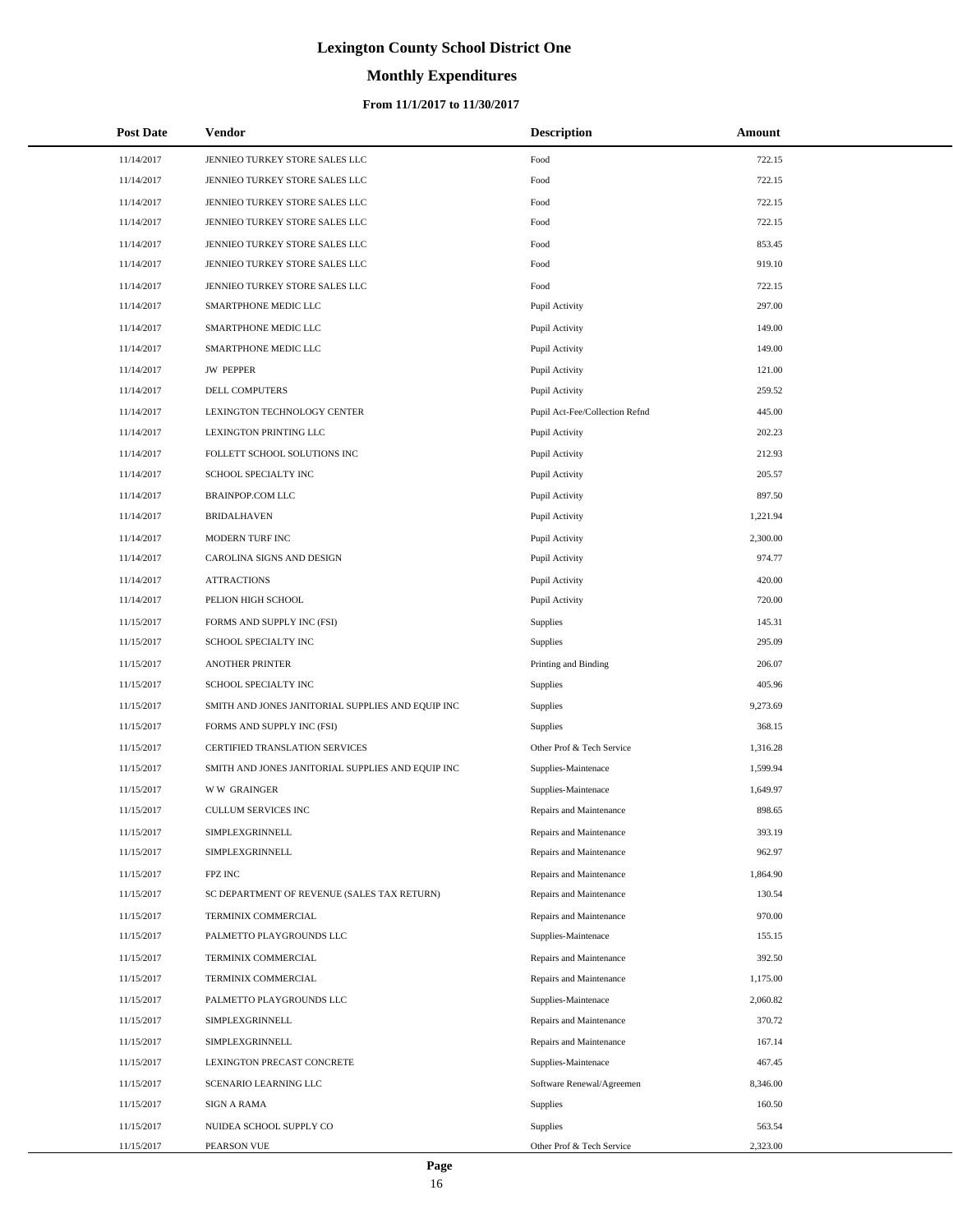# **Monthly Expenditures**

### **From 11/1/2017 to 11/30/2017**

| <b>Post Date</b> | Vendor                                          | <b>Description</b>         | Amount     |
|------------------|-------------------------------------------------|----------------------------|------------|
| 11/15/2017       | <b>BOOKSOURCE</b>                               | Supplies                   | 378.96     |
| 11/15/2017       | <b>LENOVO US</b>                                | <b>Technology Supplies</b> | 17,976.00  |
| 11/15/2017       | FOWLER HAULING AND GRADING LLC                  | Improv Other Than Bldg     | 17,698.35  |
| 11/15/2017       | UNIFIED AV SYSTEMS INC DBA MULTI MEDIA SERVICES | <b>Technology Supplies</b> | 171,687.52 |
| 11/15/2017       | SYSCO FOOD SERV OF COLUMBIA                     | Food                       | 22,407.98  |
| 11/15/2017       | SYSCO FOOD SERV OF COLUMBIA                     | Food                       | 7,302.47   |
| 11/15/2017       | SYSCO FOOD SERV OF COLUMBIA                     | Food                       | 12,511.01  |
| 11/15/2017       | SYSCO FOOD SERV OF COLUMBIA                     | Food                       | 12,586.79  |
| 11/15/2017       | SYSCO FOOD SERV OF COLUMBIA                     | Food                       | 9,492.67   |
| 11/15/2017       | SYSCO FOOD SERV OF COLUMBIA                     | Food                       | 10,225.67  |
| 11/15/2017       | SYSCO FOOD SERV OF COLUMBIA                     | Food                       | 3,055.68   |
| 11/15/2017       | SYSCO FOOD SERV OF COLUMBIA                     | Food                       | 9,697.04   |
| 11/15/2017       | SYSCO FOOD SERV OF COLUMBIA                     | Food                       | 7,293.37   |
| 11/15/2017       | SYSCO FOOD SERV OF COLUMBIA                     | Food                       | 11,725.16  |
| 11/15/2017       | SYSCO FOOD SERV OF COLUMBIA                     | Food                       | 9,552.55   |
| 11/15/2017       | SYSCO FOOD SERV OF COLUMBIA                     | Food                       | 10,830.52  |
| 11/15/2017       | SYSCO FOOD SERV OF COLUMBIA                     | Food                       | 8,166.51   |
| 11/15/2017       | SYSCO FOOD SERV OF COLUMBIA                     | Food                       | 13,638.78  |
| 11/15/2017       | SYSCO FOOD SERV OF COLUMBIA                     | Food                       | 5,151.00   |
| 11/15/2017       | SYSCO FOOD SERV OF COLUMBIA                     | Food                       | 10,114.43  |
| 11/15/2017       | SYSCO FOOD SERV OF COLUMBIA                     | Food                       | 7,293.58   |
| 11/15/2017       | SYSCO FOOD SERV OF COLUMBIA                     | Food                       | 4,959.69   |
| 11/15/2017       | SYSCO FOOD SERV OF COLUMBIA                     | Food                       | 9,443.41   |
| 11/15/2017       | SYSCO FOOD SERV OF COLUMBIA                     | Food                       | 12,821.24  |
| 11/15/2017       | SYSCO FOOD SERV OF COLUMBIA                     | Food                       | 5,619.08   |
| 11/15/2017       | SYSCO FOOD SERV OF COLUMBIA                     | Food                       | 12,046.21  |
| 11/15/2017       | SYSCO FOOD SERV OF COLUMBIA                     | Food                       | 8,795.95   |
| 11/15/2017       | SYSCO FOOD SERV OF COLUMBIA                     | Food                       | 8,645.14   |
| 11/15/2017       | SYSCO FOOD SERV OF COLUMBIA                     | Food                       | 6,294.06   |
| 11/15/2017       | SYSCO FOOD SERV OF COLUMBIA                     | Food                       | 4,781.60   |
| 11/15/2017       | SYSCO FOOD SERV OF COLUMBIA                     | Food                       | 7,951.61   |
| 11/15/2017       | SYSCO FOOD SERV OF COLUMBIA                     | Food                       | 8,737.03   |
| 11/15/2017       | SYSCO FOOD SERV OF COLUMBIA                     | Food                       | 18,676.01  |
| 11/15/2017       | SYSCO FOOD SERV OF COLUMBIA                     | Food                       | 4,982.87   |
| 11/15/2017       | SMARTPHONE MEDIC LLC                            | Pupil Activity             | 636.00     |
| 11/15/2017       | US INK AND TONER INC                            | Pupil Activity             | 2,262.36   |
| 11/15/2017       | NICKELODEON THEATRE                             | Pupil Activity             | 600.00     |
| 11/15/2017       | <b>BSN SPORTS</b>                               | Pupil Activity             | 594.92     |
| 11/15/2017       | <b>CAROLINA FOREST</b>                          | Pupil Activity             | 2,260.60   |
| 11/15/2017       | SC HIGH SCHOOL LEAGUE                           | Pupil Activity             | 478.50     |
| 11/15/2017       | COOPER, JOEL L                                  | Pupil Activity             | 120.00     |
| 11/15/2017       | <b>GAMBLE, STEPHEN J</b>                        | Pupil Activity             | 120.00     |
| 11/15/2017       | ROGERS, MATTHEW                                 | Pupil Activity             | 120.00     |
| 11/15/2017       | SHEALY, CANDI YVETTE                            | Pupil Activity             | 120.00     |
| 11/15/2017       | DUVALL, CHUCK                                   | Pupil Activity             | 102.50     |
| 11/15/2017       | ROBINSON, RICKY D                               | Pupil Activity             | 125.00     |
| 11/15/2017       | AYNOR HIGH SCHOOL                               | Pupil Activity             | 4,272.95   |
| 11/15/2017       | SC HIGH SCHOOL LEAGUE                           | Pupil Activity             | 756.50     |

÷.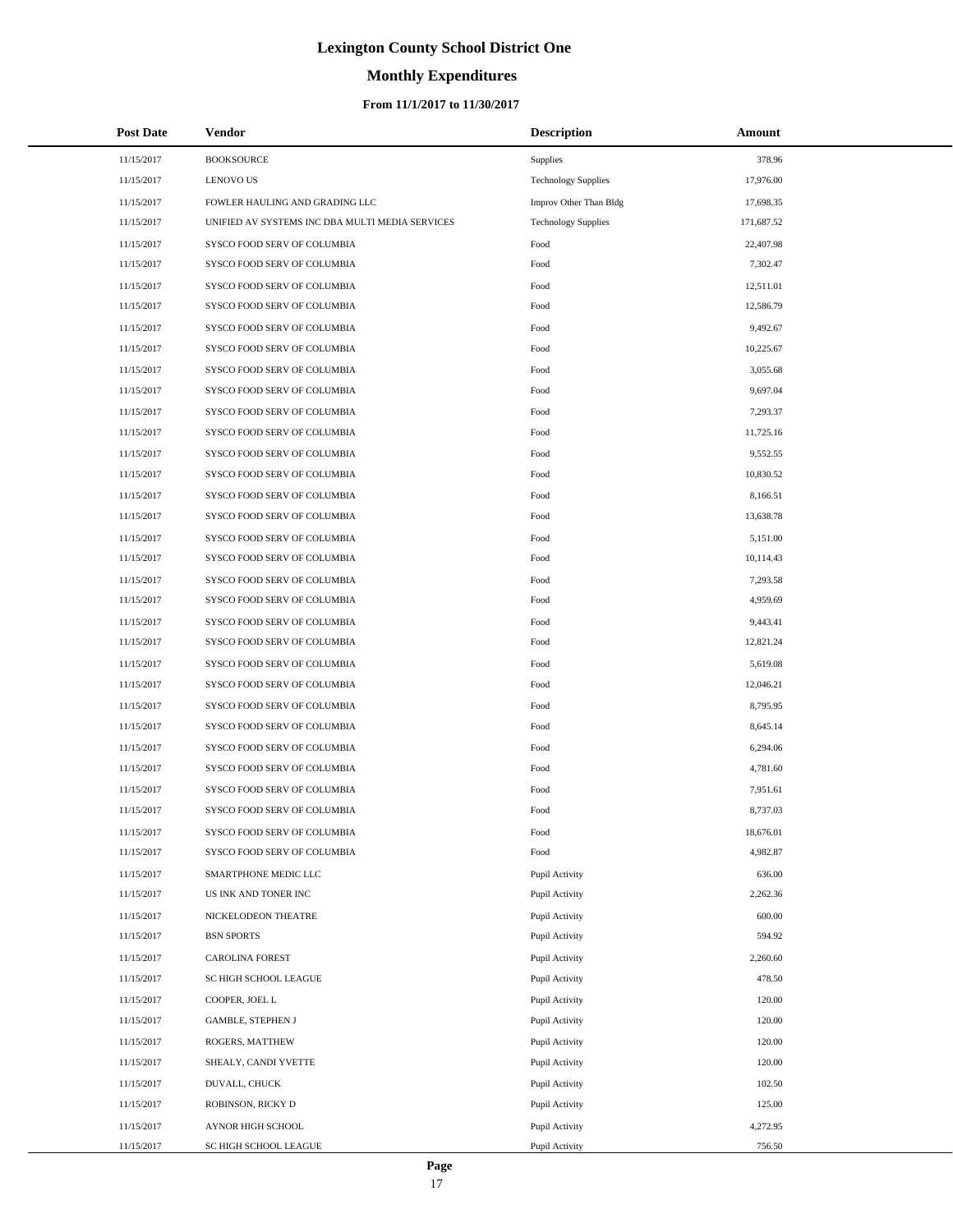# **Monthly Expenditures**

| <b>Post Date</b> | Vendor                                        | <b>Description</b>        | Amount   |
|------------------|-----------------------------------------------|---------------------------|----------|
| 11/15/2017       | <b>BSN SPORTS</b>                             | Pupil Activity            | 8,005.74 |
| 11/15/2017       | FORT DORCHESTER HIGH SCHOOL                   | Pupil Activity            | 150.00   |
| 11/15/2017       | <b>BSN SPORTS</b>                             | Pupil Activity            | 606.69   |
| 11/15/2017       | <b>IRMO HIGH SCHOOL</b>                       | Pupil Activity            | 200.00   |
| 11/15/2017       | LUGOFF ELGIN HIGH SCHOOL                      | Pupil Activity            | 200.00   |
| 11/15/2017       | KNOCKOUT SPORTSWEAR                           | Pupil Activity            | 2,047.00 |
| 11/15/2017       | SC DEPARTMENT OF REVENUE (SALES TAX RETURN)   | Pupil Activity            | 143.29   |
| 11/15/2017       | <b>BSN SPORTS</b>                             | Pupil Activity            | 465.45   |
| 11/15/2017       | <b>BSN SPORTS</b>                             | Pupil Activity            | 181.90   |
| 11/15/2017       | BARRETT, S LEE                                | Pupil Activity            | 150.00   |
| 11/15/2017       | BLACKMON, KEVIN E                             | Pupil Activity            | 120.00   |
| 11/15/2017       | HART, MICHAEL JOSEPH                          | Pupil Activity            | 120.00   |
| 11/15/2017       | REED, JOHN MARCUS                             | Pupil Activity            | 150.00   |
| 11/15/2017       | RIVERA JR, LUIS M                             | Pupil Activity            | 120.00   |
| 11/15/2017       | SMITH, BRIAN                                  | Pupil Activity            | 120.00   |
| 11/15/2017       | SPIVEY, STEPHEN J                             | Pupil Activity            | 120.00   |
| 11/15/2017       | BOSTIC, D LYNN                                | Pupil Activity            | 108.20   |
| 11/15/2017       | HARLEY, JOHN H                                | Pupil Activity            | 119.90   |
| 11/15/2017       | HUDSON, DOUG M                                | Pupil Activity            | 110.90   |
| 11/15/2017       | ROBINSON, RICKY D                             | Pupil Activity            | 145.10   |
| 11/15/2017       | SMITH, EDGAR                                  | Pupil Activity            | 109.10   |
| 11/15/2017       | <b>GAMEDAY TURF LLC</b>                       | Pupil Activity            | 2,006.00 |
| 11/15/2017       | <b>BSN SPORTS</b>                             | Pupil Activity            | 1,722.70 |
| 11/15/2017       | <b>BSN SPORTS</b>                             | Pupil Activity            | 321.00   |
| 11/15/2017       | N GRAPHIX                                     | Pupil Activity            | 1,894.97 |
| 11/15/2017       | AIRPORT HIGH SCHOOL                           | Pupil Activity            | 225.00   |
| 11/15/2017       | <b>ID CLAIRE INC</b>                          | Pupil Activity            | 708.61   |
| 11/15/2017       | <b>BSN SPORTS</b>                             | Pupil Activity            | 2,773.44 |
| 11/15/2017       | COUNTRY CLUB OF LEXINGTON                     | Pupil Activity            | $-50.00$ |
| 11/15/2017       | COUNTRY CLUB OF LEXINGTON                     | Pupil Activity            | 2,500.00 |
| 11/15/2017       | <b>BSN SPORTS</b>                             | Pupil Activity            | 545.70   |
| 11/15/2017       | VARSITY SPIRIT FASHIONS AND SUPPLIES LLC      | Pupil Activity            | 9,414.94 |
| 11/15/2017       | CAROLINA SIGNS AND DESIGN                     | Pupil Activity            | 640.82   |
| 11/16/2017       | THE GALLERY COLLECTION PRUDENT PUBLISHING CO  | Printing and Binding      | 419.05   |
| 11/16/2017       | <b>EMPLOYEE</b>                               | Travel                    | 246.58   |
| 11/16/2017       | FOLLETT SCHOOL SOLUTIONS INC                  | <b>Library Books</b>      | 609.48   |
| 11/16/2017       | CERTIFIED TRANSLATION SERVICES                | Other Prof & Tech Service | 861.46   |
| 11/16/2017       | SC ASSOCIATION CAREER AND TECHNICAL EDUCATION | Travel                    | 125.00   |
| 11/16/2017       | <b>EMPLOYEE</b>                               | Travel                    | 112.35   |
| 11/16/2017       | <b>GE APPLIANCES</b>                          | Supplies-Maintenace       | 334.00   |
| 11/16/2017       | <b>EMPLOYEE</b>                               | Travel                    | 423.72   |
| 11/16/2017       | <b>EMPLOYEE</b>                               | Travel                    | 124.66   |
| 11/16/2017       | <b>EMPLOYEE</b>                               | Travel                    | 423.56   |
| 11/16/2017       | <b>EMPLOYEE</b>                               | Travel                    | 381.99   |
| 11/16/2017       | HINZ, BRIAN E                                 | Other Prof & Tech Service | 120.00   |
| 11/16/2017       | <b>GOVAN, TERRY</b>                           | Other Prof & Tech Service | 120.00   |
| 11/16/2017       | <b>EMPLOYEE</b>                               | Travel                    | 264.29   |
| 11/16/2017       | NUIDEA SCHOOL SUPPLY CO                       | Supplies                  | 3,584.79 |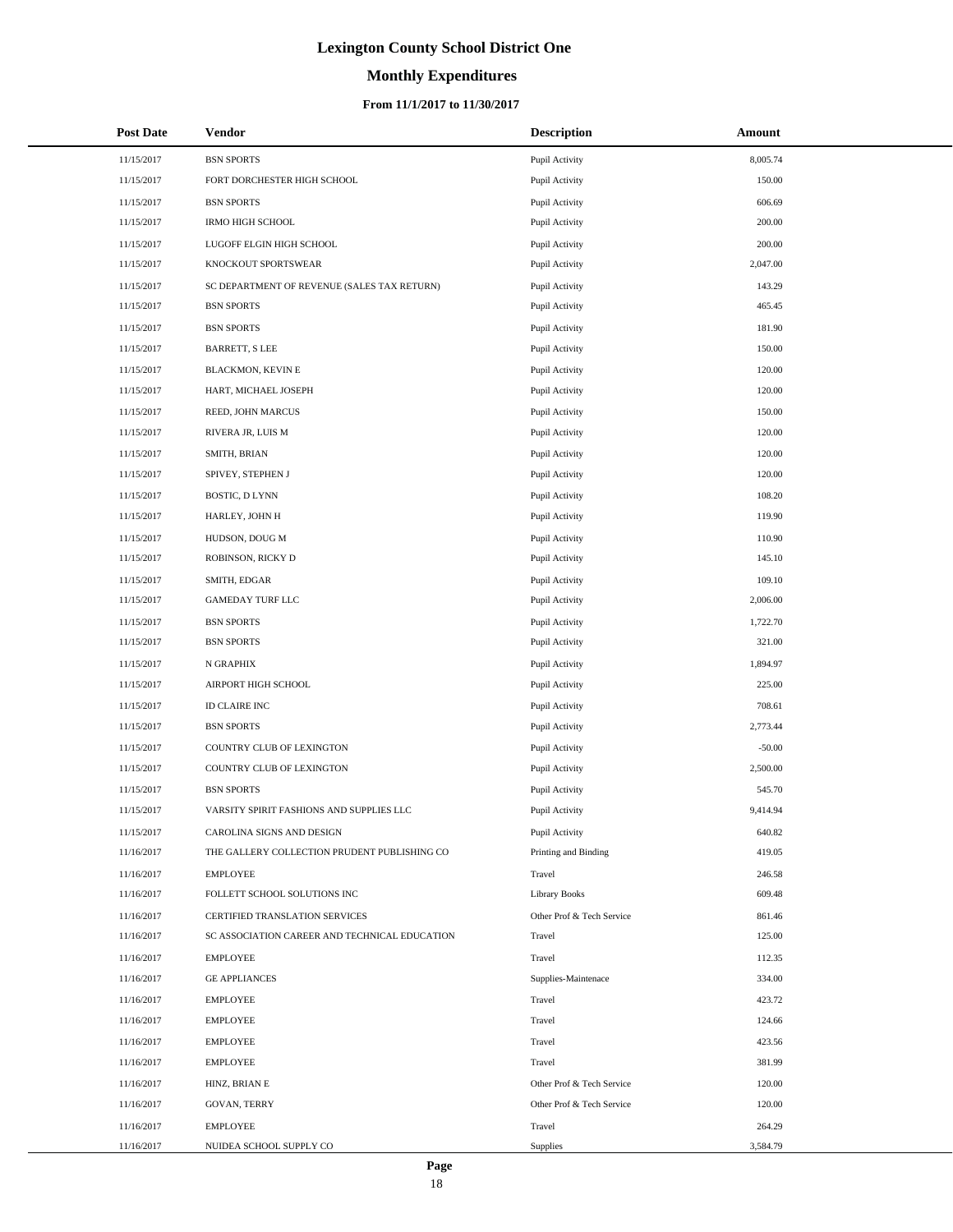# **Monthly Expenditures**

### **From 11/1/2017 to 11/30/2017**

| <b>Post Date</b> | <b>Vendor</b>                    | <b>Description</b> | Amount   |
|------------------|----------------------------------|--------------------|----------|
| 11/16/2017       | <b>EMPLOYEE</b>                  | Travel             | 312.44   |
| 11/16/2017       | <b>EMPLOYEE</b>                  | Travel             | 196.02   |
| 11/16/2017       | <b>EMPLOYEE</b>                  | Travel             | 228.45   |
| 11/16/2017       | <b>EMPLOYEE</b>                  | Travel             | 198.91   |
| 11/16/2017       | <b>EMPLOYEE</b>                  | Travel             | 322.34   |
| 11/16/2017       | <b>EMPLOYEE</b>                  | Travel             | 154.35   |
| 11/16/2017       | <b>EMPLOYEE</b>                  | Travel             | 219.14   |
| 11/16/2017       | <b>EMPLOYEE</b>                  | Travel             | 173.39   |
| 11/16/2017       | <b>EMPLOYEE</b>                  | Travel             | 138.94   |
| 11/16/2017       | <b>EMPLOYEE</b>                  | Travel             | 246.10   |
| 11/16/2017       | <b>EMPLOYEE</b>                  | Travel             | 132.41   |
| 11/16/2017       | <b>EMPLOYEE</b>                  | Travel             | 107.27   |
| 11/16/2017       | <b>EMPLOYEE</b>                  | Travel             | 184.58   |
| 11/16/2017       | <b>GROVE MEDICAL</b>             | Supplies           | 237.03   |
| 11/16/2017       | <b>EMPLOYEE</b>                  | Travel             | 134.02   |
| 11/16/2017       | <b>EMPLOYEE</b>                  | Travel             | 114.22   |
| 11/16/2017       | <b>EMPLOYEE</b>                  | Travel             | 118.07   |
| 11/16/2017       | <b>EMPLOYEE</b>                  | Travel             | 210.52   |
| 11/16/2017       | <b>EMPLOYEE</b>                  | Travel             | 262.15   |
| 11/16/2017       | <b>EMPLOYEE</b>                  | Travel             | 385.20   |
| 11/16/2017       | <b>EMPLOYEE</b>                  | Travel             | 133.75   |
| 11/16/2017       | SCHOLASTIC INC                   | Supplies           | 485.70   |
| 11/16/2017       | EARTHGRAINS BAKING COMPANIES INC | <b>Bread</b>       | 433.75   |
| 11/16/2017       | BORDEN DAIRY CO OF SC LLC        | Milk               | 952.31   |
| 11/16/2017       | SENN BROTHERS INC                | Produce            | 141.00   |
| 11/16/2017       | BORDEN DAIRY CO OF SC LLC        | Milk               | 1,134.86 |
| 11/16/2017       | EARTHGRAINS BAKING COMPANIES INC | <b>Bread</b>       | 108.75   |
| 11/16/2017       | BORDEN DAIRY CO OF SC LLC        | Milk               | 617.05   |
| 11/16/2017       | SENN BROTHERS INC                | Produce            | 153.08   |
| 11/16/2017       | BORDEN DAIRY CO OF SC LLC        | Milk               | 2,413.63 |
| 11/16/2017       | BORDEN DAIRY CO OF SC LLC        | Milk               | 933.84   |
| 11/16/2017       | BORDEN DAIRY CO OF SC LLC        | Milk               | 2,599.22 |
| 11/16/2017       | BORDEN DAIRY CO OF SC LLC        | Milk               | 275.47   |
| 11/16/2017       | BORDEN DAIRY CO OF SC LLC        | Milk               | 225.83   |
| 11/16/2017       | BORDEN DAIRY CO OF SC LLC        | Milk               | 1,304.12 |
| 11/16/2017       | SENN BROTHERS INC                | Produce            | 109.50   |
| 11/16/2017       | BORDEN DAIRY CO OF SC LLC        | Milk               | 2,180.10 |
| 11/16/2017       | BORDEN DAIRY CO OF SC LLC        | Milk               | 1,146.17 |
| 11/16/2017       | EARTHGRAINS BAKING COMPANIES INC | <b>Bread</b>       | 128.75   |
| 11/16/2017       | BORDEN DAIRY CO OF SC LLC        | Milk               | 2,359.10 |
| 11/16/2017       | SENN BROTHERS INC                | Produce            | 275.50   |
| 11/16/2017       | BORDEN DAIRY CO OF SC LLC        | Milk               | 993.14   |
| 11/16/2017       | EARTHGRAINS BAKING COMPANIES INC | <b>Bread</b>       | 131.25   |
| 11/16/2017       | BORDEN DAIRY CO OF SC LLC        | Milk               | 1,255.06 |
| 11/16/2017       | SENN BROTHERS INC                | Produce            | 115.50   |
| 11/16/2017       | BORDEN DAIRY CO OF SC LLC        | Milk               | 960.50   |
| 11/16/2017       | SENN BROTHERS INC                | Produce            | 105.50   |
| 11/16/2017       | BORDEN DAIRY CO OF SC LLC        | Milk               | 882.10   |

 $\overline{a}$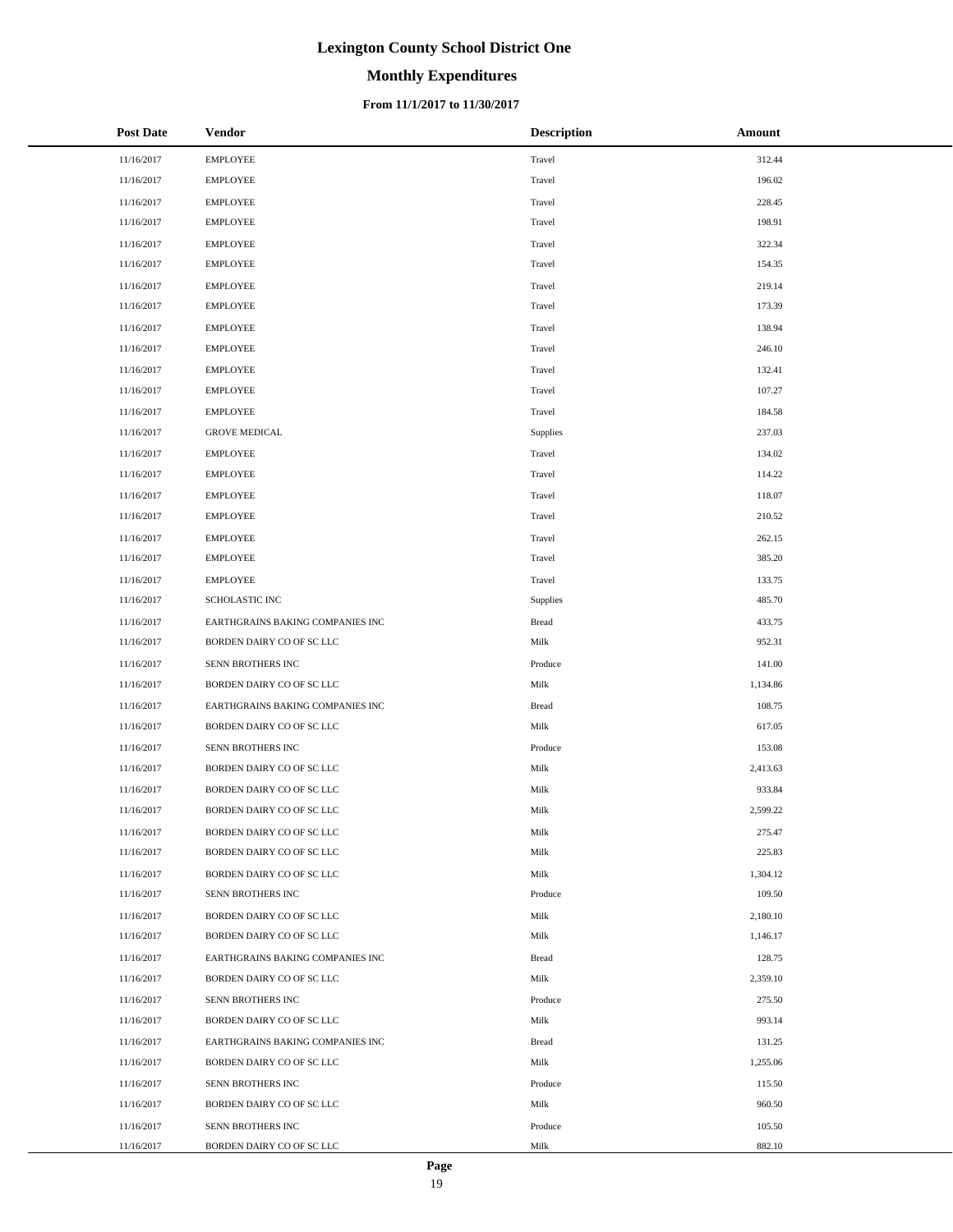# **Monthly Expenditures**

| <b>Post Date</b> | Vendor                                            | <b>Description</b>          | Amount     |
|------------------|---------------------------------------------------|-----------------------------|------------|
| 11/16/2017       | BORDEN DAIRY CO OF SC LLC                         | Milk                        | 679.62     |
| 11/16/2017       | BORDEN DAIRY CO OF SC LLC                         | Milk                        | 979.90     |
| 11/16/2017       | BORDEN DAIRY CO OF SC LLC                         | Milk                        | 1,949.89   |
| 11/16/2017       | BORDEN DAIRY CO OF SC LLC                         | Milk                        | 671.08     |
| 11/16/2017       | BORDEN DAIRY CO OF SC LLC                         | Milk                        | 1,096.12   |
| 11/16/2017       | EARTHGRAINS BAKING COMPANIES INC                  | <b>Bread</b>                | 107.50     |
| 11/16/2017       | BORDEN DAIRY CO OF SC LLC                         | Milk                        | 1,194.59   |
| 11/16/2017       | SENN BROTHERS INC                                 | Produce                     | 119.76     |
| 11/16/2017       | EARTHGRAINS BAKING COMPANIES INC                  | <b>Bread</b>                | 173.75     |
| 11/16/2017       | BORDEN DAIRY CO OF SC LLC                         | Milk                        | 1,620.19   |
| 11/16/2017       | BORDEN DAIRY CO OF SC LLC                         | Milk                        | 1,411.72   |
| 11/16/2017       | BORDEN DAIRY CO OF SC LLC                         | Milk                        | 1,144.51   |
| 11/16/2017       | BORDEN DAIRY CO OF SC LLC                         | Milk                        | 1,154.78   |
| 11/16/2017       | BORDEN DAIRY CO OF SC LLC                         | Milk                        | 1,467.34   |
| 11/16/2017       | EARTHGRAINS BAKING COMPANIES INC                  | <b>Bread</b>                | 111.25     |
| 11/16/2017       | BORDEN DAIRY CO OF SC LLC                         | Milk                        | 868.08     |
| 11/16/2017       | BORDEN DAIRY CO OF SC LLC                         | Milk                        | 1,496.52   |
| 11/16/2017       | BORDEN DAIRY CO OF SC LLC                         | Milk                        | 1,116.35   |
| 11/16/2017       | SENN BROTHERS INC                                 | Produce                     | 107.50     |
| 11/16/2017       | BIG TIME ENTERTAINMENT LLC                        | Pupil Activity              | 500.00     |
| 11/16/2017       | THE LAMPO GROUP INC                               | Pupil Activity              | 321.00     |
| 11/16/2017       | <b>CAPSTONE</b>                                   | Pupil Activity              | 945.00     |
| 11/16/2017       | <b>EMPLOYEE</b>                                   | Pupil Activity              | 147.07     |
| 11/16/2017       | DELL COMPUTERS                                    | <b>Technology Supplies</b>  | 278,778.08 |
| 11/17/2017       | RAPTOR TECHNOLOGIES LLC                           | <b>Supplies</b>             | 200.00     |
| 11/17/2017       | SCHOOL SPECIALTY INC                              | Supplies                    | 148.76     |
| 11/17/2017       | FORMS AND SUPPLY INC (FSI)                        | Supplies                    | 2,302.64   |
| 11/17/2017       | STEVE WEISS MUSIC INC                             | Supplies                    | 192.95     |
| 11/17/2017       | STAR MUSIC CO                                     | Repairs and Maintenance     | 2,278.80   |
| 11/17/2017       | LEXINGTON COUNTY SCHOOL DIST 1                    | Pupil Transportation        | 117.18     |
| 11/17/2017       | LEXINGTON COUNTY SCHOOL DIST 1                    | <b>Pupil Transportation</b> | 163.68     |
| 11/17/2017       | <b>EMPLOYEE</b>                                   | Travel                      | 139.26     |
| 11/17/2017       | <b>EMPLOYEE</b>                                   | Travel                      | 340.26     |
| 11/17/2017       | COMMUNICATION DYNASTY LLC                         | Other Prof & Tech Service   | 4,230.00   |
| 11/17/2017       | <b>EMPLOYEE</b>                                   | Travel                      | 274.94     |
| 11/17/2017       | <b>EMPLOYEE</b>                                   | Travel                      | 153.60     |
| 11/17/2017       | MACKIN LIBRARY MEDIA                              | <b>Library Books</b>        | 688.84     |
| 11/17/2017       | EMPLOYEE                                          | Travel                      | 224.97     |
| 11/17/2017       | <b>EMPLOYEE</b>                                   | Travel                      | 103.26     |
| 11/17/2017       | <b>EMPLOYEE</b>                                   | Travel                      | 161.95     |
| 11/17/2017       | LEXINGTON PRINTING LLC                            | Printing and Binding        | 556.40     |
| 11/17/2017       | EMPLOYEE                                          | Travel                      | 222.03     |
| 11/17/2017       | ASSOC SCHOOL BUSINESS OFFICIALS INTERNAT'L ASBO   | Dues and Fees               | 450.00     |
| 11/17/2017       | SUNGARD PUBLIC SECTOR NATIONAL USERS GROUP        | Dues and Fees               | 200.00     |
| 11/17/2017       | SMITH AND JONES JANITORIAL SUPPLIES AND EQUIP INC | Supplies-Maintenace         | 931.65     |
| 11/17/2017       | SOUTHEASTERN PAPER                                | Supplies-Maintenace         | 1,104.24   |
| 11/17/2017       | SMITH AND JONES JANITORIAL SUPPLIES AND EQUIP INC | Supplies-Maintenace         | 111.51     |
| 11/17/2017       | SMITH AND JONES JANITORIAL SUPPLIES AND EQUIP INC | Supplies-Maintenace         | 679.24     |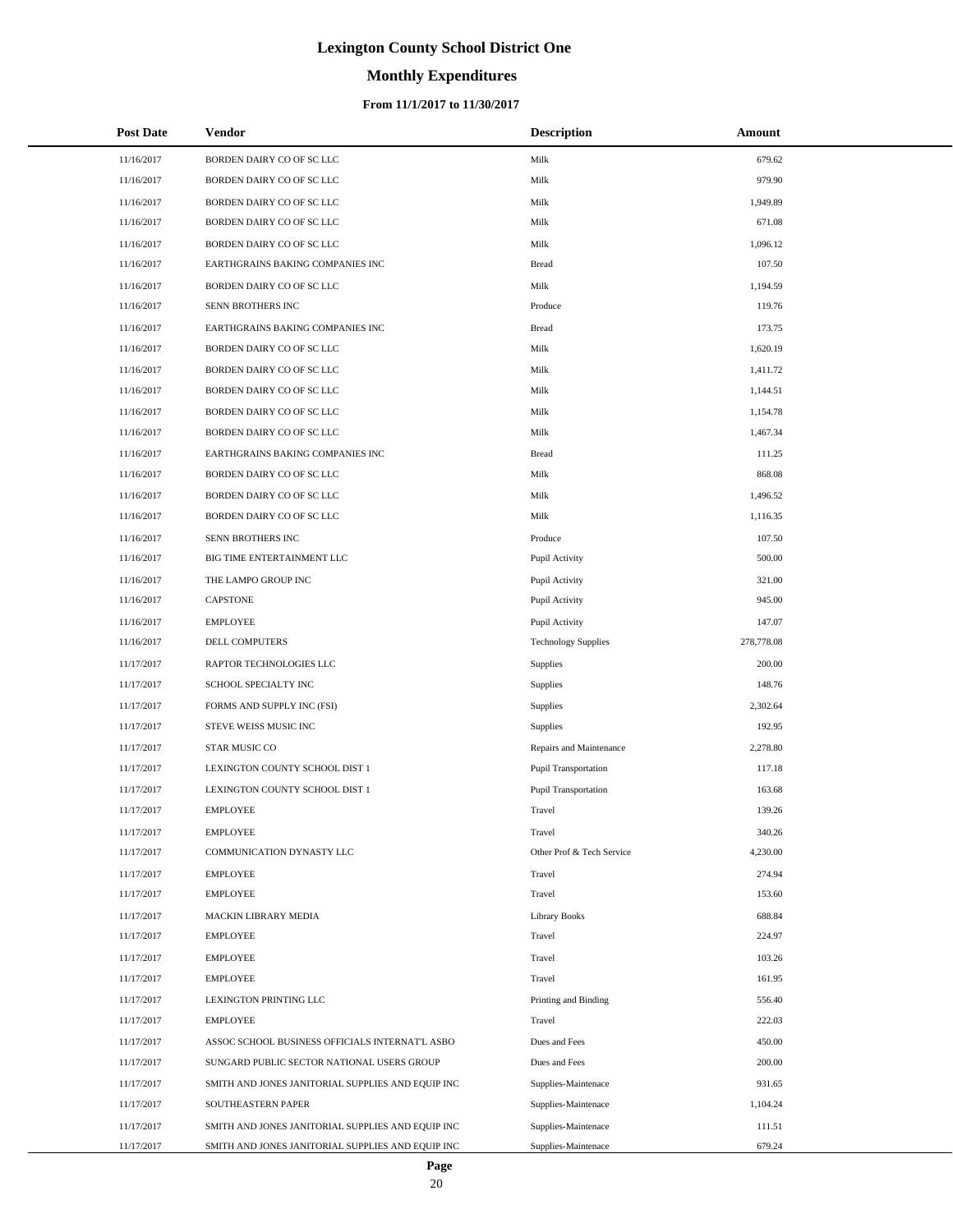# **Monthly Expenditures**

### **From 11/1/2017 to 11/30/2017**

| <b>Post Date</b> | Vendor                                             | <b>Description</b>      | Amount    |  |
|------------------|----------------------------------------------------|-------------------------|-----------|--|
| 11/17/2017       | SIMPLEXGRINNELL                                    | Repairs and Maintenance | 312.44    |  |
| 11/17/2017       | SMITH AND JONES JANITORIAL SUPPLIES AND EQUIP INC  | Supplies-Maintenace     | 130.39    |  |
| 11/17/2017       | SMITH AND JONES JANITORIAL SUPPLIES AND EQUIP INC  | Supplies-Maintenace     | 773.61    |  |
| 11/17/2017       | FUN AND FUNCTON LLC                                | Supplies                | 215.94    |  |
| 11/17/2017       | <b>GROVE MEDICAL</b>                               | Supplies                | 538.46    |  |
| 11/17/2017       | MOORE MEDICAL CORP                                 | Supplies                | 130.50    |  |
| 11/17/2017       | VOYAGER SOPRIS LEARNING                            | Supplies                | 490.00    |  |
| 11/17/2017       | COUNCIL FOR EXCEPTIONAL CHILDREN                   | Travel                  | 1,720.00  |  |
| 11/17/2017       | VOYAGER SOPRIS LEARNING                            | Supplies                | 2,048.20  |  |
| 11/17/2017       | LEXINGTON COUNTY SCHOOL DIST 1                     | Pupil Transportation    | 187.86    |  |
| 11/17/2017       | <b>GS2 ENGINEERING INC</b>                         | <b>Building</b>         | 680.00    |  |
| 11/17/2017       | ESP ASSOC PA                                       | <b>Building</b>         | 10,766.00 |  |
| 11/17/2017       | <b>EDCON INC</b>                                   | <b>Building</b>         | 25,221.14 |  |
| 11/17/2017       | <b>GS2 ENGINEERING INC</b>                         | Improv Other Than Bldg  | 2,116.20  |  |
| 11/17/2017       | <b>EMPLOYEE</b>                                    | Travel                  | 289.70    |  |
| 11/17/2017       | <b>US FOODS</b>                                    | Supplies                | 1,627.78  |  |
| 11/17/2017       | <b>US FOODS</b>                                    | Supplies                | 323.89    |  |
| 11/17/2017       | <b>US FOODS</b>                                    | Supplies                | 707.00    |  |
| 11/17/2017       | <b>US FOODS</b>                                    | Supplies                | 895.23    |  |
| 11/17/2017       | <b>US FOODS</b>                                    | Supplies                | 1,472.73  |  |
| 11/17/2017       | <b>US FOODS</b>                                    | Supplies                | 501.03    |  |
| 11/17/2017       | <b>US FOODS</b>                                    | Supplies                | 264.70    |  |
| 11/17/2017       | <b>US FOODS</b>                                    | Supplies                | 592.61    |  |
| 11/17/2017       | <b>US FOODS</b>                                    | Supplies                | 413.22    |  |
| 11/17/2017       | <b>US FOODS</b>                                    | Supplies                | 781.34    |  |
| 11/17/2017       | US FOODS                                           | Supplies                | 513.20    |  |
| 11/17/2017       | <b>US FOODS</b>                                    | Supplies                | 506.53    |  |
| 11/17/2017       | <b>US FOODS</b>                                    | Supplies                | 516.51    |  |
| 11/17/2017       | <b>US FOODS</b>                                    | Supplies                | 984.75    |  |
| 11/17/2017       | US FOODS                                           | Supplies                | 340.64    |  |
| 11/17/2017       | <b>US FOODS</b>                                    | Supplies                | 646.74    |  |
| 11/17/2017       | <b>US FOODS</b>                                    | Supplies                | 826.94    |  |
| 11/17/2017       | <b>US FOODS</b>                                    | Supplies                | 296.65    |  |
| 11/17/2017       | <b>US FOODS</b>                                    | Supplies                | 536.70    |  |
| 11/17/2017       | <b>US FOODS</b>                                    | Supplies                | 1,074.20  |  |
| 11/17/2017       | <b>US FOODS</b>                                    | Supplies                | 681.66    |  |
| 11/17/2017       | <b>US FOODS</b>                                    | Supplies                | 789.55    |  |
| 11/17/2017       | <b>US FOODS</b>                                    | Supplies                | 380.01    |  |
| 11/17/2017       | <b>US FOODS</b>                                    | Supplies                | 705.43    |  |
| 11/17/2017       | <b>US FOODS</b>                                    | Supplies                | 370.57    |  |
| 11/17/2017       | <b>US FOODS</b>                                    | Supplies                | 743.84    |  |
| 11/17/2017       | <b>US FOODS</b>                                    | Supplies                | 737.64    |  |
| 11/17/2017       | <b>US FOODS</b>                                    | Supplies                | 330.16    |  |
| 11/17/2017       | <b>US FOODS</b>                                    | Supplies                | 752.81    |  |
| 11/17/2017       | <b>US FOODS</b>                                    | Supplies                | 602.24    |  |
| 11/17/2017       | <b>LEARNING A-Z</b>                                | Pupil Activity          | 2,759.16  |  |
| 11/17/2017       | STATE DEPARTMENT OF EDUCATION LEX DIST ONEBUS SHOP | Pupil Activity          | 147.56    |  |
| 11/17/2017       | LEXINGTON COUNTY SCHOOL DIST 1                     | Pupil Activity          | 511.50    |  |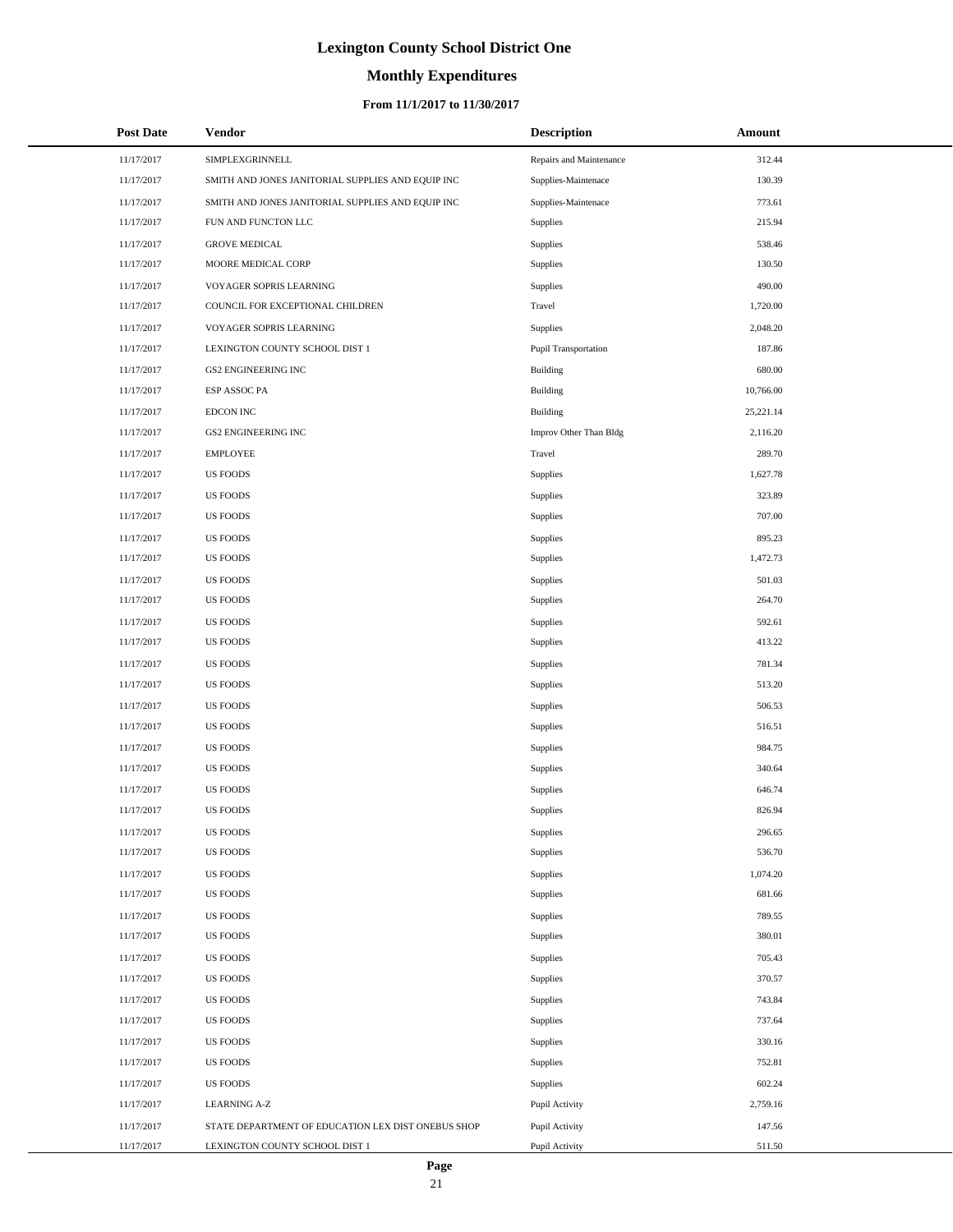# **Monthly Expenditures**

### **From 11/1/2017 to 11/30/2017**

| <b>Post Date</b> | <b>Vendor</b>                                  | <b>Description</b>        | Amount    |
|------------------|------------------------------------------------|---------------------------|-----------|
| 11/17/2017       | MODERN TURF INC                                | Pupil Activity            | 2,762.00  |
| 11/20/2017       | PATRICIA SPIRITWEAR                            | Printing and Binding      | 574.00    |
| 11/20/2017       | <b>EMPLOYEE</b>                                | Travel                    | 467.38    |
| 11/20/2017       | SCHOOL SPECIALTY INC                           | <b>Supplies</b>           | 208.87    |
| 11/20/2017       | FORMS AND SUPPLY INC (FSI)                     | Supplies                  | 303.44    |
| 11/20/2017       | BOB DOSTER'S BACKSTREET STUDIO LTD             | Other Prof & Tech Service | 4,280.00  |
| 11/20/2017       | <b>SCHOOL MATE</b>                             | Supplies                  | 187.50    |
| 11/20/2017       | FORMS AND SUPPLY INC (FSI)                     | <b>Supplies</b>           | 1,726.98  |
| 11/20/2017       | SCHOOL SPECIALTY INC                           | Supplies                  | 123.70    |
| 11/20/2017       | <b>EMPLOYEE</b>                                | Travel                    | 259.00    |
| 11/20/2017       | <b>EMPLOYEE</b>                                | Travel                    | 163.71    |
| 11/20/2017       | ACT CUSTOMER SERVICES (68)                     | Other Prof & Tech Service | 250.00    |
| 11/20/2017       | <b>EMPLOYEE</b>                                | Travel                    | 631.60    |
| 11/20/2017       | <b>EMPLOYEE</b>                                | Travel                    | 351.00    |
| 11/20/2017       | <b>EMPLOYEE</b>                                | Travel                    | 568.87    |
| 11/20/2017       | DELL COMPUTERS                                 | Supplies                  | 316.73    |
| 11/20/2017       | FORMS AND SUPPLY INC (FSI)                     | Supplies                  | 191.00    |
| 11/20/2017       | <b>EMPLOYEE</b>                                | Travel                    | 460.80    |
| 11/20/2017       | <b>EMPLOYEE</b>                                | Travel                    | 249.63    |
| 11/20/2017       | <b>EMPLOYEE</b>                                | Travel                    | 106.50    |
| 11/20/2017       | <b>EMPLOYEE</b>                                | Travel                    | 213.25    |
| 11/20/2017       | <b>EMPLOYEE</b>                                | Travel                    | 106.50    |
| 11/20/2017       | <b>EMPLOYEE</b>                                | Travel                    | 271.31    |
| 11/20/2017       | DEAFINITELY TAKING REQUESTS                    | Other Prof & Tech Service | 170.00    |
| 11/20/2017       | EMBASSY SUITES AT KINGSTON PLANTATION          | Travel                    | 228.46    |
| 11/20/2017       | <b>EMPLOYEE</b>                                | Travel                    | 256.64    |
| 11/20/2017       | <b>EMPLOYEE</b>                                | Travel                    | 161.57    |
| 11/20/2017       | <b>EMPLOYEE</b>                                | Travel                    | 261.72    |
| 11/20/2017       | <b>EMPLOYEE</b>                                | Travel                    | 106.50    |
| 11/20/2017       | <b>EMPLOYEE</b>                                | Travel                    | 214.00    |
| 11/20/2017       | <b>EMPLOYEE</b>                                | Travel                    | 680.91    |
| 11/20/2017       | <b>EMPLOYEE</b>                                | Travel                    | 329.40    |
| 11/20/2017       | <b>EMPLOYEE</b>                                | Travel                    | 329.40    |
| 11/20/2017       | <b>EMPLOYEE</b>                                | Travel                    | 267.19    |
| 11/20/2017       | <b>EMPLOYEE</b>                                | Travel                    | 328.33    |
| 11/20/2017       | SC ASSOCIATION GOVERNMENT PURCHASING OFFICIALS | Dues and Fees             | 160.00    |
| 11/20/2017       | <b>EMPLOYEE</b>                                | Other Objects             | 166.90    |
| 11/20/2017       | HILLS MACHINERY COMPANY LLC                    | Supplies-Maintenace       | 101.44    |
| 11/20/2017       | CLEAN AIRE INC                                 | Repairs and Maintenance   | 3,595.00  |
| 11/20/2017       | <b>WW GRAINGER</b>                             | Supplies-Maintenace       | 962.26    |
| 11/20/2017       | MIDCAROLINA ELEC COOP INC                      | <b>Public Utilities</b>   | 27,922.00 |
| 11/20/2017       | SOUTHEASTERN PAPER                             | Supplies-Maintenace       | 267.07    |
| 11/20/2017       | SC DEPARTMENT OF ADMINISTRATION                | Repairs and Maintenance   | 8,320.00  |
| 11/20/2017       | <b>BILLIOT, JENNIFER</b>                       | Pupil Transportation      | 128.80    |
| 11/20/2017       | CHECKER YELLOW CAB CO INC                      | Pupil Transportation      | 4,001.00  |
| 11/20/2017       | <b>EMPLOYEE</b>                                | Travel                    | 672.63    |
| 11/20/2017       | COLLINS, STEPHEN M                             | Other Prof & Tech Service | 120.00    |
| 11/20/2017       | MOORE, MARK                                    | Other Prof & Tech Service | 120.00    |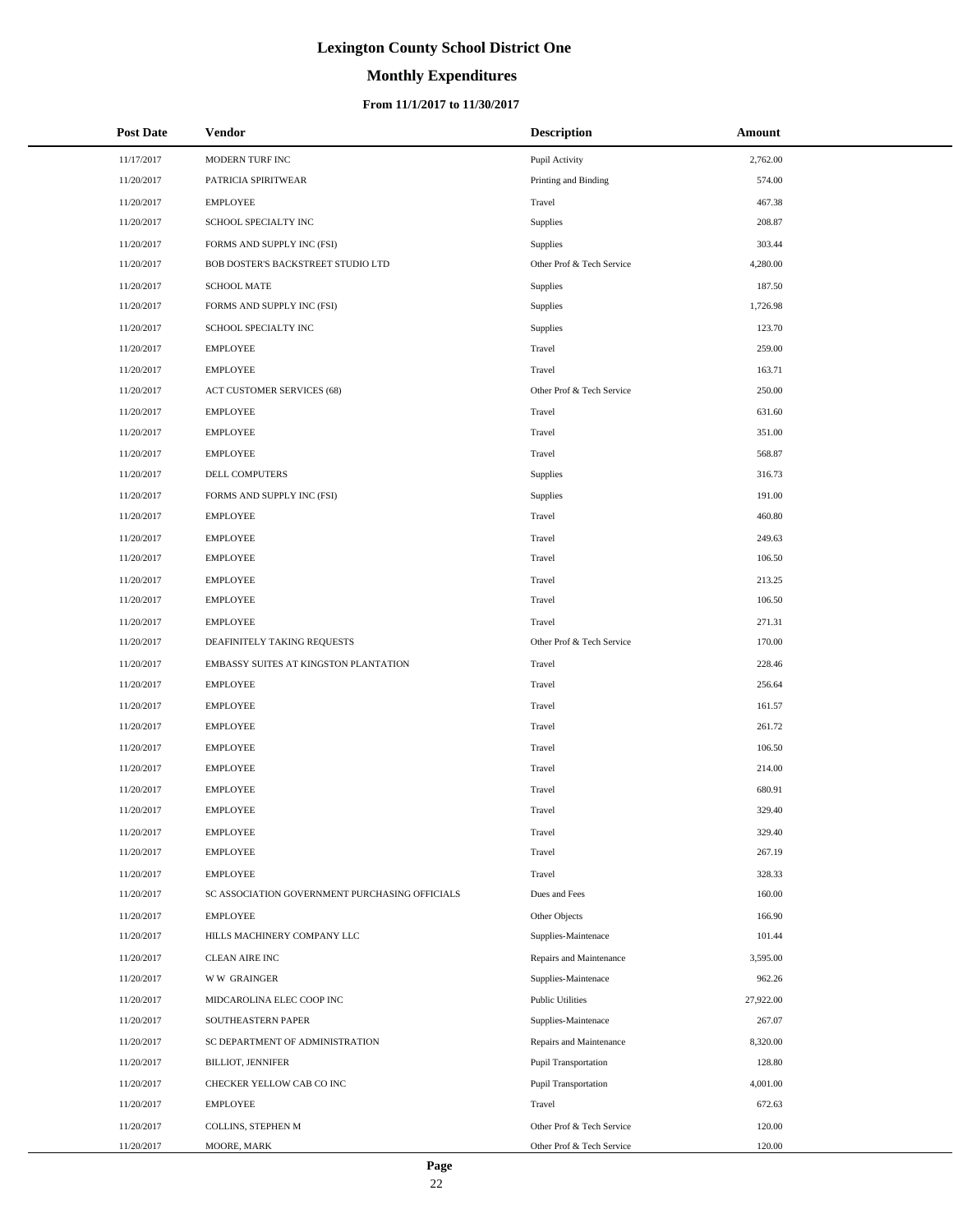# **Monthly Expenditures**

| <b>Post Date</b> | Vendor                                         | <b>Description</b>         | Amount   |
|------------------|------------------------------------------------|----------------------------|----------|
| 11/20/2017       | WILFONG, MICHAEL BRIAN                         | Other Prof & Tech Service  | 240.00   |
| 11/20/2017       | LINT, CHARLES ROBERT                           | Other Prof & Tech Service  | 120.00   |
| 11/20/2017       | MCMANUS, JOHN-PATRICK A.                       | Other Prof & Tech Service  | 240.00   |
| 11/20/2017       | YOUNG, MATTHEW                                 | Other Prof & Tech Service  | 120.00   |
| 11/20/2017       | HINZ, BRIAN E                                  | Other Prof & Tech Service  | 120.00   |
| 11/20/2017       | <b>EMPLOYEE</b>                                | Travel                     | 310.14   |
| 11/20/2017       | PINE PRESS OF LEXINGTON INC                    | Printing and Binding       | 538.15   |
| 11/20/2017       | <b>EMPLOYEE</b>                                | Travel                     | 259.00   |
| 11/20/2017       | <b>CAMCOR</b>                                  | <b>Technology Supplies</b> | 1,194.64 |
| 11/20/2017       | CDWG ACCT 305089                               | <b>Technology Supplies</b> | 208.65   |
| 11/20/2017       | CAMCOR                                         | <b>Technology Supplies</b> | 1,113.85 |
| 11/20/2017       | CDWG ACCT 305089                               | <b>Technology Supplies</b> | 190.46   |
| 11/20/2017       | CDWG ACCT 305089                               | <b>Technology Supplies</b> | 863.49   |
| 11/20/2017       | CDWG ACCT 305089                               | <b>Technology Supplies</b> | 575.66   |
| 11/20/2017       | <b>CAMCOR</b>                                  | <b>Technology Supplies</b> | 1,113.85 |
| 11/20/2017       | CAMCOR                                         | <b>Technology Supplies</b> | 1,113.85 |
| 11/20/2017       | CDWG ACCT 305089                               | <b>Technology Supplies</b> | 190.46   |
| 11/20/2017       | CAMCOR                                         | <b>Technology Supplies</b> | 1,113.85 |
| 11/20/2017       | CAMCOR                                         | <b>Technology Supplies</b> | 1,113.85 |
| 11/20/2017       | <b>CAMCOR</b>                                  | <b>Technology Supplies</b> | 2,227.69 |
| 11/20/2017       | CDWG ACCT 305089                               | <b>Technology Supplies</b> | 575.87   |
| 11/20/2017       | SCHOOL SPECIALTY INC                           | Supplies                   | 592.97   |
| 11/20/2017       | <b>EMPLOYEE</b>                                | Travel                     | 319.80   |
| 11/20/2017       | <b>EMPLOYEE</b>                                | Travel                     | 282.97   |
| 11/20/2017       | <b>EMPLOYEE</b>                                | Travel                     | 306.51   |
| 11/20/2017       | <b>EMPLOYEE</b>                                | Travel                     | 256.80   |
| 11/20/2017       | <b>GROVE MEDICAL</b>                           | Supplies                   | 105.74   |
| 11/20/2017       | SCHOOL SPECIALTY INC                           | Supplies                   | 146.63   |
| 11/20/2017       | <b>EMPLOYEE</b>                                | Travel                     | 269.74   |
| 11/20/2017       | EMPLOYEE                                       | Travel                     | 264.39   |
| 11/20/2017       | <b>BOOKSOURCE</b>                              | Supplies                   | 499.68   |
| 11/20/2017       | <b>EMPLOYEE</b>                                | Supplies                   | 275.00   |
| 11/20/2017       | <b>EMPLOYEE</b>                                | Supplies                   | 275.00   |
| 11/20/2017       | VOYAGER SOPRIS LEARNING                        | Supplies                   | 957.65   |
| 11/20/2017       | MICROBURST LEARNING LLC                        | Software Renewal/Agreemen  | 5,672.00 |
| 11/20/2017       | SC DEPARTMENT OF REVENUE (SALES TAX RETURN)    | Software Renewal/Agreemen  | 397.04   |
| 11/20/2017       | SCHOOL SPECIALTY INC                           | Pupil Activity             | 614.47   |
| 11/20/2017       | FISHER SCIENTIFIC COMPANY LLC                  | Pupil Activity             | 231.05   |
| 11/20/2017       | PERFORMANCE HEALTH SUPPLY INC DBA MEDCO SUPPLY | Pupil Activity             | 2,008.83 |
| 11/20/2017       | PIONEER MANUFACTURING CO                       | Pupil Activity             | 524.30   |
| 11/20/2017       | <b>BSN SPORTS</b>                              | Pupil Activity             | 363.79   |
| 11/20/2017       | PIONEER MANUFACTURING CO                       | Pupil Activity             | 530.72   |
| 11/20/2017       | T AND T SPORTS                                 | Pupil Activity             | 2,496.99 |
| 11/20/2017       | APPLE INC                                      | <b>Technology Supplies</b> | 2,555.16 |
| 11/20/2017       | <b>EDGENUITY</b>                               | Software Renewal/Agreemen  | 4,300.00 |
| 11/20/2017       | SC DEPARTMENT OF REVENUE (SALES TAX RETURN)    | Software Renewal/Agreemen  | 266.00   |
| 11/21/2017       | <b>EMPLOYEE</b>                                | Travel                     | 194.74   |
| 11/21/2017       | <b>EMPLOYEE</b>                                | Travel                     | 306.29   |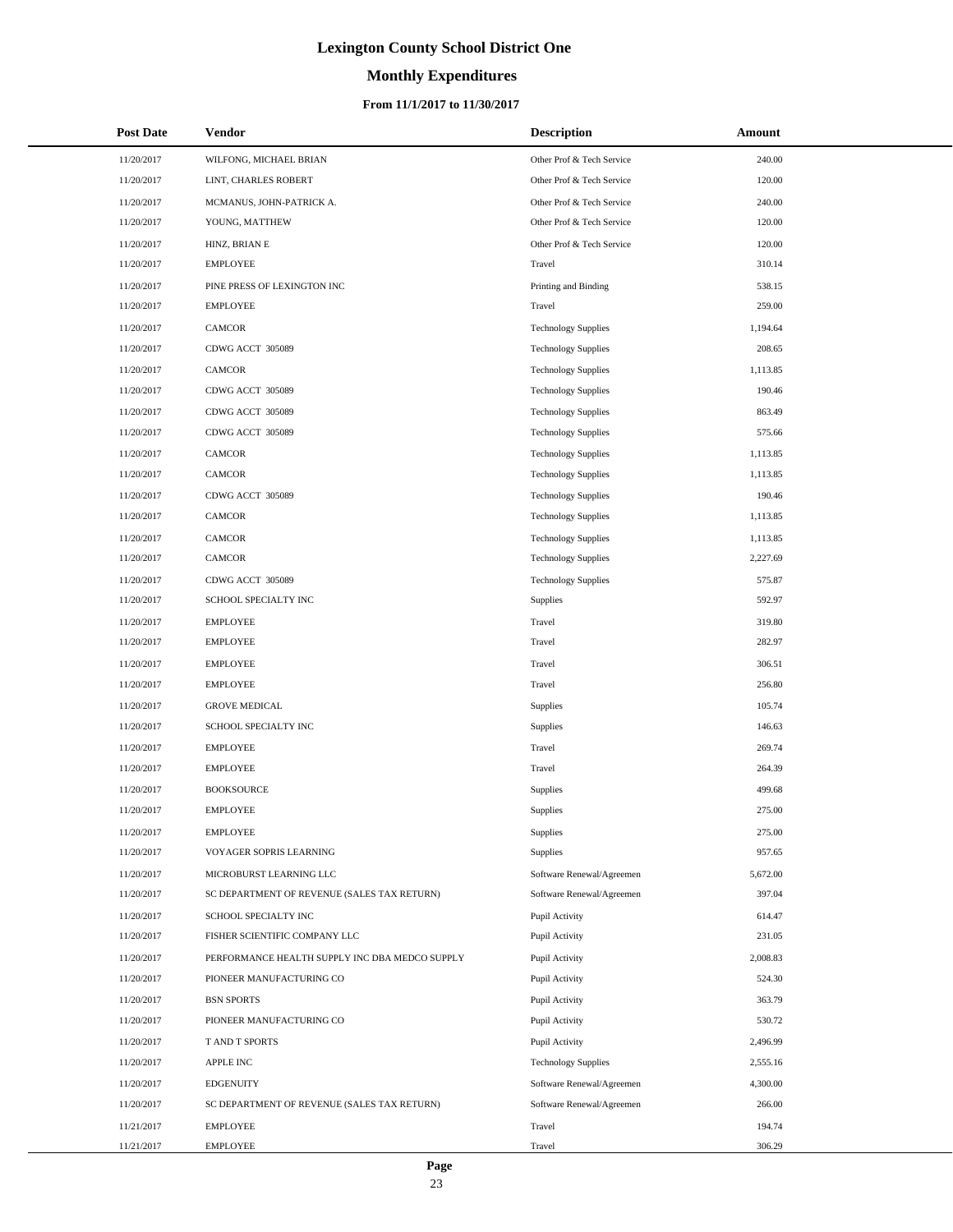# **Monthly Expenditures**

### **From 11/1/2017 to 11/30/2017**

| <b>Post Date</b> | <b>Vendor</b>                               | <b>Description</b>            | Amount    |
|------------------|---------------------------------------------|-------------------------------|-----------|
| 11/21/2017       | SALUDA COUNTY SCHOOL DISTRICT ONE           | Travel                        | 215.45    |
| 11/21/2017       | CHECKER YELLOW CAB CO INC                   | Pupil Transportation          | 5,183.50  |
| 11/21/2017       | <b>EMPLOYEE</b>                             | Travel                        | 247.97    |
| 11/21/2017       | SC DEPARTMENT OF SOCIAL SERVICES            | Other Prof & Tech Service     | 896.00    |
| 11/21/2017       | <b>EMPLOYEE</b>                             | Travel                        | 155.42    |
| 11/21/2017       | <b>EMPLOYEE</b>                             | Travel                        | 252.52    |
| 11/21/2017       | <b>EMPLOYEE</b>                             | Travel                        | 281.90    |
| 11/21/2017       | <b>EMPLOYEE</b>                             | Travel                        | 247.27    |
| 11/21/2017       | <b>EMPLOYEE</b>                             | Pupil Activity                | 320.72    |
| 11/21/2017       | COOPER, JOEL L                              | Pupil Activity                | 120.00    |
| 11/21/2017       | FINLEY, STEPHEN CRAIG                       | Pupil Activity                | 120.00    |
| 11/21/2017       | FRANKLIN, TIMOTHY WILLIAM                   | Pupil Activity                | 120.00    |
| 11/21/2017       | <b>GAMBLE, STEPHEN J</b>                    | Pupil Activity                | 120.00    |
| 11/21/2017       | ROGERS, MATTHEW                             | Pupil Activity                | 120.00    |
| 11/21/2017       | SHEALY, CANDI YVETTE                        | Pupil Activity                | 120.00    |
| 11/21/2017       | <b>BRUSH, STEVE</b>                         | Pupil Activity                | 203.30    |
| 11/21/2017       | COCKRELL, JEFFREY                           | Pupil Activity                | 169.10    |
| 11/21/2017       | HARLEY, JOHN H                              | Pupil Activity                | 107.90    |
| 11/21/2017       | HILL, JOHN H                                | Pupil Activity                | 170.90    |
| 11/21/2017       | HUDSON, DOUG M                              | Pupil Activity                | 106.10    |
| 11/21/2017       | PEEK, JOHN F                                | Pupil Activity                | 181.70    |
| 11/21/2017       | POWTAK, JEFFREY M                           | Pupil Activity                | 119.60    |
| 11/21/2017       | SC HIGH SCHOOL LEAGUE                       | Pupil Activity                | 2,701.30  |
| 11/27/2017       | FORMS AND SUPPLY INC (FSI)                  | Supplies                      | 165.53    |
| 11/27/2017       | SCHOOL SPECIALTY INC                        | Supplies                      | 649.74    |
| 11/27/2017       | AVANT ASSESSMENT LLC                        | Inst Prog Improvement         | 3,950.00  |
| 11/27/2017       | AVANT ASSESSMENT LLC                        | Other Prof & Tech Service     | 90,000.00 |
| 11/27/2017       | SC DEPARTMENT OF REVENUE (SALES TAX RETURN) | Other Prof & Tech Service     | 6,300.00  |
| 11/27/2017       | SCHOOL SPECIALTY INC                        | Supplies                      | 377.77    |
| 11/27/2017       | PINE PRESS OF LEXINGTON INC                 | Printing and Binding          | 277.72    |
| 11/27/2017       | MUSICIAN SUPPLY                             | Supplies                      | 866.70    |
| 11/27/2017       | PECKNEL MUSIC CO INC                        | Supplies                      | 202.77    |
| 11/27/2017       | FORMS AND SUPPLY INC (FSI)                  | Supplies                      | 113.81    |
| 11/27/2017       | <b>DELL COMPUTERS</b>                       | Supplies                      | 317.76    |
| 11/27/2017       | US INK AND TONER INC                        | Supplies                      | 299.20    |
| 11/27/2017       | SCHOOL SPECIALTY INC                        | Supplies                      | 381.11    |
| 11/27/2017       | FORMS AND SUPPLY INC (FSI)                  | Supplies                      | 112.20    |
| 11/27/2017       | <b>SCHOLASTIC INC</b>                       | Supplies                      | 214.28    |
| 11/27/2017       | STAR MUSIC CO                               | Repairs and Maintenance       | 160.00    |
| 11/27/2017       | SCANTRON CORP (FORMS SOFTWARE SCANNER)      | Supplies                      | 1,792.45  |
| 11/27/2017       | PALMETTO HEALTH ALLIANCE                    | <b>Instructional Services</b> | 175.00    |
| 11/27/2017       | ORASURE TECHNOLOGIES INC                    | Other Prof & Tech Service     | 21,828.00 |
| 11/27/2017       | JUNIOR LIBRARY GUILD                        | <b>Library Books</b>          | 1,604.70  |
| 11/27/2017       | FOLLETT SCHOOL SOLUTIONS INC                | <b>Library Books</b>          | 657.76    |
| 11/27/2017       | EBSCO                                       | Periodicals                   | 150.00    |
| 11/27/2017       | JUNIOR LIBRARY GUILD                        | <b>Library Books</b>          | 304.50    |
| 11/27/2017       | FOLLETT SCHOOL SOLUTIONS INC                | <b>Library Books</b>          | 2,495.34  |
| 11/27/2017       | FOLLETT SCHOOL SOLUTIONS INC                | Library Books                 | 711.34    |

L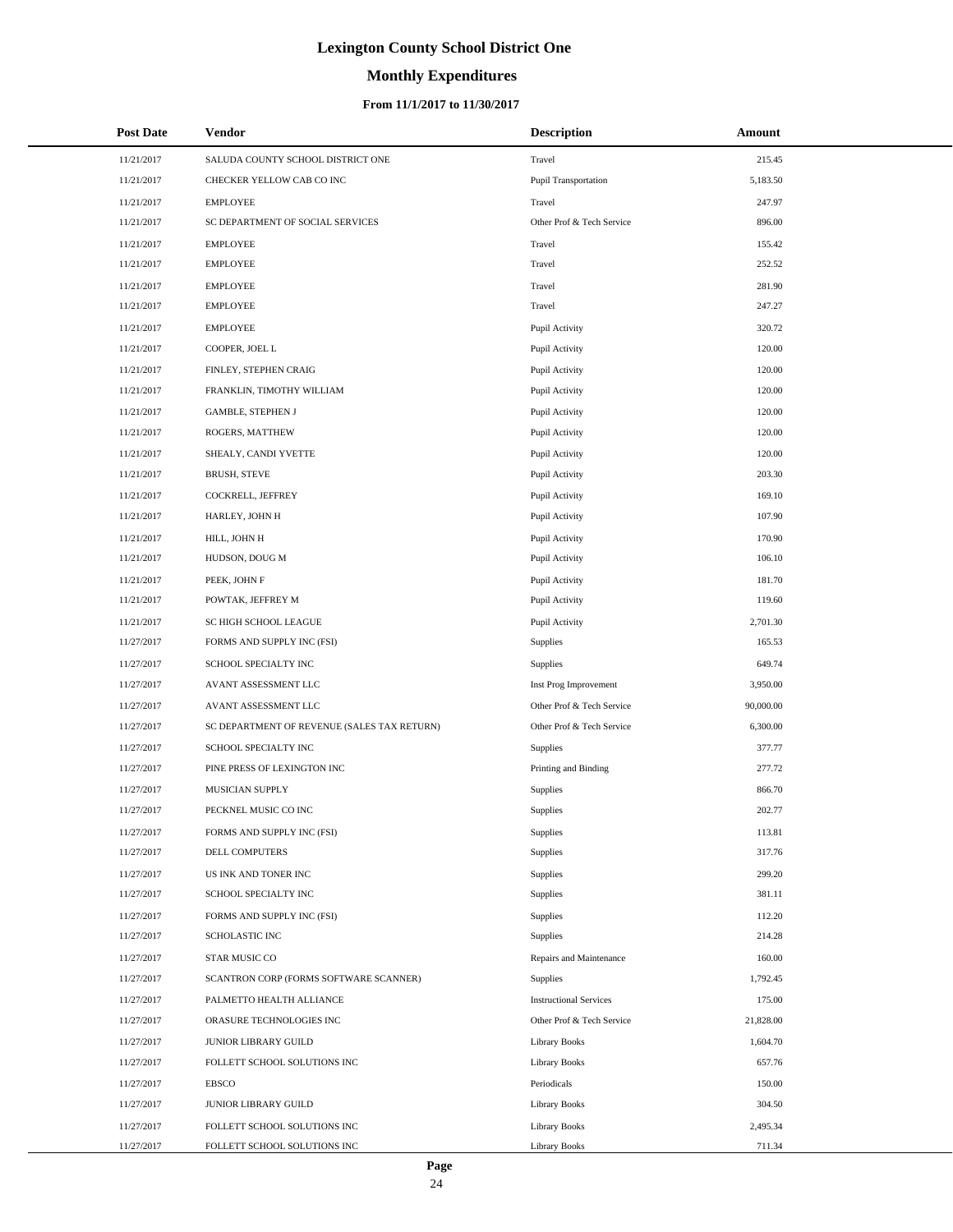# **Monthly Expenditures**

| <b>Post Date</b> | Vendor                                            | <b>Description</b>             | Amount    |
|------------------|---------------------------------------------------|--------------------------------|-----------|
| 11/27/2017       | COLLEGE OF CHARLESTON                             | Inst Prog Improvement          | 3,150.00  |
| 11/27/2017       | CONVERSE COLLEGE                                  | Inst Prog Improvement          | 17,000.00 |
| 11/27/2017       | FRANCIS MARION UNIVERSITY                         | Inst Prog Improvement          | 13,600.00 |
| 11/27/2017       | CERTIFIED TRANSLATION SERVICES                    | Other Prof & Tech Service      | 5,130.34  |
| 11/27/2017       | APPLE INC                                         | <b>Technology Supplies</b>     | 318.86    |
| 11/27/2017       | DELL COMPUTERS                                    | <b>Technology Supplies</b>     | 1,728.25  |
| 11/27/2017       | <b>EMPLOYEE</b>                                   | Travel                         | 442.14    |
| 11/27/2017       | NASSP CONVENTION (NATIONAL ASSOC OF SECONDARY SCH | Dues and Fees                  | 250.00    |
| 11/27/2017       | COLUMBIA FLAG AND SIGN COMPANY LLC                | Supplies                       | 260.01    |
| 11/27/2017       | PINE PRESS OF LEXINGTON INC                       | Printing and Binding           | 879.94    |
| 11/27/2017       | DATA MANAGEMENT INC                               | Other Prof & Tech Service      | 1,462.50  |
| 11/27/2017       | REPUBLIC SERVICES INC                             | <b>Other Property Services</b> | 295.00    |
| 11/27/2017       | AMERICAN ENGINEERING CONSULTANTS INC              | Other Prof & Tech Service      | 950.00    |
| 11/27/2017       | FORMS AND SUPPLY INC (FSI)                        | Supplies-Maintenace            | 224.70    |
| 11/27/2017       | SMITH AND JONES JANITORIAL SUPPLIES AND EQUIP INC | Supplies-Maintenace            | 160.93    |
| 11/27/2017       | REPUBLIC SERVICES INC                             | Other Property Services        | 1.039.20  |
| 11/27/2017       | REPUBLIC SERVICES INC                             | Other Property Services        | 554.24    |
| 11/27/2017       | THE GUTTERMAN                                     | Repairs and Maintenance        | 918.00    |
| 11/27/2017       | REPUBLIC SERVICES INC                             | Other Property Services        | 831.36    |
| 11/27/2017       | <b>DAKTRONICS INC</b>                             | Supplies-Maintenace            | 882.75    |
| 11/27/2017       | REPUBLIC SERVICES INC                             | Other Property Services        | 1,385.60  |
| 11/27/2017       | REPUBLIC SERVICES INC                             | Other Property Services        | 831.36    |
| 11/27/2017       | ADI                                               | Supplies-Maintenace            | 357.91    |
| 11/27/2017       | REPUBLIC SERVICES INC                             | Other Property Services        | 1,108.48  |
| 11/27/2017       | REPUBLIC SERVICES INC                             | Other Property Services        | 277.12    |
| 11/27/2017       | <b>INTERSTATE SOLUTIONS</b>                       | Supplies-Maintenace            | 124.12    |
| 11/27/2017       | REPUBLIC SERVICES INC                             | Other Property Services        | 831.36    |
| 11/27/2017       | <b>CENTURY GLASS</b>                              | Repairs and Maintenance        | 761.77    |
| 11/27/2017       | REPUBLIC SERVICES INC                             | Other Property Services        | 554.24    |
| 11/27/2017       | SMITH AND JONES JANITORIAL SUPPLIES AND EQUIP INC | Supplies-Maintenace            | 470.20    |
| 11/27/2017       | REPUBLIC SERVICES INC                             | Other Property Services        | 554.24    |
| 11/27/2017       | REPUBLIC SERVICES INC                             | Other Property Services        | 277.12    |
| 11/27/2017       | SMITH AND JONES JANITORIAL SUPPLIES AND EQUIP INC | Supplies-Maintenace            | 222.56    |
| 11/27/2017       | REPUBLIC SERVICES INC                             | Other Property Services        | 554.24    |
| 11/27/2017       | <b>SUPPLY WORKS</b>                               | Supplies-Maintenace            | 2,204.11  |
| 11/27/2017       | REPUBLIC SERVICES INC                             | Other Property Services        | 484.96    |
| 11/27/2017       | SMITH AND JONES JANITORIAL SUPPLIES AND EQUIP INC | Supplies                       | 124.12    |
| 11/27/2017       | REPUBLIC SERVICES INC                             | Other Property Services        | 831.36    |
| 11/27/2017       | REPUBLIC SERVICES INC                             | Other Property Services        | 831.36    |
| 11/27/2017       | $\mathbf{ADI}$                                    | Supplies-Maintenace            | 839.32    |
| 11/27/2017       | SMITH AND JONES JANITORIAL SUPPLIES AND EQUIP INC | Supplies-Maintenace            | 222.56    |
| 11/27/2017       | REPUBLIC SERVICES INC                             | Other Property Services        | 554.24    |
| 11/27/2017       | <b>INTERSTATE SOLUTIONS</b>                       | Supplies-Maintenace            | 186.18    |
| 11/27/2017       | INTERSTATE SOLUTIONS                              | Supplies-Maintenace            | 248.24    |
| 11/27/2017       | REPUBLIC SERVICES INC                             | Other Property Services        | 554.24    |
| 11/27/2017       | REPUBLIC SERVICES INC                             | Other Property Services        | 554.24    |
| 11/27/2017       | REPUBLIC SERVICES INC                             | Other Property Services        | 831.35    |
| 11/27/2017       | REPUBLIC SERVICES INC                             | Other Property Services        | 554.24    |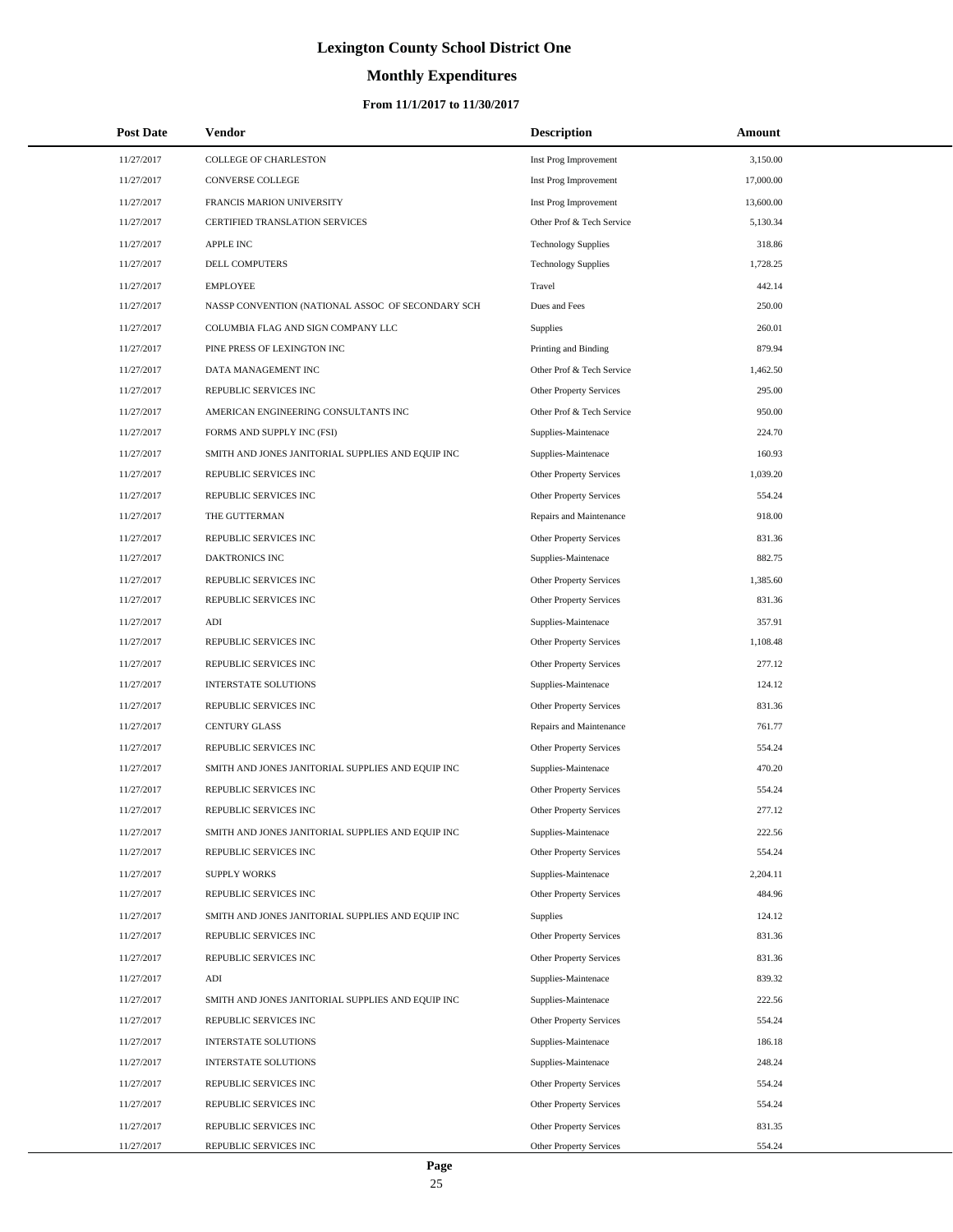# **Monthly Expenditures**

### **From 11/1/2017 to 11/30/2017**

| <b>Post Date</b> | Vendor                                            | <b>Description</b>             | Amount     |  |
|------------------|---------------------------------------------------|--------------------------------|------------|--|
| 11/27/2017       | REPUBLIC SERVICES INC                             | Other Property Services        | 554.24     |  |
| 11/27/2017       | REPUBLIC SERVICES INC                             | Other Property Services        | 554.24     |  |
| 11/27/2017       | SMITH AND JONES JANITORIAL SUPPLIES AND EQUIP INC | Supplies-Maintenace            | 136.10     |  |
| 11/27/2017       | REPUBLIC SERVICES INC                             | <b>Other Property Services</b> | 554.24     |  |
| 11/27/2017       | <b>WW GRAINGER</b>                                | Supplies-Maintenace            | 162.11     |  |
| 11/27/2017       | REPUBLIC SERVICES INC                             | Other Property Services        | 554.24     |  |
| 11/27/2017       | REPUBLIC SERVICES INC                             | Other Property Services        | 554.24     |  |
| 11/27/2017       | REPUBLIC SERVICES INC                             | Other Property Services        | 554.24     |  |
| 11/27/2017       | REPUBLIC SERVICES INC                             | Other Property Services        | 554.24     |  |
| 11/27/2017       | REPUBLIC SERVICES INC                             | Other Property Services        | 554.24     |  |
| 11/27/2017       | <b>WW GRAINGER</b>                                | Supplies-Maintenace            | 236.47     |  |
| 11/27/2017       | SCHINDLER ELEVATOR CORP                           | Repairs and Maintenance        | 2,488.00   |  |
| 11/27/2017       | REPUBLIC SERVICES INC                             | Other Property Services        | 554.24     |  |
| 11/27/2017       | <b>WW GRAINGER</b>                                | Supplies-Maintenace            | 236.47     |  |
| 11/27/2017       | REPUBLIC SERVICES INC                             | Other Property Services        | 554.24     |  |
| 11/27/2017       | FORMS AND SUPPLY INC (FSI)                        | Supplies                       | 745.65     |  |
| 11/27/2017       | INTERSTATE TRANSPORTATION EQUIPMENT INC           | Vehicles                       | 51,253.00  |  |
| 11/27/2017       | DELL COMPUTERS                                    | Software Renewal/Agreemen      | 22,579.26  |  |
| 11/27/2017       | WEST INTERACTIVE SERVICES CORPORTATION            | Software Renewal/Agreemen      | 46,509.69  |  |
| 11/27/2017       | MAVERICKLABEL.COM                                 | Supplies                       | 1,551.38   |  |
| 11/27/2017       | MONOPRICE.COM                                     | Supplies                       | 240.41     |  |
| 11/27/2017       | SC DEPARTMENT OF REVENUE (SALES TAX RETURN)       | Supplies                       | 108.60     |  |
| 11/27/2017       | <b>CAMCOR</b>                                     | <b>Technology Supplies</b>     | 1,113.85   |  |
| 11/27/2017       | <b>CAMCOR</b>                                     | <b>Technology Supplies</b>     | 1,113.85   |  |
| 11/27/2017       | <b>CAMCOR</b>                                     | <b>Technology Supplies</b>     | 2,227.70   |  |
| 11/27/2017       | DIGITAL OFFICE SOLUTIONS INC                      | Repairs and Maintenance        | 951.82     |  |
| 11/27/2017       | CAMCOR                                            | <b>Technology Supplies</b>     | 1,670.77   |  |
| 11/27/2017       | DIGITAL OFFICE SOLUTIONS INC                      | Repairs and Maintenance        | 840.38     |  |
| 11/27/2017       | MOTOROLA SOLUTIONS                                | <b>Technology Supplies</b>     | 140.44     |  |
| 11/27/2017       | SIGNAL TECHNOLOGIES INC                           | <b>Technology Supplies</b>     | 3,099.09   |  |
| 11/27/2017       | <b>CAMCOR</b>                                     | <b>Technology Supplies</b>     | 3,351.03   |  |
| 11/27/2017       | MOTOROLA SOLUTIONS                                | <b>Technology Supplies</b>     | 110.75     |  |
| 11/27/2017       | CAMCOR                                            | <b>Technology Supplies</b>     | 3,341.55   |  |
| 11/27/2017       | <b>CAMCOR</b>                                     | <b>Technology Supplies</b>     | 556.92     |  |
| 11/27/2017       | PRODUCTIONS UNLIMITED INC                         | <b>Technology Supplies</b>     | 3,070.00   |  |
| 11/27/2017       | STUDIES WEEKLY DBA AMERICAN LEGACY PUBLISHING INC | Supplies                       | 1,438.38   |  |
| 11/27/2017       | <b>HEINEMANN</b>                                  | Supplies                       | 175.00     |  |
| 11/27/2017       | HP INC                                            | <b>Technology Supplies</b>     | 1,438.08   |  |
| 11/27/2017       | RIVERBANKS ZOO                                    | Other Prof & Tech Service      | 255.00     |  |
| 11/27/2017       | THE FLIPPEN GROUP                                 | Inst Prog Improvement          | 3,150.00   |  |
| 11/27/2017       | READING AND WRITING PROJECT NETWORK LLC           | Travel                         | 2,600.00   |  |
| 11/27/2017       | PEARSON VUE                                       | Other Prof & Tech Service      | 1,212.00   |  |
| 11/27/2017       | RIFTON EQUIPMENT                                  | Supplies                       | 5,630.88   |  |
| 11/27/2017       | ALFRED WILLIAMS AND CO                            | Supplies                       | 155.15     |  |
| 11/27/2017       | H G REYNOLDS COMPANY INC                          | Building                       | 261,226.47 |  |
| 11/27/2017       | LCJMWANDSC (LEX CTY JOINT WATER AND SEWER COMMI   | Building                       | 75,750.00  |  |
| 11/27/2017       | TOWN OF LEXINGTON                                 | Building                       | 51,800.00  |  |
| 11/27/2017       | NUIDEA SCHOOL SUPPLY CO                           | Supplies                       | 10,049.30  |  |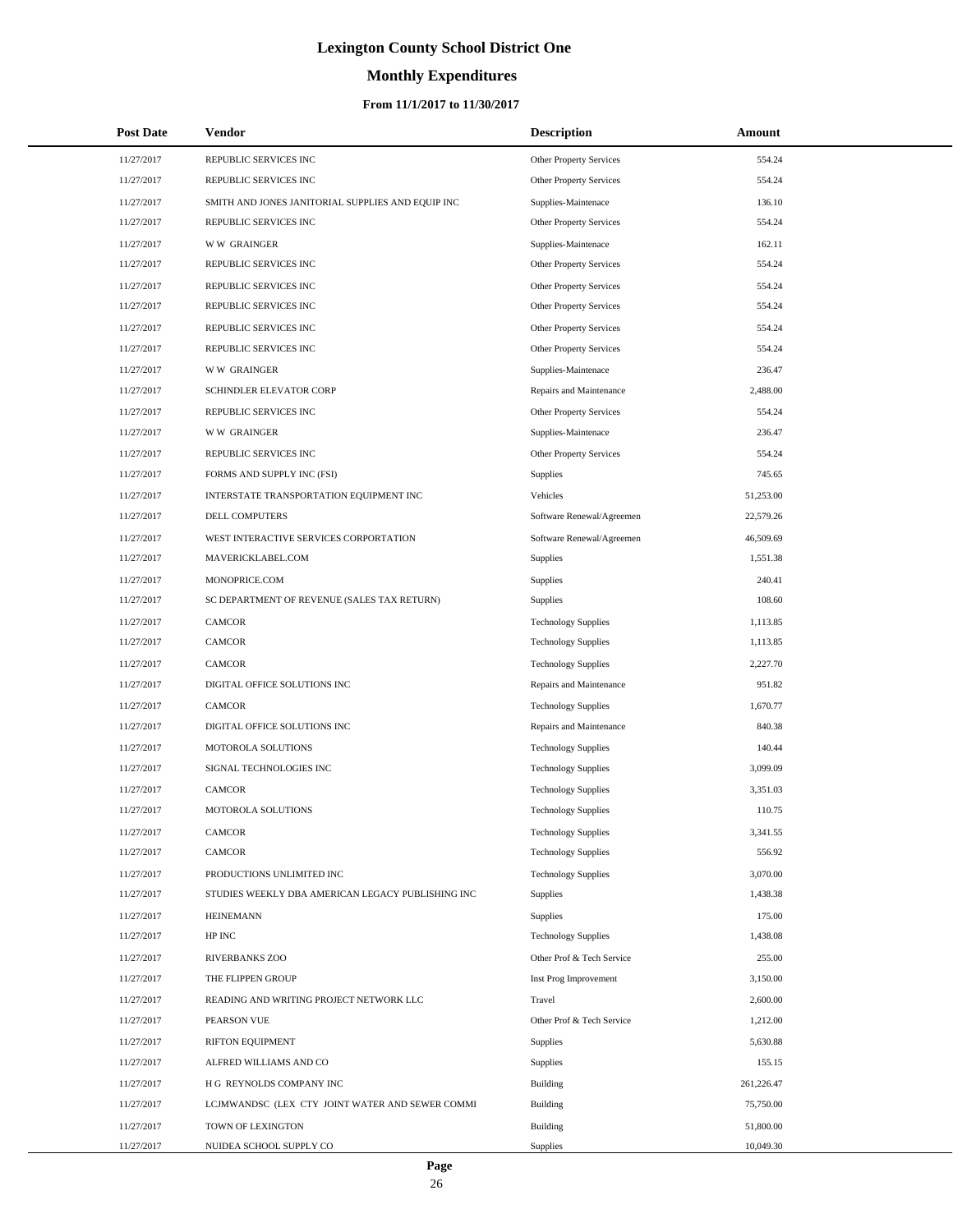# **Monthly Expenditures**

### **From 11/1/2017 to 11/30/2017**

| <b>Post Date</b> | Vendor                                           | <b>Description</b> | Amount   |
|------------------|--------------------------------------------------|--------------------|----------|
| 11/27/2017       | FORMS AND SUPPLY INC (FSI)                       | Supplies           | 163.11   |
| 11/27/2017       | NATIONAL FOOD GROUP                              | Food               | 263.20   |
| 11/27/2017       | NATIONAL FOOD GROUP                              | Food               | 526.40   |
| 11/27/2017       | NATIONAL FOOD GROUP                              | Food               | 263.20   |
| 11/27/2017       | NATIONAL FOOD GROUP                              | Food               | 488.80   |
| 11/27/2017       | NATIONAL FOOD GROUP                              | Food               | 263.20   |
| 11/27/2017       | NATIONAL FOOD GROUP                              | Food               | 488.80   |
| 11/27/2017       | NATIONAL FOOD GROUP                              | Food               | 300.80   |
| 11/27/2017       | NATIONAL FOOD GROUP                              | Food               | 488.80   |
| 11/27/2017       | NATIONAL FOOD GROUP                              | Food               | 526.40   |
| 11/27/2017       | NATIONAL FOOD GROUP                              | Food               | 526.40   |
| 11/27/2017       | US INK AND TONER INC                             | Supplies           | 134.70   |
| 11/27/2017       | NATIONAL FOOD GROUP                              | Food               | 526.40   |
| 11/27/2017       | NATIONAL FOOD GROUP                              | Food               | 300.80   |
| 11/27/2017       | NATIONAL FOOD GROUP                              | Food               | 263.20   |
| 11/27/2017       | NATIONAL FOOD GROUP                              | Food               | 488.80   |
| 11/27/2017       | NATIONAL FOOD GROUP                              | Food               | 300.80   |
| 11/27/2017       | NATIONAL FOOD GROUP                              | Food               | 300.80   |
| 11/27/2017       | NATIONAL FOOD GROUP                              | Food               | 376.00   |
| 11/27/2017       | NATIONAL FOOD GROUP                              | Food               | 376.00   |
| 11/27/2017       | NATIONAL FOOD GROUP                              | Food               | 300.80   |
| 11/27/2017       | NATIONAL FOOD GROUP                              | Food               | 488.80   |
| 11/27/2017       | NATIONAL FOOD GROUP                              | Food               | 300.80   |
| 11/27/2017       | NATIONAL FOOD GROUP                              | Food               | 376.00   |
| 11/27/2017       | NATIONAL FOOD GROUP                              | Food               | 526.40   |
| 11/27/2017       | NATIONAL FOOD GROUP                              | Food               | 394.80   |
| 11/27/2017       | NATIONAL FOOD GROUP                              | Food               | 488.80   |
| 11/27/2017       | NATIONAL FOOD GROUP                              | Food               | 507.60   |
| 11/27/2017       | NATIONAL FOOD GROUP                              | Food               | 413.60   |
| 11/27/2017       | NATIONAL FOOD GROUP                              | Food               | 263.20   |
| 11/27/2017       | NATIONAL FOOD GROUP                              | Food               | 376.00   |
| 11/27/2017       | SMARTPHONE MEDIC LLC                             | Pupil Activity     | 396.00   |
| 11/27/2017       | FORT POTTERY COMPANY LLC                         | Pupil Activity     | 185.22   |
| 11/27/2017       | GREENVILLE MEDIA LLC                             | Pupil Activity     | 102.54   |
| 11/27/2017       | FORMS AND SUPPLY INC (FSI)                       | Pupil Activity     | 171.89   |
| 11/27/2017       | SC DEPARTMENT OF EDUCATION                       | Pupil Activity     | 1,726.58 |
| 11/27/2017       | JONSKI, DENNIS CHARLES                           | Pupil Activity     | 250.00   |
| 11/27/2017       | NATIONAL CONSORTIUM FOR HEALTH SCIENCE EDUCATION | Pupil Activity     | 250.00   |
| 11/27/2017       | SCHOOL SPECIALTY INC                             | Pupil Activity     | 759.63   |
| 11/27/2017       | <b>INFOBASE LEARNING</b>                         | Pupil Activity     | 770.64   |
| 11/27/2017       | PALMETTO STRINGS                                 | Pupil Activity     | 650.00   |
| 11/27/2017       | <b>BSN SPORTS</b>                                | Pupil Activity     | 9,418.70 |
| 11/27/2017       | BLUFFTON HIGH SCHOOL                             | Pupil Activity     | 3,692.70 |
| 11/27/2017       | GRAY COLLEGIATE ACADEMY                          | Pupil Activity     | 1,593.00 |
| 11/27/2017       | FORT MILL HIGH SCHOOL                            | Pupil Activity     | 168.00   |
| 11/27/2017       | T AND T SPORTS                                   | Pupil Activity     | 288.90   |
| 11/27/2017       | HILLCREST HIGH SCHOOL                            | Pupil Activity     | 217.00   |
| 11/27/2017       | 4G AND S LLC                                     | Pupil Activity     | 1,650.00 |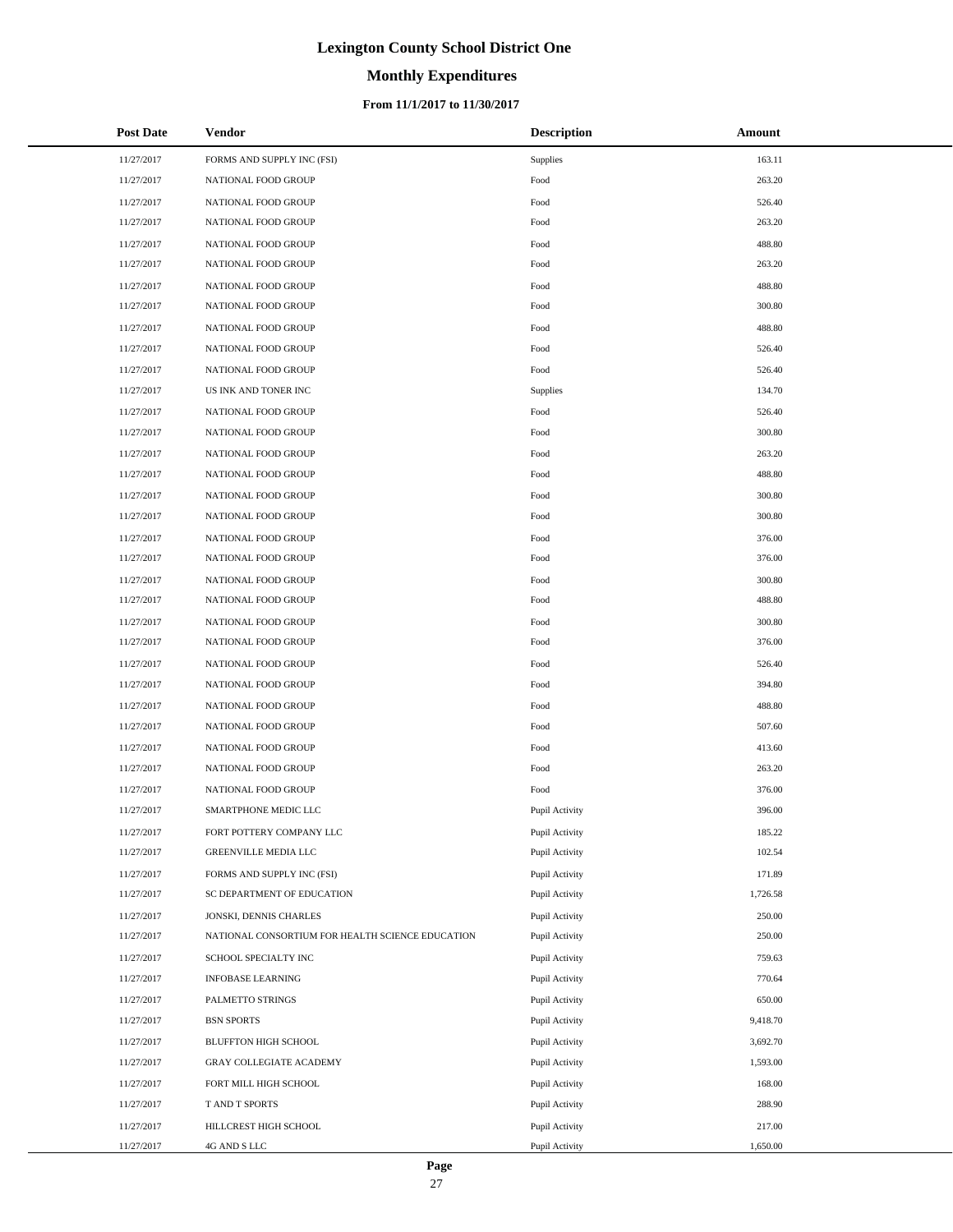# **Monthly Expenditures**

| <b>Post Date</b> | Vendor                                             | <b>Description</b>            | Amount    |
|------------------|----------------------------------------------------|-------------------------------|-----------|
| 11/27/2017       | CAROLINA SIGNS AND DESIGN                          | Pupil Activity                | 151.94    |
| 11/27/2017       | GREENWOOD HIGH SCHOOL                              | Pupil Activity                | 175.00    |
| 11/27/2017       | CRITICAL RELOAD LLC                                | Pupil Activity                | 1,528.76  |
| 11/27/2017       | SCHOOL SPECIALTY INC                               | Supplies                      | 1,038.24  |
| 11/28/2017       | <b>HEINEMANN</b>                                   | Supplies                      | 479.00    |
| 11/28/2017       | SC DEPARTMENT OF JUVENILE JUSTICE (FISCAL AFFAIRS) | Tuition-LEA                   | 182.40    |
| 11/28/2017       | US INK AND TONER INC                               | Supplies                      | 518.78    |
| 11/28/2017       | DELL COMPUTERS                                     | Supplies                      | 1,940.49  |
| 11/28/2017       | SCHOOL SPECIALTY INC                               | Supplies                      | 362.35    |
| 11/28/2017       | US INK AND TONER INC                               | Supplies                      | 1,903.68  |
| 11/28/2017       | SCHOOL SPECIALTY INC                               | Supplies                      | 350.21    |
| 11/28/2017       | STAR MUSIC CO                                      | Repairs and Maintenance       | 370.00    |
| 11/28/2017       | <b>CAMCOR</b>                                      | <b>Technology Supplies</b>    | 501.78    |
| 11/28/2017       | <b>APPLE INC</b>                                   | <b>Technology Supplies</b>    | 3,890.52  |
| 11/28/2017       | FAIR PLAY CAMP SCHOOL INC                          | Tuition                       | 1,122.75  |
| 11/28/2017       | SC DEPARTMENT OF JUVENILE JUSTICE (FISCAL AFFAIRS) | Tuition-LEA                   | 494.95    |
| 11/28/2017       | FREESTYLE PHOTOGRAPHIC SUPPLIES                    | Supplies                      | 455.55    |
| 11/28/2017       | MUSICAL INNOVATIONS                                | Supplies                      | 4,226.49  |
| 11/28/2017       | PALMETTO HEALTH ALLIANCE                           | <b>Instructional Services</b> | 125.00    |
| 11/28/2017       | <b>LRADAC</b>                                      | Other Prof & Tech Service     | 16,909.46 |
| 11/28/2017       | AED SUPERSTORE ALLIED MEDICAL PRODUCTS             | Supplies                      | 136.43    |
| 11/28/2017       | FOLLETT SCHOOL SOLUTIONS INC                       | <b>Library Books</b>          | 103.04    |
| 11/28/2017       | FOLLETT SCHOOL SOLUTIONS INC                       | <b>Library Books</b>          | 598.34    |
| 11/28/2017       | <b>EMPLOYEE</b>                                    | Travel                        | 440.20    |
| 11/28/2017       | <b>TRAVEL</b>                                      | Travel                        | 440.20    |
| 11/28/2017       | <b>TRAVEL</b>                                      | Travel                        | 440.20    |
| 11/28/2017       | <b>TRAVEL</b>                                      | Travel                        | 440.20    |
| 11/28/2017       | <b>TRAVEL</b>                                      | Travel                        | 440.20    |
| 11/28/2017       | SCE&G                                              | <b>Public Utilities</b>       | 328.90    |
| 11/28/2017       | SCE&G                                              | <b>Public Utilities</b>       | 776.90    |
| 11/28/2017       | MANSFIELD OIL CO OF GAINESVILLE INC                | Supplies-Maintenace           | 6,066.75  |
| 11/28/2017       | SCE&G                                              | <b>Public Utilities</b>       | 706.48    |
| 11/28/2017       | SCE&G                                              | <b>Public Utilities</b>       | 14,053.29 |
| 11/28/2017       | SCE&G                                              | <b>Public Utilities</b>       | 9,943.66  |
| 11/28/2017       | SCE&G                                              | <b>Public Utilities</b>       | 29,880.59 |
| 11/28/2017       | SCE&G                                              | <b>Public Utilities</b>       | 16,986.52 |
| 11/28/2017       | SCE&G                                              | <b>Public Utilities</b>       | 11,615.93 |
| 11/28/2017       | SCE&G                                              | <b>Public Utilities</b>       | 12,993.77 |
| 11/28/2017       | SCE&G                                              | <b>Public Utilities</b>       | 56,233.05 |
| 11/28/2017       | SCE&G                                              | <b>Public Utilities</b>       | 14,437.90 |
| 11/28/2017       | SCE&G                                              | <b>Public Utilities</b>       | 14,883.02 |
| 11/28/2017       | SCE&G                                              | <b>Public Utilities</b>       | 20,285.17 |
| 11/28/2017       | SCE&G                                              | <b>Public Utilities</b>       | 10,363.67 |
| 11/28/2017       | SCE&G                                              | <b>Public Utilities</b>       | 3,284.77  |
| 11/28/2017       | MIDCAROLINA ELEC COOP INC                          | <b>Public Utilities</b>       | 32,952.00 |
| 11/28/2017       | SCE&G                                              | <b>Public Utilities</b>       | 19,966.71 |
| 11/28/2017       | SCE&G                                              | <b>Public Utilities</b>       | 12,901.34 |
| 11/28/2017       | SCE&G                                              | <b>Public Utilities</b>       | 11,646.66 |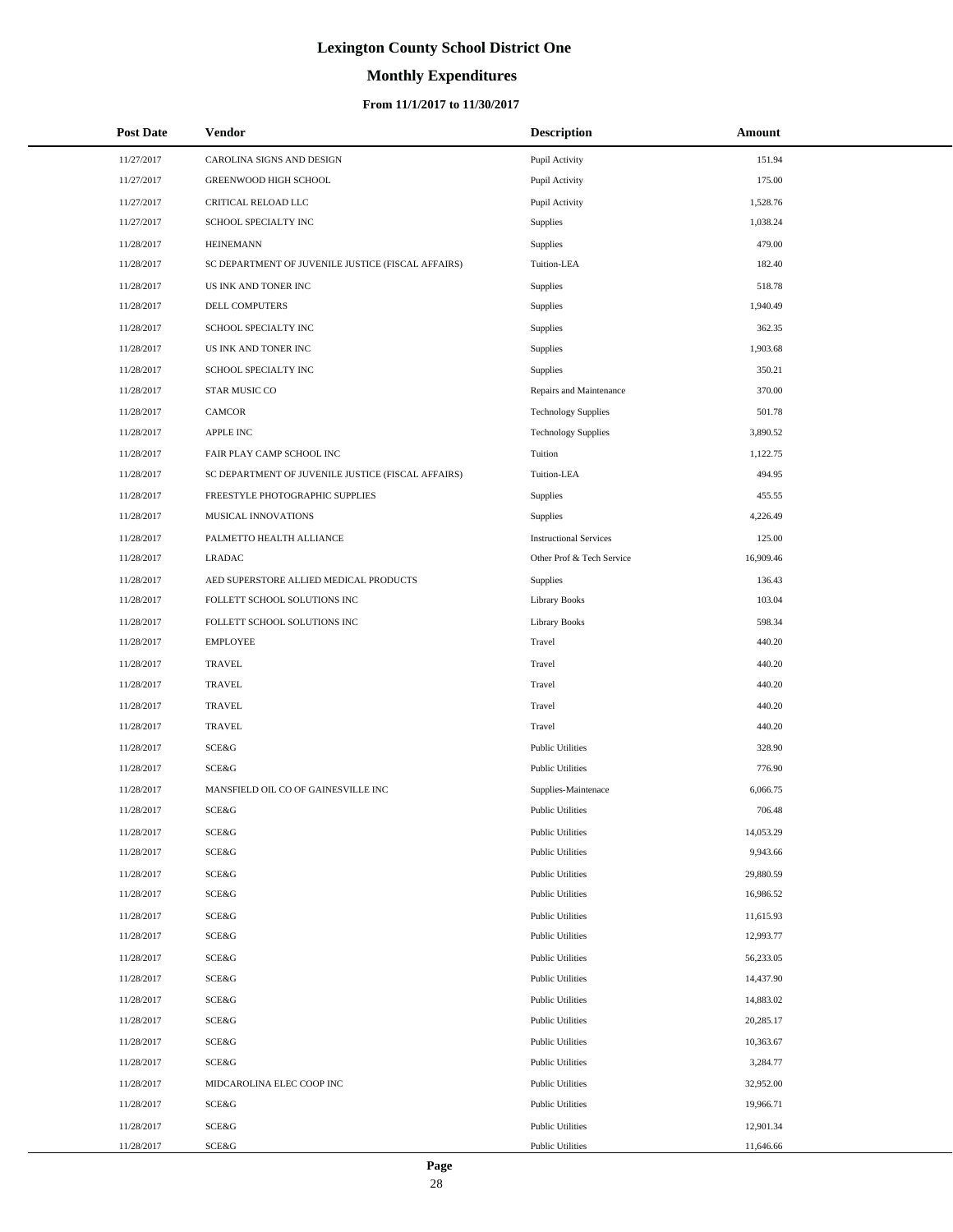# **Monthly Expenditures**

### **From 11/1/2017 to 11/30/2017**

| <b>Post Date</b> | Vendor                                      | <b>Description</b>         | Amount    |
|------------------|---------------------------------------------|----------------------------|-----------|
| 11/28/2017       | SCE&G                                       | <b>Public Utilities</b>    | 12,080.59 |
| 11/28/2017       | SCE&G                                       | <b>Public Utilities</b>    | 23,375.64 |
| 11/28/2017       | SCE&G                                       | <b>Public Utilities</b>    | 64,116.79 |
| 11/28/2017       | SCE&G                                       | <b>Public Utilities</b>    | 11,581.27 |
| 11/28/2017       | SCE&G                                       | <b>Public Utilities</b>    | 223.52    |
| 11/28/2017       | SIGNAL TECHNOLOGIES INC                     | <b>Technology Supplies</b> | 3,649.08  |
| 11/28/2017       | SCHOOL SPECIALTY INC                        | Supplies                   | 100.11    |
| 11/28/2017       | FORMS AND SUPPLY INC (FSI)                  | Supplies                   | 569.04    |
| 11/28/2017       | AIKIDO ACADEMY OF SELF DEFENSE LLC          | Other Prof & Tech Service  | 300.00    |
| 11/28/2017       | SHAMPY, MADELAINE DAISY                     | Other Prof & Tech Service  | 225.00    |
| 11/28/2017       | DODGE LEARNING RESOURCES                    | Supplies                   | 1,786.79  |
| 11/28/2017       | <b>GS2 ENGINEERING INC</b>                  | Improv Other Than Bldg     | 2,221.90  |
| 11/28/2017       | CENGAGE LEARNING                            | Pupil Activity             | 1,518.33  |
| 11/28/2017       | US INK AND TONER INC                        | Pupil Activity             | 154.77    |
| 11/28/2017       | FORMS AND SUPPLY INC (FSI)                  | Pupil Activity             | 322.93    |
| 11/28/2017       | MOORE MEDICAL CORP                          | Pupil Activity             | 180.72    |
| 11/28/2017       | MODERN TURF INC                             | Pupil Activity             | 350.00    |
| 11/28/2017       | MIXON, CHRISTOPHER DOUGLAS                  | Pupil Activity             | 360.00    |
| 11/28/2017       | REED, JOHN MARCUS                           | Pupil Activity             | 120.00    |
| 11/28/2017       | T AND T SPORTS                              | Pupil Activity             | 192.60    |
| 11/28/2017       | X GRAIN SPORTWEAR                           | Pupil Activity             | 210.00    |
| 11/28/2017       | NATION IMPRINT INC                          | Pupil Activity             | 687.50    |
| 11/28/2017       | <b>GTM SPORTSWEAR</b>                       | Pupil Activity             | 3,510.00  |
| 11/28/2017       | SC DEPARTMENT OF REVENUE (SALES TAX RETURN) | Pupil Activity             | 245.70    |
| 11/28/2017       | PECKNEL MUSIC CO INC                        | Pupil Activity             | 350.00    |
| 11/28/2017       | SCHOOL SPECIALTY INC                        | <b>Supplies</b>            | 623.32    |
| 11/29/2017       | GILBERTSUMMIT RURAL WATER DISTRICT          | <b>Public Utilities</b>    | 1,913.06  |
| 11/29/2017       | GILBERTSUMMIT RURAL WATER DISTRICT          | <b>Public Utilities</b>    | 1,057.51  |
| 11/29/2017       | GILBERTSUMMIT RURAL WATER DISTRICT          | <b>Public Utilities</b>    | 585.08    |
| 11/29/2017       | GILBERTSUMMIT RURAL WATER DISTRICT          | <b>Public Utilities</b>    | 1,082.44  |
| 11/29/2017       | GILBERTSUMMIT RURAL WATER DISTRICT          | <b>Public Utilities</b>    | 681.13    |
| 11/29/2017       | <b>EMPLOYEE</b>                             | Travel                     | 289.70    |
| 11/29/2017       | WERTS, EDWARD B                             | Pupil Activity             | 116.00    |
| 11/29/2017       | REED, JOHN MARCUS                           | Pupil Activity             | 330.00    |
| 11/29/2017       | BEATY, ROY                                  | Pupil Activity             | 104.10    |
| 11/29/2017       | <b>BROWN, THOMAS L</b>                      | Pupil Activity             | 107.70    |
| 11/29/2017       | CUMMINGS, KEVIN                             | Pupil Activity             | 101.40    |
| 11/29/2017       | DURRELL, RONALD G                           | Pupil Activity             | 202.80    |
| 11/29/2017       | KELLY, EARNEST                              | Pupil Activity             | 104.10    |
| 11/29/2017       | PLATTS, ERIC                                | Pupil Activity             | 107.70    |
| 11/29/2017       | OSBORNE, ARTHUR                             | Pupil Activity             | 115.70    |
| 11/30/2017       | <b>APPLE INC</b>                            | <b>Technology Supplies</b> | 359.43    |
| 11/30/2017       | PRESENTATION SYSTEMS SOUTH INC              | Supplies                   | 320.68    |
| 11/30/2017       | SCHOOL SPECIALTY INC                        | Supplies                   | 208.76    |
| 11/30/2017       | <b>APPLE INC</b>                            | <b>Technology Supplies</b> | 159.43    |
| 11/30/2017       | LORICK, STAN                                | Repairs and Maintenance    | 285.00    |
| 11/30/2017       | SOCIAL STUDIES SCHOOL SERVICE               | Supplies                   | 138.60    |
| 11/30/2017       | FINISHMASTER INC                            | Supplies                   | 739.05    |

 $\overline{a}$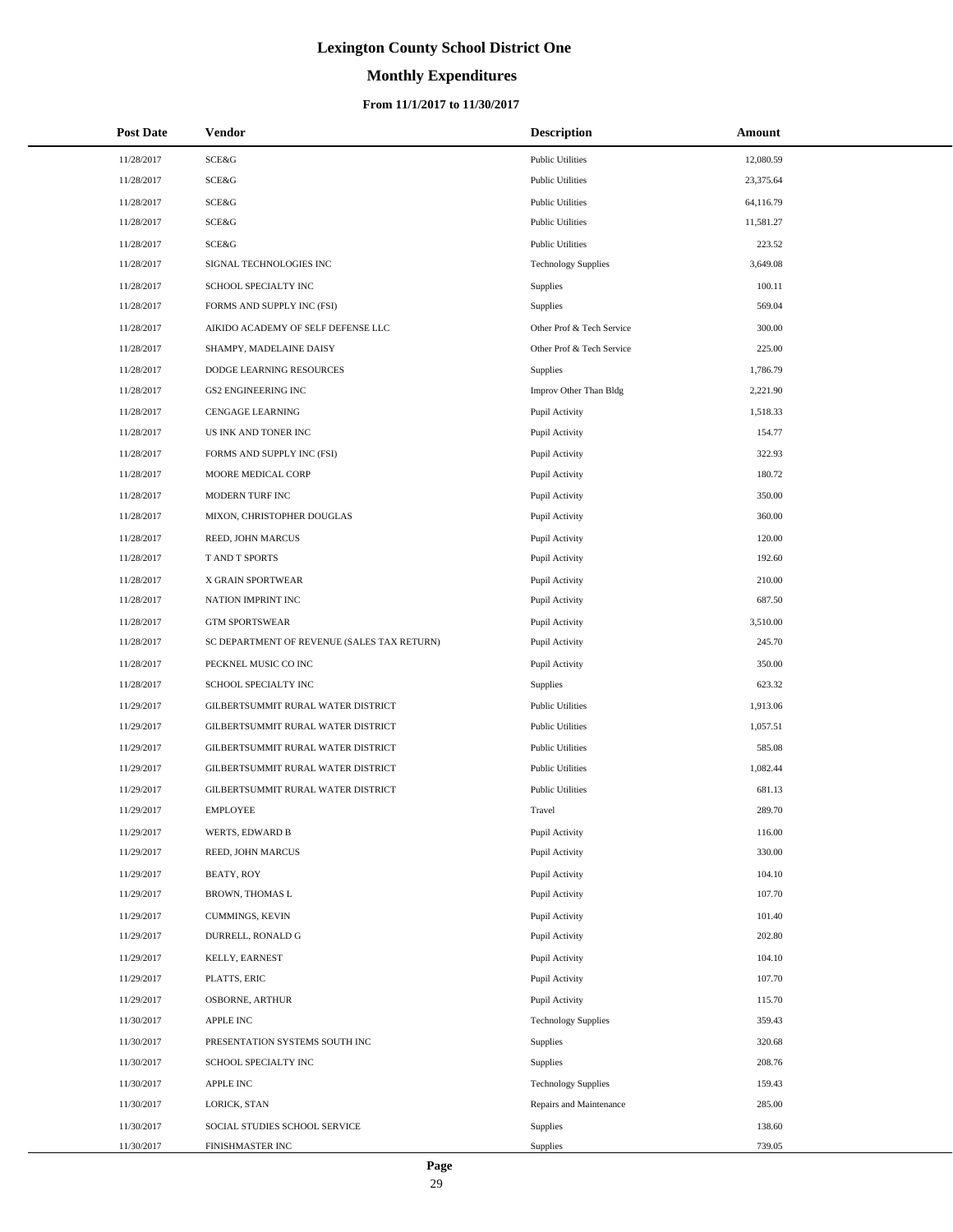# **Monthly Expenditures**

| <b>Post Date</b> | Vendor                                     | <b>Description</b>        | Amount    |
|------------------|--------------------------------------------|---------------------------|-----------|
| 11/30/2017       | <b>BREAKOUT EDU</b>                        | Supplies                  | 375.00    |
| 11/30/2017       | FOLLETT SCHOOL SOLUTIONS INC               | <b>Library Books</b>      | 528.51    |
| 11/30/2017       | NEW YORK CITY LEADERSHIP ACADEMY           | Inst Prog Improvement     | 74,367.00 |
| 11/30/2017       | <b>EMPLOYEE</b>                            | Travel                    | 727.16    |
| 11/30/2017       | CERTIFIED TRANSLATION SERVICES             | Other Prof & Tech Service | 625.06    |
| 11/30/2017       | DELL COMPUTERS                             | Supplies                  | 190.64    |
| 11/30/2017       | GREENE FINNEY AND HORTON LLP               | Other Prof & Tech Service | 1,200.00  |
| 11/30/2017       | TIME WARNER CABLE                          | Communication             | 103.14    |
| 11/30/2017       | COMPASS GROUP DBA CANTEEN REFRESHMENT SERV | Supplies-Maintenace       | 1,667.69  |
| 11/30/2017       | HILLS MACHINERY COMPANY LLC                | Supplies-Maintenace       | 362.11    |
| 11/30/2017       | AOS SPECIALTY CONTRACTORS INC              | Repairs and Maintenance   | 6,420.00  |
| 11/30/2017       | BURNETT ATHLETICS INC                      | Supplies-Maintenace       | 464.38    |
| 11/30/2017       | BURNETT ATHLETICS INC                      | Supplies-Maintenace       | 638.52    |
| 11/30/2017       | CITY ELECTRIC SUPPLY CO                    | Supplies-Maintenace       | 351.77    |
| 11/30/2017       | WP LAW INC                                 | Repairs and Maintenance   | 130.00    |
| 11/30/2017       | BURNETT ATHLETICS INC                      | Supplies-Maintenace       | 248.78    |
| 11/30/2017       | WP LAW INC                                 | Supplies-Maintenace       | 138.03    |
| 11/30/2017       | PROVIDENCE ENVIRONMENTAL CONCEPTS/SERVICES | Repairs and Maintenance   | 220.00    |
| 11/30/2017       | TERMINIX COMMERCIAL                        | Repairs and Maintenance   | 428.00    |
| 11/30/2017       | ADVANCED DOOR SYSTEMS INC                  | Supplies-Maintenace       | 360.59    |
| 11/30/2017       | OSWALD WHOLESALE LUMBER INC                | Supplies-Maintenace       | 1,543.15  |
| 11/30/2017       | CITY ELECTRIC SUPPLY CO                    | Supplies-Maintenace       | 189.31    |
| 11/30/2017       | BURNETT ATHLETICS INC                      | Supplies-Maintenace       | 804.37    |
| 11/30/2017       | WP LAW INC                                 | Supplies-Maintenace       | 622.99    |
| 11/30/2017       | GATEWAY SUPPLY CO INC                      | Supplies-Maintenace       | 573.52    |
| 11/30/2017       | <b>INTERIOR ELEMENTS LLC</b>               | Supplies-Maintenace       | 750.00    |
| 11/30/2017       | <b>GRAYBAR ELECTRIC CO INC</b>             | Supplies-Maintenace       | 706.31    |
| 11/30/2017       | <b>GRAYBAR ELECTRIC CO INC</b>             | Supplies-Maintenace       | 1,412.61  |
| 11/30/2017       | SLOAN CONSTRUCTION                         | Supplies-Maintenace       | 156.89    |
| 11/30/2017       | <b>BURNETT ATHLETICS INC</b>               | Supplies-Maintenace       | 472.67    |
| 11/30/2017       | OSWALD WHOLESALE LUMBER INC                | Supplies-Maintenace       | 1,296.97  |
| 11/30/2017       | FORMS AND SUPPLY INC (FSI)                 | Supplies                  | 705.66    |
| 11/30/2017       | SPIVEY, STEPHEN J                          | Other Prof & Tech Service | 120.00    |
| 11/30/2017       | GOVAN, TERRY                               | Other Prof & Tech Service | 120.00    |
| 11/30/2017       | MOORE, MARK                                | Other Prof & Tech Service | 240.00    |
| 11/30/2017       | DIGITAL OFFICE SOLUTIONS INC               | Repairs and Maintenance   | 202.11    |
| 11/30/2017       | DIGITAL OFFICE SOLUTIONS INC               | Repairs and Maintenance   | 726.74    |
| 11/30/2017       | <b>BOOKSOURCE</b>                          | Supplies                  | 495.98    |
| 11/30/2017       | <b>SCHOLASTIC INC</b>                      | Supplies                  | 17,829.17 |
| 11/30/2017       | THE UPS STORE                              | Supplies                  | 1,288.15  |
| 11/30/2017       | <b>ANOTHER PRINTER</b>                     | Supplies                  | 1,196.03  |
| 11/30/2017       | <b>GROVE MEDICAL</b>                       | Supplies                  | 103.90    |
| 11/30/2017       | AIKIDO ACADEMY OF SELF DEFENSE LLC         | Other Prof & Tech Service | 450.00    |
| 11/30/2017       | PORKCHOP PRODUCTIONS                       | Other Prof & Tech Service | 1,000.00  |
| 11/30/2017       | LITERACY FOR LEARNING                      | Inst Prog Improvement     | 4,500.00  |
| 11/30/2017       | PEARSON VUE                                | Other Prof & Tech Service | 1,414.00  |
| 11/30/2017       | COMPUTER DESIGN CONSULTING SERVICE LLC     | Printing and Binding      | 813.87    |
| 11/30/2017       | SOUTHERN REGIONAL EDUCATION BD (SREB)      | Dues and Fees             | 200.00    |